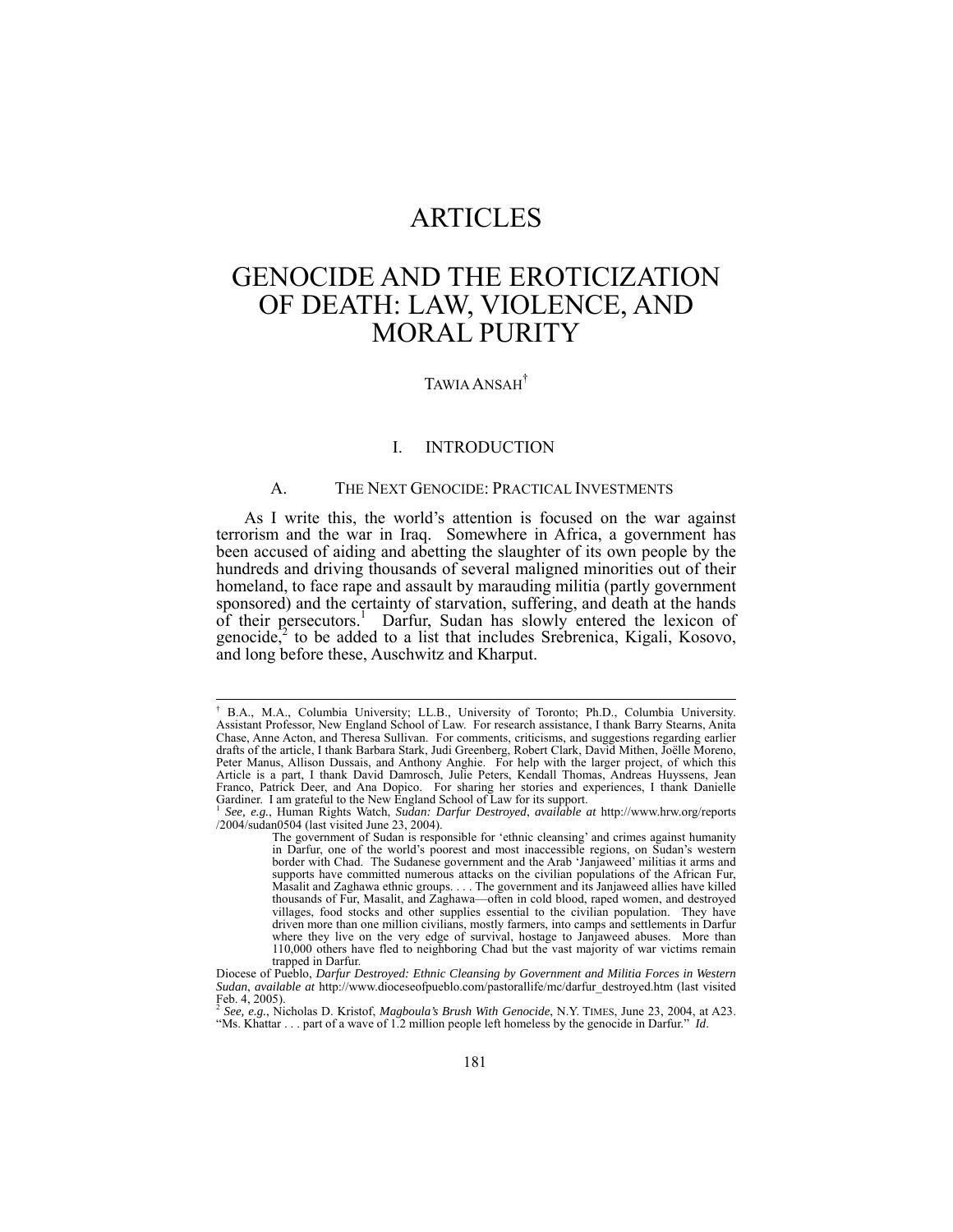Darfur's entry is typical of modern-day instances of genocide. It begins, for us in the West, with what some have called the "semantic  $\det^{\delta^{3}}$ : is this really genocide?<sup>4</sup> We need to know, because once an event is called by that name, it has a definable and recognizable shape and entails specific legal duties which include an obligation, on the part of the international community, to intervene because of genocide's threat to international "peace and security."

The failure and distraction of the semantic debate as a pragmatic vehicle for intervention has recently been noted, not least within the context of Darfur.<sup>6</sup> Nevertheless, the genocide debate may be important for another reason: the word carries emotional, moral, and historical weight. It is conceivable that Darfur would have remained on the margins of the world's consciousness were the events there characterized as "massive violations of human rights," in the more clinical language of the United Nations.<sup>7</sup> Although the word "genocide" may indeed be enervated by its application to sundry events that commentators continue to debate $\frac{8}{2}$  and

<sup>6</sup> *See* Straus, *supra* note 2, at 124.

So far, the convention has proven weak. Having been invoked, it did not—contrary to expectations—electrify international efforts to intervene in Sudan. Instead, the UN Security Council commissioned further studies . . . Darfur has shown that the energy spent fighting over whether to call the events there 'genocide' was misplaced, overshadowing difficult but more important questions about how to craft an effective response to mass violence against civilians in Sudan.

*Id.*<br><sup>7</sup> *Id.* at 130.

Meanwhile, other world leaders and opinion makers continued to show reticence about calling Darfur 'genocide.' EU, Canadian, and British officials all avoided the term, as did UN Secretary-General Kofi Annan, who was pilloried in the media for limiting his description of Darfur to 'massive violations of human rights.' Human Rights Watch and the Pulitzer Prize-winning author Samantha Power favored the slightly less charged term 'ethnic cleansing,' arguing that Darfur involved the forced removal of an ethnic group, not its deliberate extermination, and that genocide is hard to prove in the midst of a crisis.

*Id.* 8 Kosovo is a controversial case in point, where some view NATO's military intervention as justified on the basis of curtailing or preventing genocide by the Milosević government, and others contest the application of the term and, as such, the use of force in that instance. *See generally* ALEXANDER COCKBURN & JEFFREY ST. CLAIR, IMPERIAL CRUSADES: IRAQ, AFGHANISTAN AND YUGOSLAVIA (2004) (arguing that the bombs dropped on Serbia and Kosovo had less to do with humanitarianism and more with realpolitik).

It's plain too that the US and its NATO subordinates wanted a confrontation and ultimately forced it. It's also clear that increasingly vocal and explicit charges by the Russians that the Kosovo Liberation Army (KLA) was supplied by the Germans and the CIA have merit. The KLA itself was roundly denounced—before the bombings—in the London *Times* as a Maoist

In July 2004, the U.S. Congress passed a resolution labeling Darfur a genocide. Then, in early September, after reviewing the results of an innovative government-sponsored investigation, Secretary of State Colin Powell also used the term and President George W. Bush followed suit in a speech to the United Nations several weeks later—the first times such senior U.S. government officials had ever conclusively applied the term to a current crisis and invoked the convention.

Scott Straus, *Darfur and the Genocide Debate*, 84 FOREIGN AFF. 123, 123 (Jan./Feb. 2005).<br><sup>3</sup> Unnamed Student, Phrase Used in Professor Kathleen Hamill's "International Human Rights Law and Policy" course at the Fletcher School at Tufts University in Response to a Panel Discussion Entitled<br>"Crisis in Sudan: The Failure to Respond" held on July 7, 2004 at the Kennedy School of Government<br>at Harvard University

<sup>4</sup> *See, e.g.*, Marc Lacey, *In Darfur, Appalling Atrocity, But Is That Genocide?*, N.Y. TIMES, July 23, 2004, at A3.

<sup>5</sup> *See* Convention on the Prevention and Punishment of the Crime of Genocide, Dec. 9, 1948, 78 U.N.T.S. 278.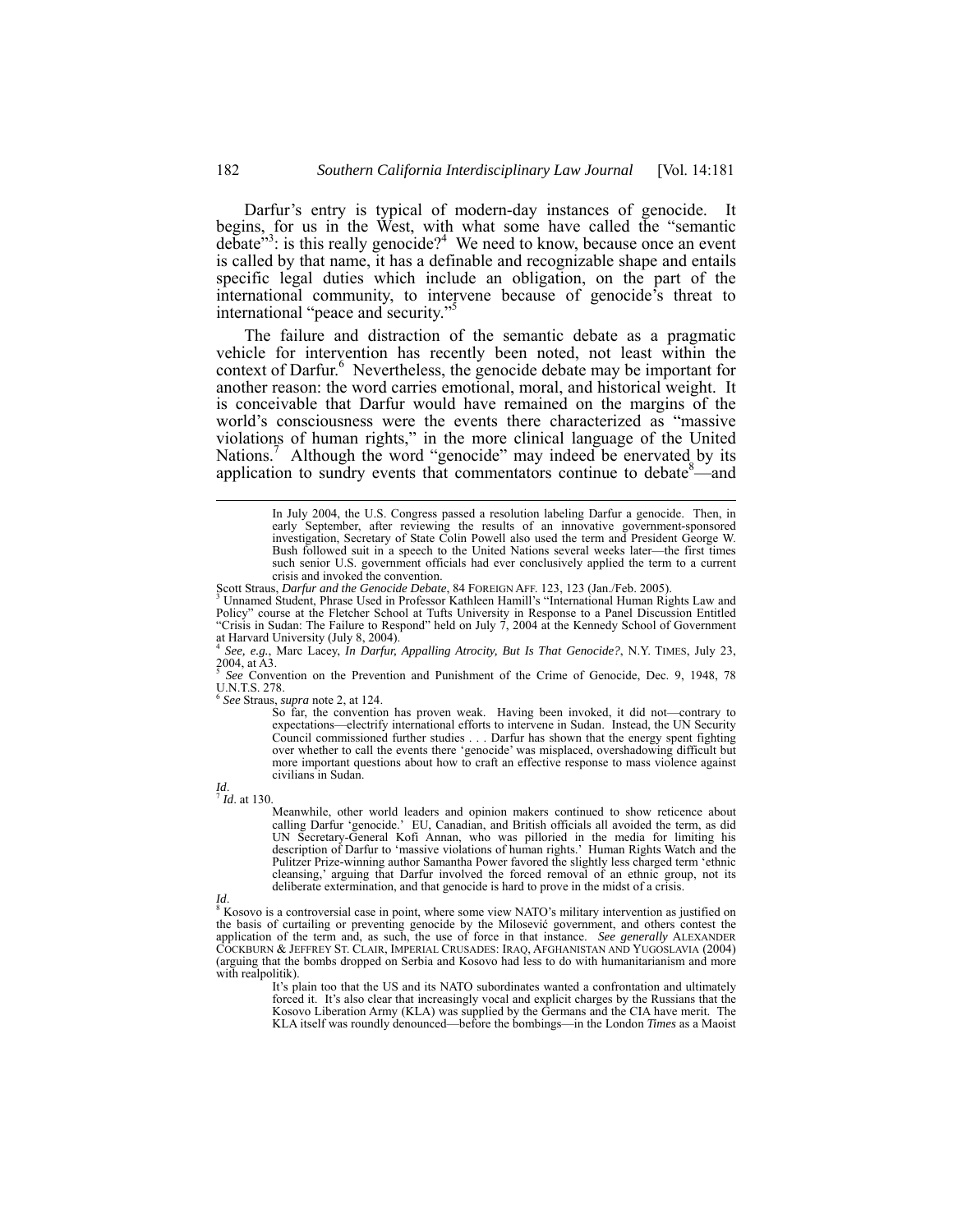although to date the use of the term has not brought about intervention in Sudan<sup>9</sup>—it still garners attention, if only for a moment.

Genocide is a legal term whose deployment carries political, cultural, and moral implications. It is a juridical vessel for a number of specifications: morality and notions of evil, ethics and the instrumental (or political) nature of representation, lived event (what "actually" happened), and how things are narrated and remembered (the felt cultural, political, and moral needs of the perpetrators and victims, as well as the witnesses). As Straus puts it, "Genocide is a contested concept: there is much disagreement about what qualifies for the term."<sup>10</sup>

Darfur provides two lessons at once: first, as the next genocide, it imbibes all the past instances, questions and critiques them, even as it cries for direct address in its own specific historical and political context. Second, as the next genocide, it irradiates outwards, outside itself, as a discourse; when we situate Darfur in the global-historical moment next to Iraq, Afghanistan, the Tamil Tigers, Abu Ghraib, and so on, we glimpse an understanding of our relationship to what we consider evil, what we "do" about it, who receives attention and why, and so on. In short, Darfur presses us to think about two related ways of seeing an event: in pragmatic or practical terms, and in abstract or philosophical terms. In the first place, people are dying: what do we do to stop this from happening, if anything? The answer to questions of activity entails the production of practical and strategic knowledge. In the second place, people are being killed: what is my connection to these events? Who are they to me, and who am I in relation to them and their suffering? The answer to questions such as these produces speculative and philosophical information. These questions attempt to excavate our active and specular investments in relation to their suffering and their destruction.

Activists and practitioners are impatient<sup>11</sup> with the questions that produce speculative knowledge, holding that to speculate about "being" and "existence" while people are being massacred and hounded from their homes is distracting or perverse. This is true, even or especially in the instant case. Yet, in order to persuade their leaders to act, activists require a

gang fueled by heroin-trafficking. . . . So the NATO bombs began to fall and, exactly as could have been predicted, the Serbian brutalities in Kosovo escalated and the tidal wave of refugees began. Everything has gone according to the script.

*Id.* at 7. **Supplementary** *See Straus, <i>supra* note 2, at 131. "The genocide debate and the Darfur crisis are thus instructive for *See Straus, supra* note 2, at 131. "The genocide debate and the Darfur crisis are thus i several reasons. First, they have made it clear that 'genocide' is not a magic word that triggers intervention." Id.<br><sup>10</sup> Straus, *supra* note 2, at 132. Straus continues with a discussion of the two elements that are most

contested with respect to the meaning of the term: what constitutes the "group" being destroyed (that is to say, "how much 'partial' group destruction does it take to reach the genocide threshold?"), and the problem of determining the perpetrator's intent "in the midst of a crisis." *Id*.Whereupon Straus notes, "the indeterminacy makes genocide a difficult term around which to mobilize an international coalition for intervention." *Id.*<br><sup>11</sup> See, e.g., Samantha Power, *Dying in Darfur: Can the Ethnic Cleansing in Sudan be Stoppe* 

NEW YORKER, Aug. 30, 2004, at 56. "In the meantime [whilst states resist calling the crisis in Darfur a genocide], the debate over semantics has only further distracted the international community from the more important debate about how to save lives." *Id*. at 72.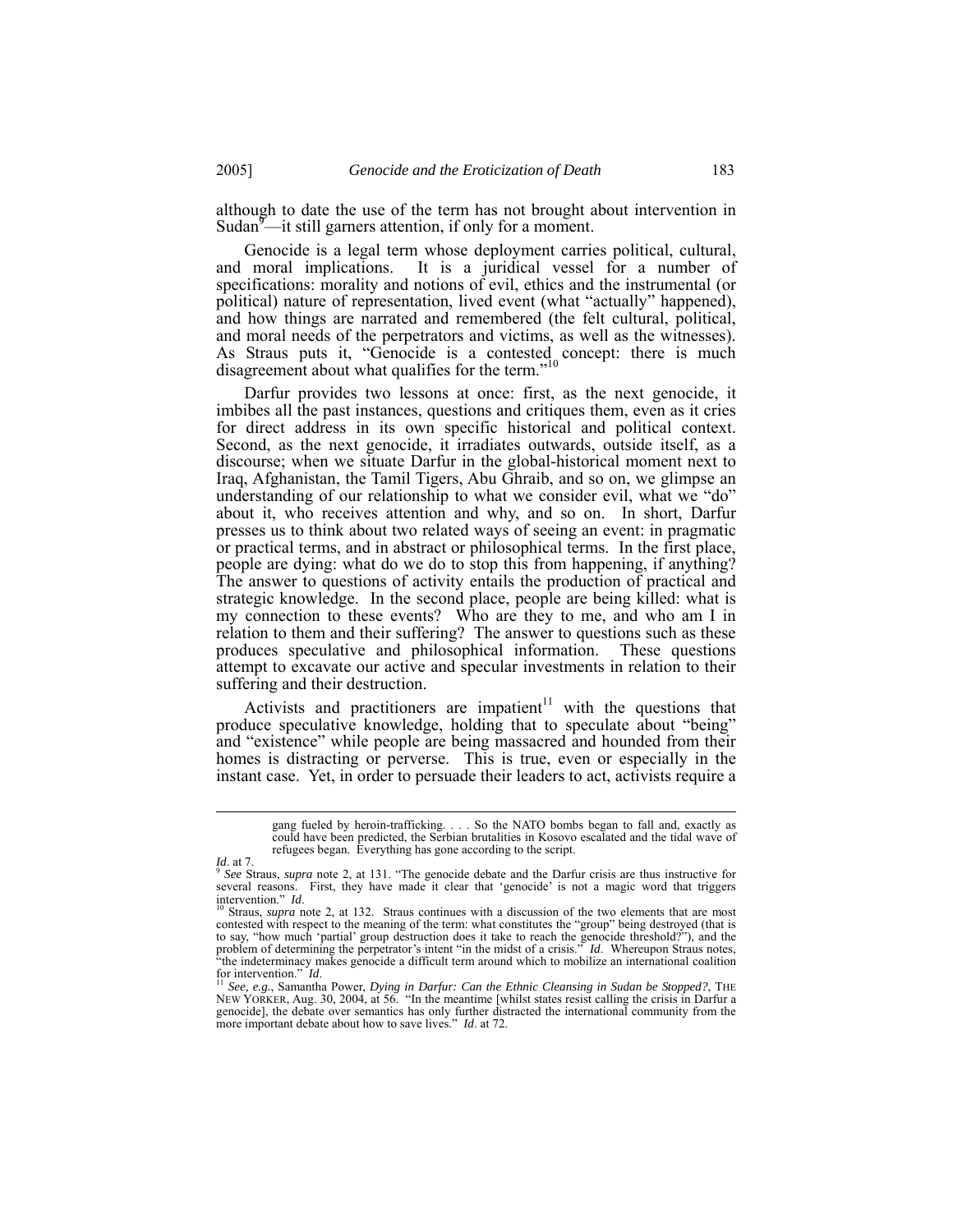vehicle that tells the actors it is politically expedient, morally advisable, or legally required that they act. In short, they need a theory. My point is that when the action is largely, if not exclusively, "contained" in the legal box that is, one cannot act, notwithstanding one's moral instinct to the contrary, unless one's actions are legal, or arguably (as in the case of Kosovo), unless the act can be legitimated (sometimes ex post facto)—then the theory behind the legality of action in the face of a genocide becomes critical.

Genocide, then, is the legal term (derived from international law) that enables us to act in the face of massive human suffering. But the law also enables us to stand still. This is the substance of the semantic debate: if Darfur is defined as a genocide, legally we have a duty to intervene. If not, we may stand still and, indeed, as happened in Rwanda, stand down when the slaughtering begins. But behind the semantics and the impatience, behind the will to intervene or not to intervene, lies a discourse of practicality and expediency: is it feasible? Do we have economic or political interests at stake? And beneath even this level of address lies something else: the peculiar hold of the specular. Herein lurk dark hints about ourselves, intimated in that secret sense, barely confessed to ourselves and quickly suppressed, that "Those savages are at it again," or "I couldn't look at the pictures of these broken children, those raped and forlorn women, and yet I couldn't turn away either." The law enables us to escape these secret buried hints; in a sense, the law enables an escape from ourselves. It is all about those poor, wretched people dying, and the need to chide ourselves, through the law, into moral action.

Critiquing the law on genocide involves a risk. People are being killed; the object of critique, therefore, should be to produce instrumental information that will enable us to act—"what can we do to save them, to stop this, today?" But I submit that despite the dichotomy between But I submit that despite the dichotomy between practice and theory, both practical and speculative information are, in the final analysis, instrumental. How is theory instrumental? When we see that the semantic debate is really asking what is reposed within the law, what the law as a vessel contains, we realize that it expresses more than legal entailments: the law, as the discursive determinant of how we see an event, is mythopoeic. It generates and resolves (or attempts to) all those ambivalent fears, hopes, and desires in relation to dead bodies and forlorn victims. It contains, and therefore quiets, ambiguous political, historical, and cultural difficulties. In short, the law as a vessel defines the self in relation to the other across the borderline called genocide: how I define what is happening to those humans dying in a faraway country defines me in relation to them, me as both construct and projection in relation to the other. The discourse on genocide, in short, is a project or a myth-system<sup>14</sup>

<sup>&</sup>lt;sup>12</sup> See Straus, *supra* note 2, at 129. "The [Genocide C]onvention had never been tested, however, and the law is in fact ambiguous on what 'undertaking to prevent' and 'suppressing' genocide actually mean and who is to carry out such measures."  $Id$ .

See id. at 124 (describing U.N. commissioned studies and vague threats, which have not proven effective in stopping the violence).<br><sup>14</sup> Like Edward W. Said's *Orientalism*, the discourse of genocide is "a myth-system with a mytho-logic,

rhetoric, and institutions of its own. It is a machine for producing statements" about an event in relation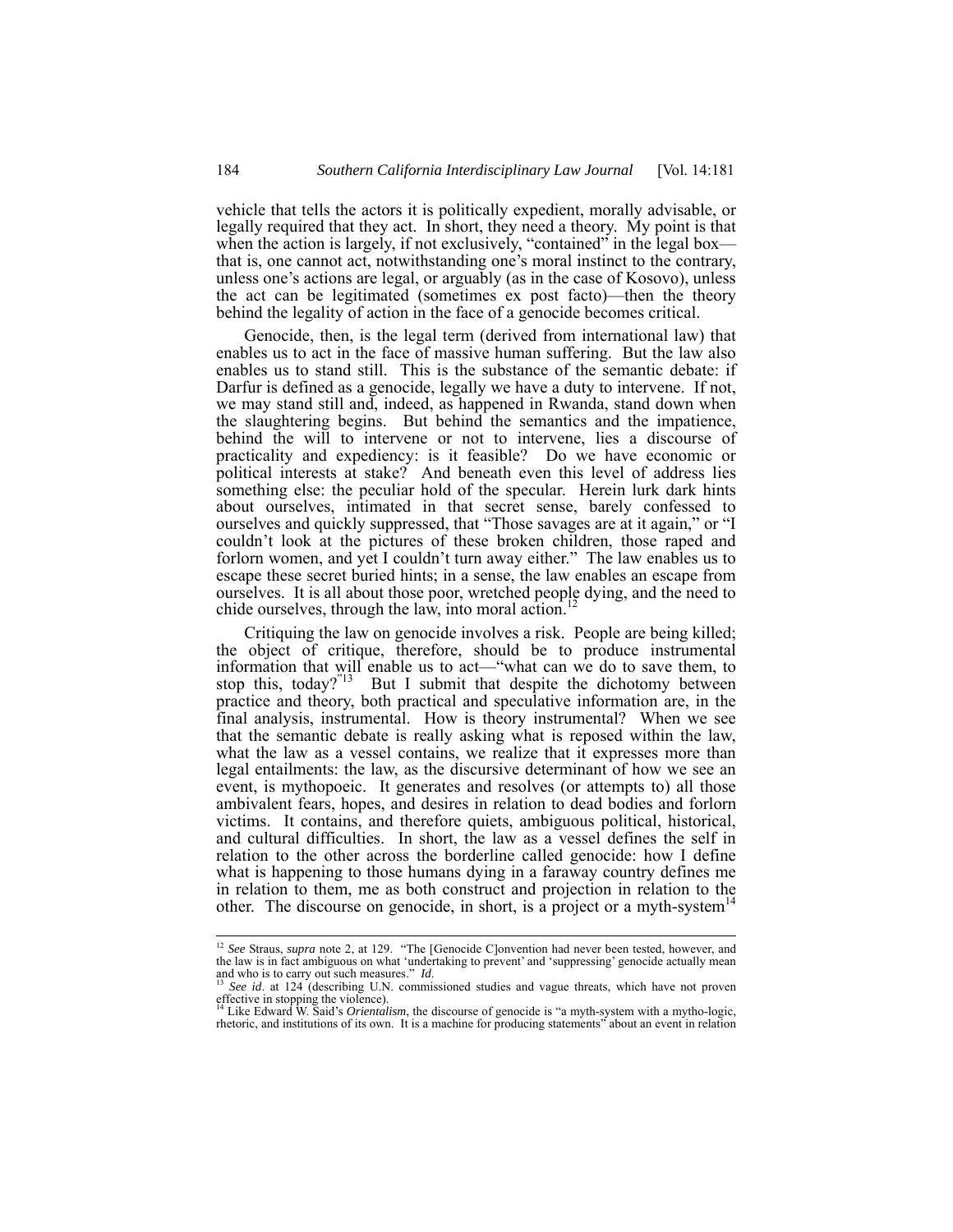that produces knowledge about the self. But when we see the law as discursive (as, indeed, the semantic debate), we understand that law as repository of self-projection is a means of producing a certain kind of self and escaping another: this is a self defined according to whether or not she does or does not have legal duties. The self as ambivalent,<sup>15</sup> torn, discordant, opaque, is resolved in the clarity of the rational, juridical self.

But how is knowledge of the self that is elucidated by a critique of the law "instrumental" in terms of what to do about the dying out there? I suggest that critique allows us to see that escaping from the self is also a means of escaping from a view of the self implicated in those actions far away, as somehow invested in the death and depredation "out there." In other words, the critical project is instrumental because if we are really interested in saving lives, in doing something, not just in the instant case and the instant case is always too late, always peripheral—but also in the future, then we need to move beyond the (borderline of) innocence<sup>16</sup> vested in us by the juridical self, which essentially casts us in the role of bystanders engaged in a semantic debate, or saviors intervening to rescue both lives and consciences. But investment in the life of the other means, in effect, that the self must excavate and confront the deep, conflicted and, indeed, largely unconscious desire for the destruction of the other. The self confronts the sense that that destruction (thanatos) is a febrile, sacramental and, I will argue, erotic engine and source of the self's creative project (eros).

Thus, to the practitioner's impatient question concerning Darfur: "What can we do to save lives now, today?" one must also add another question: Will the deployment of any of the practical options at hand (get the UN involved, get the lawyers and the military on standby) *ensure* that if there is another Darfur I will be able to ask, "What can I do to save lives now, today?" In other words, what is our investment in genocide?

#### B. CONFLICT MANAGEMENT

The object of this Article is to look more closely at the discourse on genocide, the juridical narrative that has been created around instances of mass violence that have involved the application of the term as a legal referent. Stated simply, my purpose in critiquing the discourse on genocide is to engender a disinvestment in the death of others. I analyze the discourse as a form of conflict management at two levels of investment: the

to, and regardless of its ultimate definition as, genocide. POWER, POLITICS, AND CULTURE: INTERVIEWS<br>WITH EDWARD W. SAID 36 (Gauri Viswanathan ed., 2001) [hereinafter SAID].

See generally DAVID KENNEDY, THE DARK SIDE OF VIRTUE: REASSESSING INTERNATIONAL HUMANITARIANISM (2004). *See infra* Part II.A and note 48 for a discussion of Kennedy's stories of moral ambivalence, uncertainty, and "resolution" within narrative.<br><sup>16</sup> I use the term "border(s) of innocence" as a metaphor to denote how discourse, particularly of the law<br><sup>16</sup> I use the term "border(s) of innocence" a

<sup>(</sup>the juridical), functions in part to create a severance between the self, the one that sits in judgment, the one observing and constructing the object or event, and the other or the event itself. "Innocence" suggests both my non-complicity in the event (violence of the other), as well as my naïveté, bewilderment, and incomprehension when faced with the annihilatory violence of the other, i.e., its foreignness to me. This "border" is a construct (*cordon sanitaire*) driven in part by a deep and libidinal (desiring) will to moral purity, as I discuss in this Article.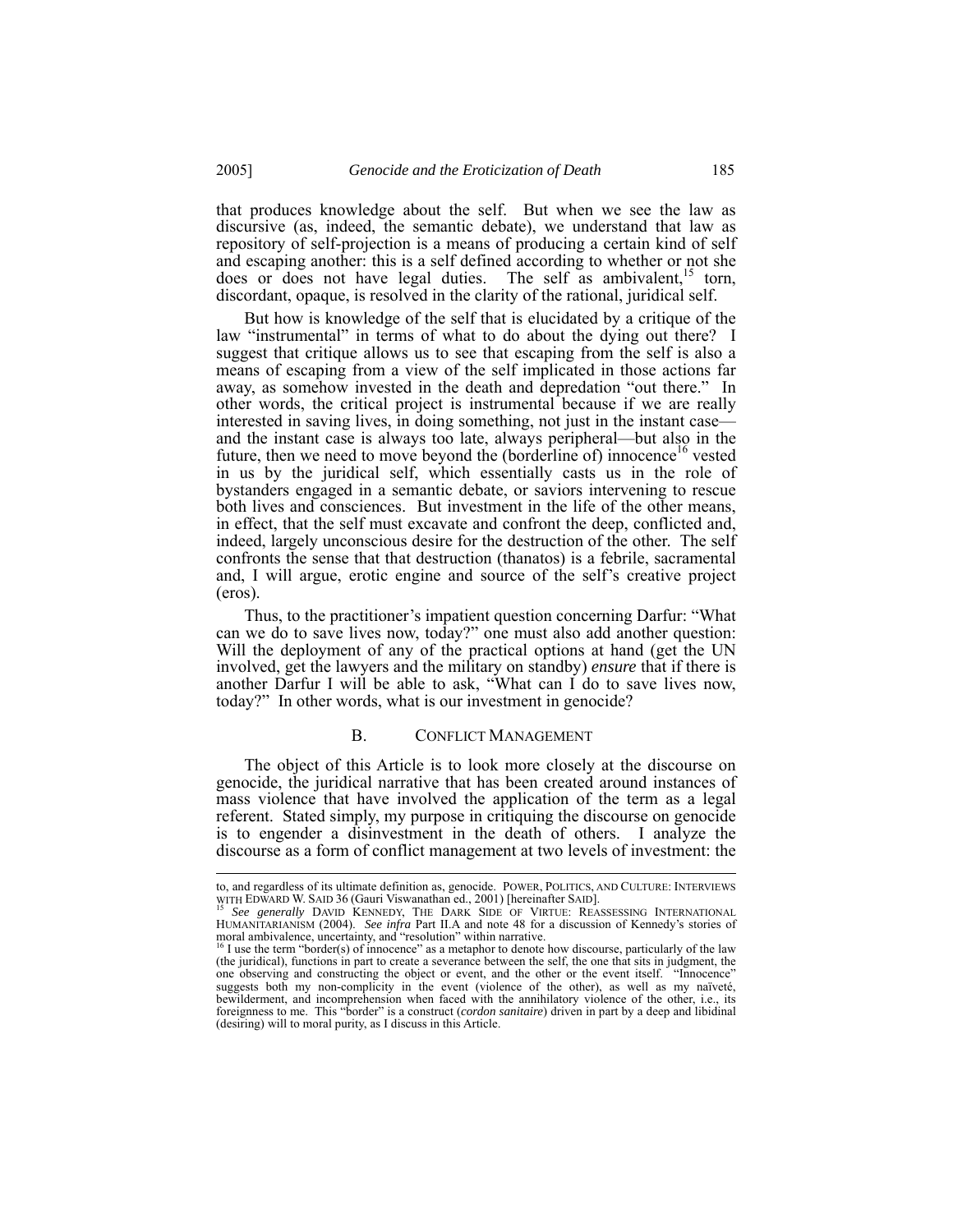individual and the state. Pursuant to a prescription for Darfur today, or indeed for what we could or should have done in Kosovo or Nyarubuye yesterday, I hope to provide in the following pages a reflection on what we mean by genocide, what investments are involved, how we have constructed our narratives, our world, such that these investments and their tenebrous consequences seem inevitable and inescapable, how we appear to ourselves to be powerless in the face of rampant death and destruction out there in the world. By extension, I posit a critique of a legal system and legal/political prescriptions that render our narrative of genocide stable and inevitable.

To be sure, we suffer when we see photographs of the victims, ravaged and emaciated. But that's the point: as Slavoj Žižek has noted, we hold different libidinal investments between suffering "here" and suffering "there," suggesting that the latter is represented as more real, in a sense, and therefore more necessary.<sup>17</sup> The nameless Japanese man in Alain Resnais's *Hiroshima Mon Amour*18 makes a similar point to his lover, the nameless French woman, who believes she knows Hiroshima from what she has seen (e.g., hospitals, museums, Peace Square, newsreels)—"I saw everything. Everything." He replies, over and over, "You saw nothing in Hiroshima. Nothing."<sup>19</sup>

Almost daily we are fed a diet of images of ravaged and emaciated victims of crises somewhere else, in Africa, the Middle East, Asia, or South America, and we think we see "everything," that we know ourselves through and against these images. My point will be that within such stories are intimated the creation of the borders between self and other that make the other's destruction seem insoluble, render my pity and horror futile, and justify, indeed require, my redemptive intervention (use of force).

But I will also argue that the question of our libidinal investment is not the creation of the border itself; on the contrary, a borderless world, after all, is a world gone mad.<sup>20</sup> Borders, as Miroslav Volf notes, can also be

 <sup>17</sup> *See* SLAVOJ ŽIŽEK, WELCOME TO THE DESERT OF THE REAL! FIVE ESSAYS ON SEPTEMBER 11 AND RELATED DATES 13 (2002).

And the same 'derealization' [as in *The Truman Show*] of the horror went on after the WTC collapse: while the number of victims—3,000—is repeated all the time, it is surprising how little of the actual carnage we see—no dismembered bodies, no blood, no desperate faces of dying people . . . in clear contrast to reporting on Third World catastrophes, where the whole point is to produce a scoop of some gruesome detail: Somalis dying of hunger, raped Bosnian women, men with their throats cut. These shots are always accompanied by an advance warning that 'some of the images you will see are extremely graphic and may upset children'—a warning which we never heard in the reports on the WTC collapse. Is this not yet further proof of how, even in this tragic moment, the distance which separates Us from Them, from their reality, is maintained: the real horror happens *there*, not *here*?

*Id.*<br><sup>18</sup> HIROSHIMA MON AMOUR (Criterion Collection 1959).

<sup>&</sup>lt;sup>18</sup> HIROSHIMA MON AMOUR (Criterion Collection 1959).<br><sup>19</sup> *Id.* This is during the long sequence at the beginning of the film. With respect to newsreels, she says, inter alia: "The films have been made as authentically a but cry? I've always wept over the fate of Hiroshima. Always." He says, "No. What would you have cried about?" Later, interrupting her monologue on the films, "You saw nothing. Nothing."<br><sup>20</sup> MIROSLAV VOLF, EXCLUSION & EMB

AND RECONCILIATION 90–91 (1996). "The formation and negotiation of identity always entails the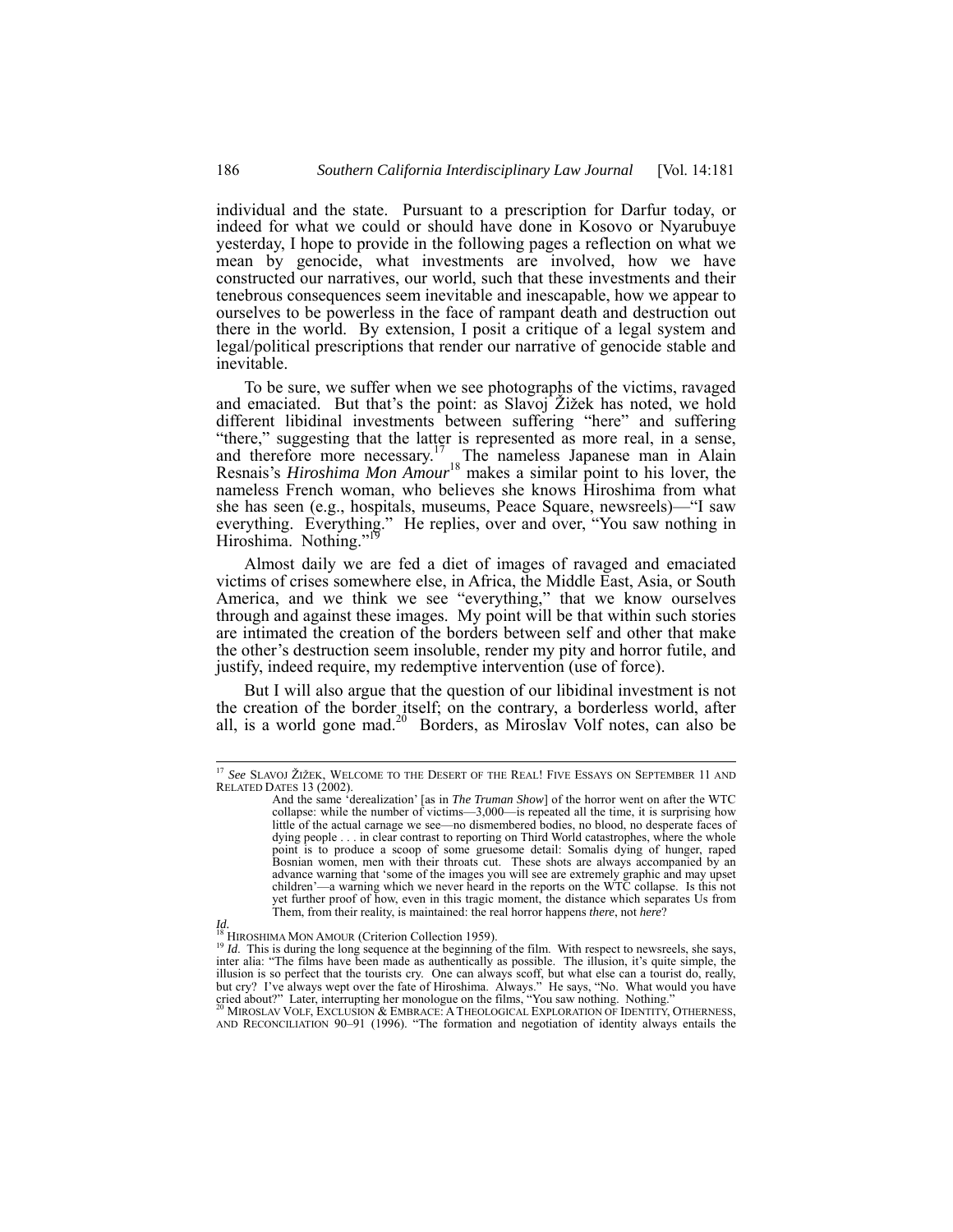bridges to the other. Within the discourse on genocide, which is all about destruction, lies the possibility that the very thing that separates us from them—that requires us to see their suffering and to see it as more real and, as such, as the limit of my self-extension (in an act of redemption, saving them)—also unites us. The analysis becomes, in short, a function of reconceptualizing the borders themselves.

The borders of innocence are the narratives and ways of seeing that constitute the discourse on genocide. What is evil, and who am I in relation to it? In the following, I will suggest that the discourse is a means of managing the world and categorizing the humans within it.

In discussing the Nazi program of extermination, Alain Badiou notes that whereas evil exists, "there is no radical Evil."21 Evil as "a category not of the human animal, but of the subject," he explains, must be understood with reference to "the intrinsic dimensions of the process of political truth."<sup>22</sup> As such, evil is taken out of conceptions of natural law (biology), as well as divorced from its "obviously religious origins."<sup>23</sup> This is not to deny the singularity of the Holocaust, but rather "to situate [*localiser*] this singularity" within human history and subjectivity.<sup>2</sup>

David Kennedy describes what happens to the situatedness of events within certain narratives. Although the story he tells concerns the alleged abuse of political prisoners by the Uruguayan government in the 1980s, it is illustrative of the discursive mechanisms applicable to any human rights event, including events described as genocide.

Kennedy and his colleagues first meet a prison warden named Papillon, then the prisoner, a woman named Ana. In reporting on these meetings, Kennedy struggles with their meaning as situated narrative: "I could tell a story about 'human rights abuses in Uruguay and the work of private institutions to combat them,'" he begins, suggesting also a situatedness having to do with "the rhythmic ebb and flow of the rule of law," or "[t]he process of Uruguayan 'democratization,'" or "a narrative about social struggle or foreign relations."<sup>25</sup> Then Kennedy notes the following:

For all this potential narrative variety, however, it seems that no matter which story I tell, our moment with Ana is bound to be rendered too lucid, its own ambiguity lost to history. The difficulty is that both the analysis and the activism respond to narrative demands. Both enterprises struggle against the confusion of moments like ours with Ana, continuously creating new ambiguities and confusions. Although one point of a story like this one is to remember what was put aside in our moment with Ana,

drawing of boundaries, the setting of the self as distinct from the other. As Gillian Rose puts it in *Love's Work*, 'a soul that is unbound is as mad as one with cemented borders.'" *Id.*<br><sup>21</sup> ALAIN BANQUETIUS: AN UNITE

<sup>21</sup> *ALAIN BADIOU ETHICS:* AN UNDERSTANDING OF EVIL 66 (Peter Hallward trans., Verso 2001).<br>
<sup>22</sup> *Id.* at 66.<br>
<sup>23</sup> *Id.* at 66.<br>
<sup>24</sup> *Id.* at 64. "One of the singularities of Nazi politics was its precise proclamation o community that was to be endowed with a conquering *subjectivity*. And it was this proclamation that enabled its subjective victory, and put extermination on the agenda." *Id.* at 65.<br><sup>25</sup> KENNEDY, *supra* note 15, at 40.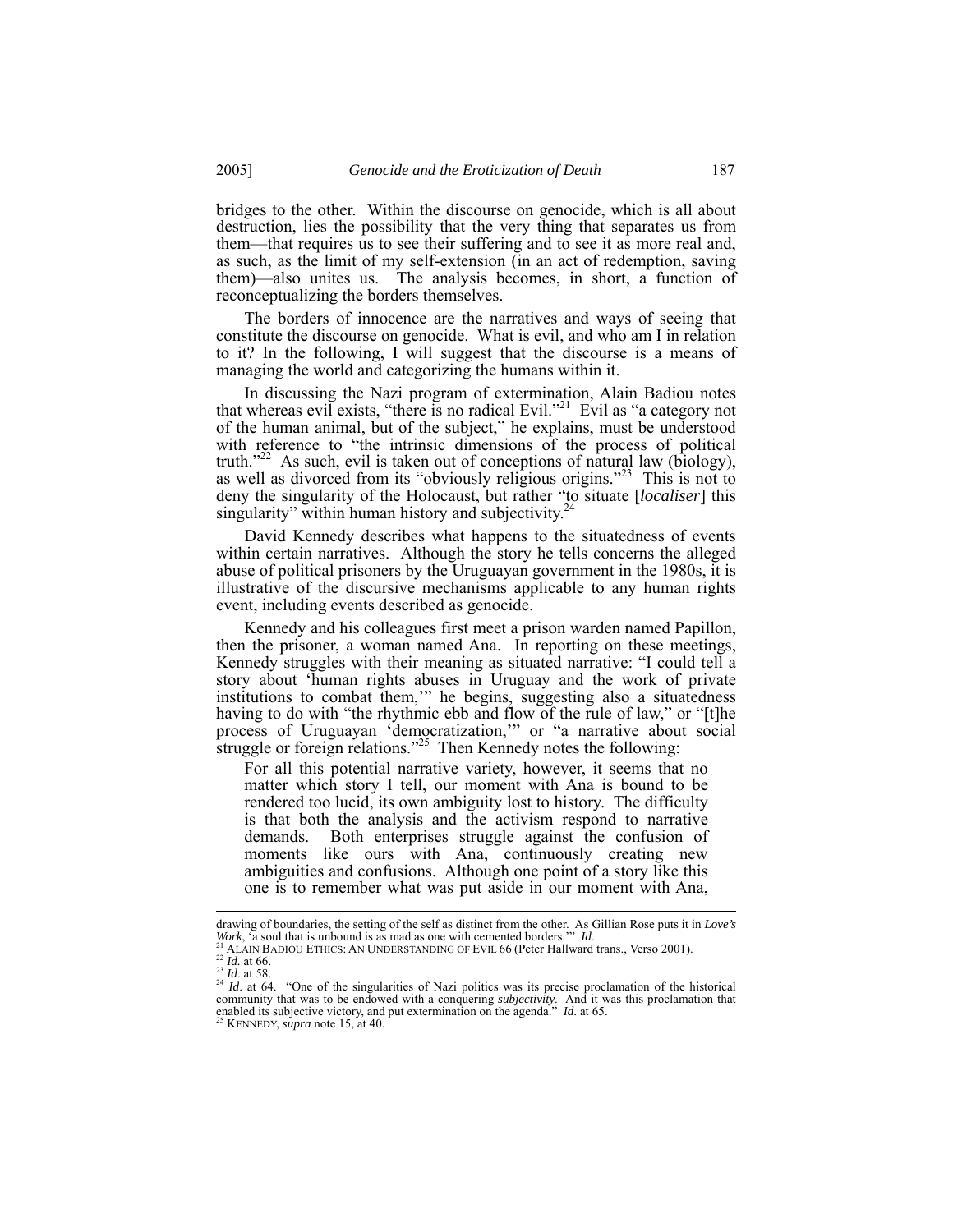the telling reinforces a deeper social practice of conflict management: we defer coming to terms with the confusion of the moment by embroidering it into the fabric of numerous comforting stories.<sup>26</sup>

As Kennedy's analysis of the "dark side" of humanitarianism suggests, if the "ordinary" human rights event is ambiguous and confusing, such that it is situated "by embroidering it into the fabric of numerous comforting stories,"<sup>27</sup> how much more will this be true of a massive program of extermination, such as the Nazi Holocaust or the Rwandan and Bosnian genocides? It is at the point of the situatedness of an event within a narrative of desire and suppression, management and deflection, that I wish to posit an analogy. I suggest a parallel operation, regarding what Kennedy terms the "narrative demands" that reinforce the "deeper social practice of conflict management," between the individual, psychic level on the one hand, and on the other, the "management" of sovereignty (the sovereign self) by the state within, by and through the international legal system.<sup>2</sup>

The similarity between the two—individual and state—revolves around the function of law as the repository of a narrative, if you will, of stability, a "comforting story" of rationality and safety. This is the content of the "semantic debate" regarding genocide as a juridical discourse. The law, for both self and sovereign, manages the ambiguities and reinforces the social practice of conflict management. For the self, the law does this by containing (and resolving) the duty of moral action or inaction in the face of the other's suffering; the law alienates the self from that suffering, in part through the specular fixation on suffering as other. To understand a similar operation of the law at the level of the state, one must recall the idea or conceptualization of sovereignty as both dichotomized and contradictory. As Martti Koskenniemi explains it, "modern doctrine constantly oscillates between an ascending and a descending perspective on statehood; $^{229}$  that is, the choice between a conception of sovereignty as either before or after the law. To grossly simplify a complex problem: if the sovereign comes after the law (law anterior to the sovereign), then the law "manages" and constrains the sovereign, including as such the political will, which itself includes the sovereign's appetite for imperialism. If, on the other hand, the state as sovereign is anterior to the law, then the international legal system is in effect the will of the state, spoken by it. In any event, under either theory, it may be posited that a state will perceive itself, qua the imperialist appetite (non-equality of states or, simply, the question of power), as either constrained by or constraining the rule of law (international legal system). There is an inevitable enmeshment between

<sup>&</sup>lt;sup>26</sup> Id.<br><sup>27</sup> Id.<br><sup>28</sup> See id.<br><sup>29</sup> MARTTI KOSKENNIEMI, FROM APOLOGY TO UTOPIA: THE STRUCTURE OF INTERNATIONAL LEGAL<br>ARGUMENT 193 (1989). Koskenniemi also refers to the "mutual exclusivity" of these two conceptions as empiricism versus conceptualism, the "legal approach" (sovereign under law) versus the "pure fact approach" (law ultimately the will of the sovereign), with Hans Kelsen, the principal advocate of the former (the "utopianism" in the title of Koskenniemi's book), and Carl Schmitt, the advocate of the latter (the "apologism," i.e., for state power as the ultimate "source of validity"). *See id*. at 194–200.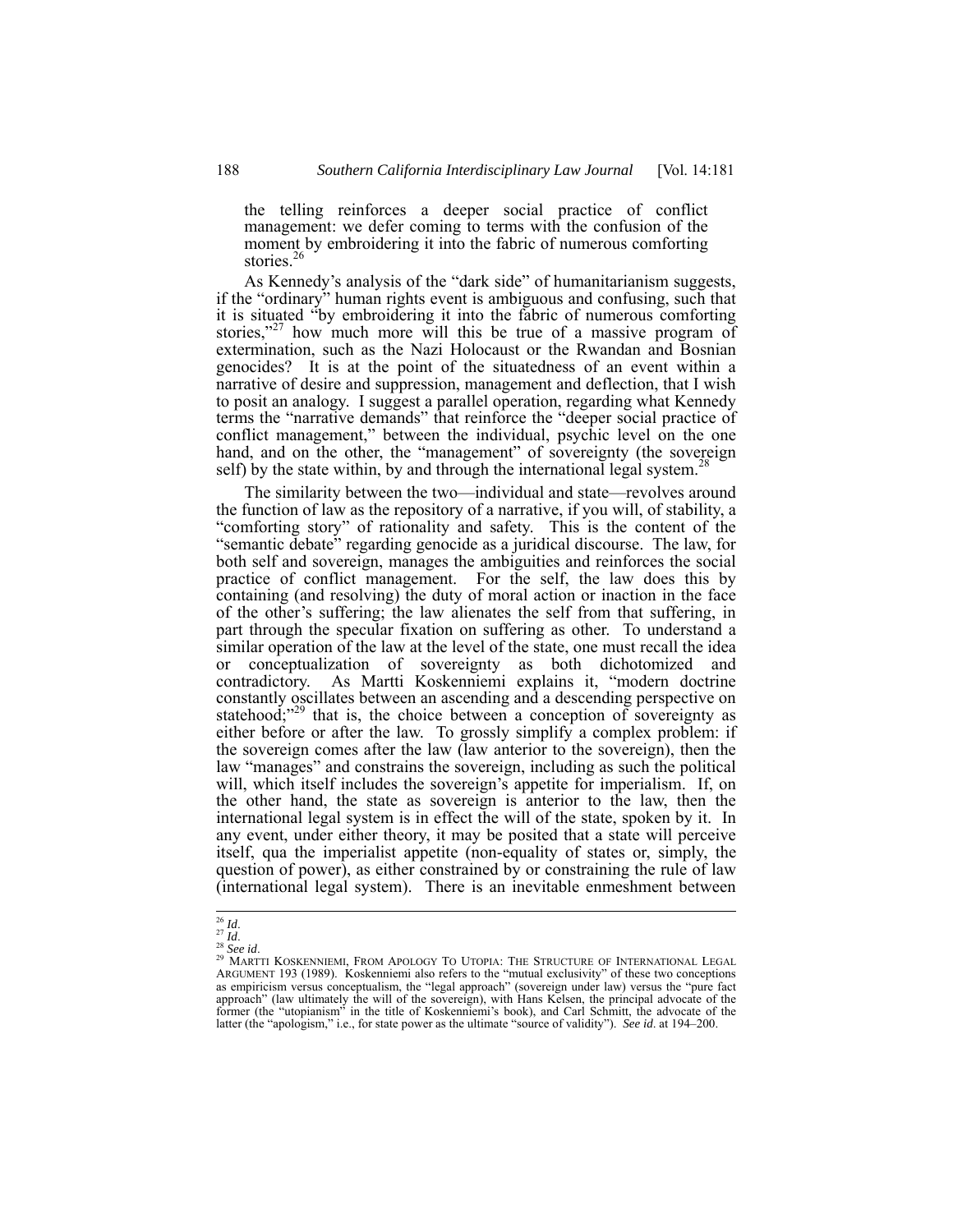sovereignty and law, but even if the question of the relationship cannot be resolved by resort to either theory of sovereignty, the choice of one perspective over another will have consequences for the situatedness of the political, extrinsic event. Calling an event genocide, then, implicates the sovereignty of the redemptive and the recalcitrant states in question.

Genocide, then, involves the issue of conflict management at two levels. Analogous to the individual confronted with the trauma of the external event—managed by a narrative of juridical alienation from the violence and displacement of the self's own aggressivity as other (libidinal or erotic investment), the juridical is also the site of the state's stability when its sovereignty is under threat (i.e., external crisis as a threat or crisis with respect to international peace and security). If, then, the international arena is characterized by what Michael Hardt and Antonio Negri call the "omni-crisis,"<sup>30</sup> then this must involve both the threat to and stabilization (ratification) of the sovereign, i.e., the meaning of sovereignty within the redemptive act. In a sense, then, both individual psyche as a "subject" of the self, and sovereignty as the state's subjectivity under or through international law, are invested in systemic crisis as both materially and discursively exteriorized.

As Kennedy notes, juridical narrative as an instance of conflict management—of ambivalent psychic projections as much as imperialist drives or hungers—both creates the ambivalences it attempts to resolve and reinforces the tracks or the patterns of management.<sup>31</sup> The juridical narrative, therefore, coheres with an idea of imperialism itself as functionally a cycle of the creation and resolution of conflict. As Hardt and Negri point out in their discussion of the "new" post-imperial or modern sovereign, "the expansion of Empire is rooted in the internal trajectory of the conflicts it is meant to resolve."<sup>32</sup> Hardt and Negri go on to point out that "[t]he first task of Empire, then, is to enlarge the realm of the consensuses that support its power."33

Thus, if we agree with modern theorists that the nature and extent of the widespread conflicts throughout the world since the end of the Cold War have inaugurated a new kind of superpower sovereignty, whereby the United States is called upon to exercise the law, or to manage conflicts either pursuant to or regardless of the law (the "state of exception"<sup>34</sup> that permits the sovereign under threat to suspend the law, and in a sense to

<sup>&</sup>lt;sup>30</sup> *See* MICHAEL HARDT & ANTONIO NEGRI, EMPIRE 189 (2000). "The end of the crisis of modernity has given rise to a proliferation of minor and indefinite crises, or, as we prefer, to an omni-crisis." *Id.* 

has given rise to a proliferation of minor and indefinite crises, or, as we prefer, to an omni-crisis." *Id.*<br><sup>33</sup> *See generally* KENNEDY, *supra* note 15.<br><sup>33</sup> HARDT & NEGRI, *supra* note 30, at 15.<br><sup>34</sup> *Ha.*<br><sup>34</sup> *See* decrease CAND trans., MIT 1985) (1922). "Sovereign is he who decides on the exception. Only this definition can do justice to a borderline concept." *Id. See also* Giorgio Agamben, Generation Online, *The State of Emergency*, *at* http://www.generation-online.org/p/fpagambenschmitt.htm (last visited Oct. 29, 2004). Agamben notes that "[t]he state of emergency [i.e., the suspension of law] defines a regime of the law within which the norm is valid but cannot be applied (since it has no force), and where acts that do not have the value of law acquire the force of law.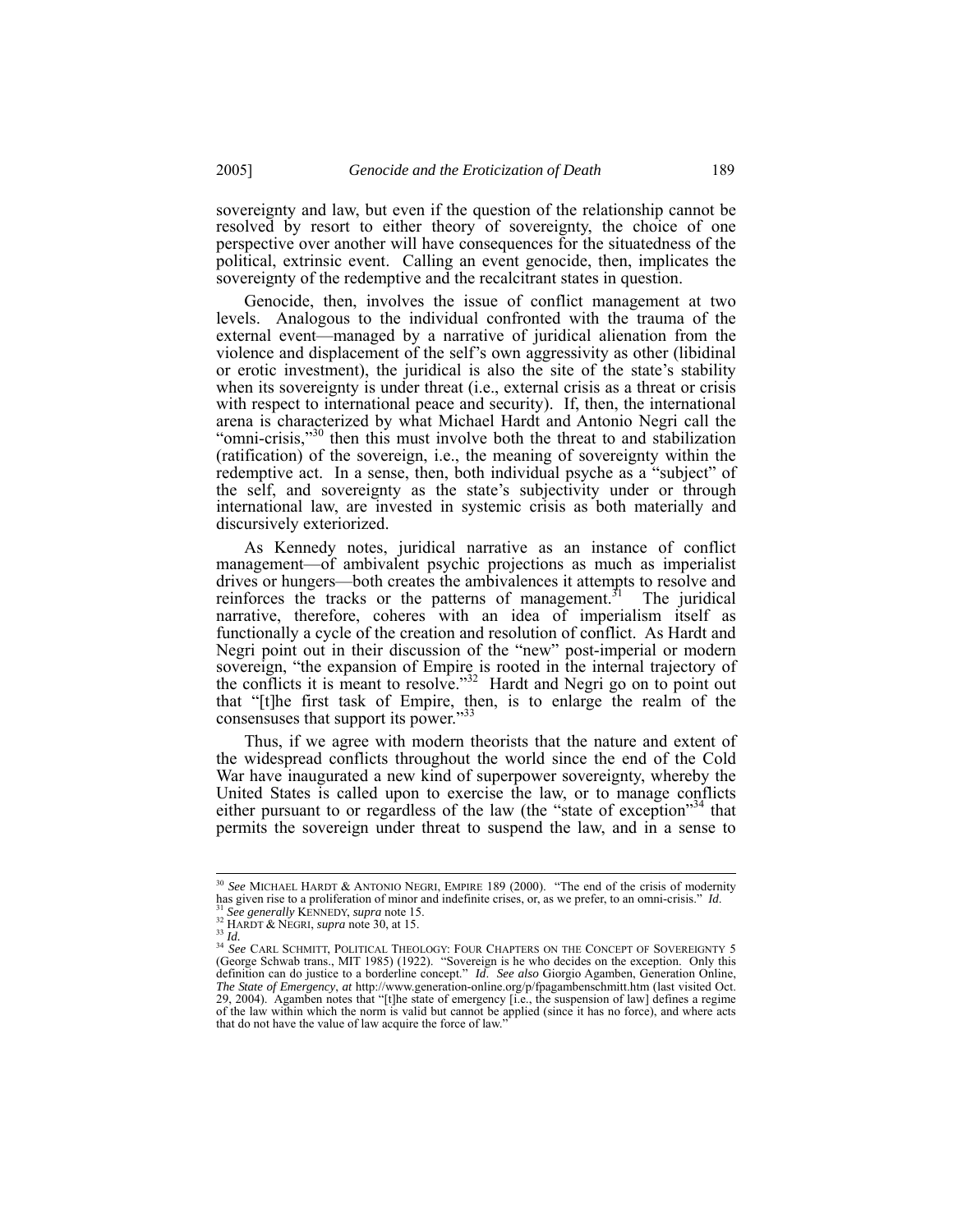operate above the law to redeem the world<sup>35</sup>), then we can apprehend the discourse of genocide as "internal" conflict management, as resembling and replicating the imperial dimensions (or at least the imperialist appetite in such conflict management) of a discourse of "external" management of the omni-crisis that sustains the sovereign's existence.<sup>36</sup> The story of the omni-crisis as implicated in the sustenance of sovereignty and, in turn, the strong and secure modern state, is both the rational deduction of the theory of sovereignty, whether before or after the law, but depends for its existence or reality on the "management" of a suppressed and displaced "irrational" and the creation of a libidinal investment in that displacement/management.

Another way of characterizing the rational displacement of (self-) aggressivity is to consider that the perverse and secret rush we get from knowing that we are safe from "that horror, out there" is something like the rush of recognition that our safety is in some, perhaps highly (or not so highly) attenuated sense, a consequence of "that horror, out there."<sup>37</sup> The resort to moral action, unexceptionable as it may be, is also at base an exercise of power with all the ambivalence that entails.

I posit, therefore, a parallel between the modern sovereign and the self, and suggest that a critique of the borders of innocence created by externalization is also a critique of the legal system that maintains them. The object must be to discomfort, as it were the "comforting stories," to unravel the fabric (semantic debate) into which the external event is embroidered. The comforting story in question is the juridical discourse on genocide; that is, the term itself and the narrative that subtends it is, in Kennedy's terms, a deferral of the confrontation with the ambiguity and confusion or, more deeply, the fraught sense of shame, complicity, illicit fascination, and finally, abjection of the event and its representation, even as the images and stories produce, or spin, ambiguities and confusions within the memorials—and counter-memorials—to the "singularity" of the event.<sup>3</sup>

*Id*. 36 *See* EMMANUEL TODD, AFTER EMPIRE: THE BREAKDOWN OF THE AMERICAN ORDER 3 (2003).

The elevation of terrorism into a universal force *institutionalizes a permanent state of war across the globe*—a fourth 'World War' according to certain American authors who see nothing ridiculous about considering the Cold War as the third. Everything seems to indicate that the United States is, for some obscure reason, trying to maintain a certain level of international tension, a situation of limited but permanent war.

the basis of the capacity to present force as being in the service of right and peace." *Id*. 39 *See generally* KENNEDY, *supra* note 15.

 <sup>35</sup> *See* Payam Akhavan, *The International Criminal Court in Context: Mediating the Global and Local in the Age of Accountability*, 97 AM. J. INT'L L. 712, 715 (2003) (review essay).

Based on its self-conception as the sole superpower and 'leader of the free world,' the United States contends that it plays an exceptional role in enforcing international law through the use of armed force, and that it must not be inhibited in discharging its unique responsibility for fear of politically motivated prosecutions (or because of any other external legal constraints, for that matter).

*Id.* 37 *See* JOSEPH CONRAD, HEART OF DARKNESS 90 (Doubleday 1997) (1899), for a famous literary rendition of that moment of recognition spoken by Kurtz: "The horror! The horror!" <sup>38</sup> *See* HARDT & NEGRI, *supra* note 30, at 15. "Empire is formed not on the basis of force itself but on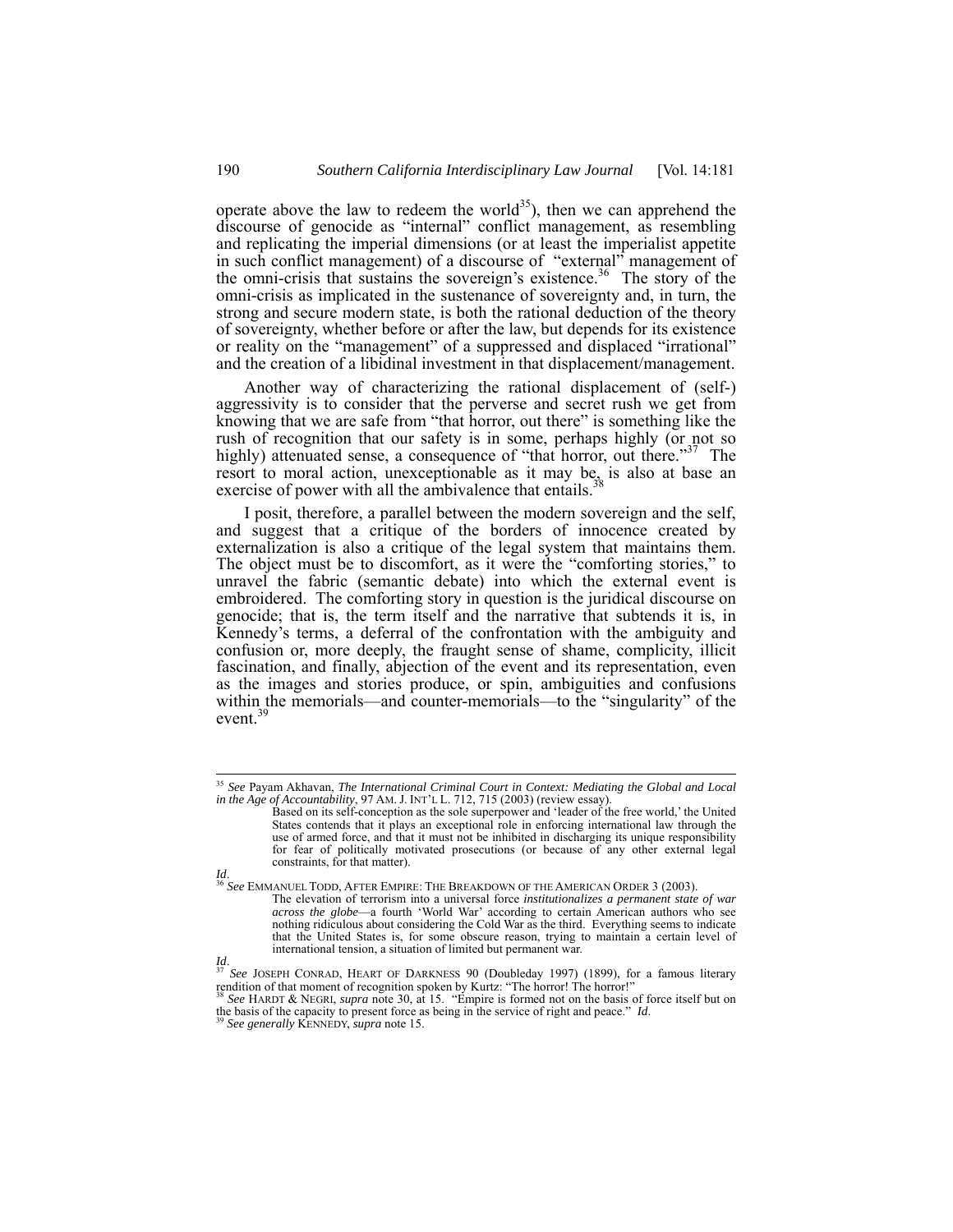Genocide, as a discourse, is redemptive. This is the essence of Samantha Power's powerful critique of U.S. foreign policy in the wake of genocide: the absence of a forceful response is a moral failure.<sup>40</sup> But the capacity to use force, its index within the equation of ethical action, is but one, albeit crucial, element of the sovereign's legitimacy: the sovereign is implicated within the genocide. The sovereign is called into being by crises,<sup>41</sup> none more so than the instantiation of genocide. It is this knowledge, this "ambiguity<sup>42</sup> and confusion," that sits at the heart of ethical action, and that analogizes the logic of imperialism, the demands of narration, and the self's conceptualization of an event described as genocide.

This Article, then, examines the latent eroticism beneath the redemptive juridical discourse through a comparative analysis of the self, on the one hand, and the sovereign on the other, in their relationship to the external event or crisis. I wish to examine the extent to which there is a pleasurable or erotic<sup>43</sup> element, or rush, on the psychic level for the individual self, or an investment—for the state in the source of its validity (meaning of sovereignty)—that inheres in the suffering of the other. My goal is to provoke the reader to question an international legal system that recharges and perpetuates the subconscious desire for mass violence as a means of verifying the moral purity of those who are not personally subject

 (1) the capacity to define, every time in an exceptional way, the demands of intervention; and (2) the capacity to set in motion the forces and instruments that in various ways can be applied to the diversity and the plurality of the arrangements in crisis. Here, therefore, is born, in the name of the exceptionality of the intervention, a form of right that is really a *right of the police*. . . . The judicial power to rule over the exception and the capacity to deploy police force are thus two initial coordinates that define the imperial model of authority.

*Id.* at 16–17. As can be seen, whether one speaks of the modern nation state, the superpower

(hegemon), or of "Empire" as a supranational state, the same juridical operation or gesture entails.<br><sup>42</sup> I do not wish to push the analogy too far, since, in any event, Kennedy's conceptualization of ambiguity is more com experience, to wit:

[A]ctivism avoids ambiguity by reference to an analysis that treats the ambiguity as having already been resolved in action. Yet, just as the patterns we embroider onto our relations are undone when the ambiguity of the experience is recaptured, so the ambiguity of our analyses is belied by the felt authenticity of our experiences. Oddly, this work—weaving meaning into our lives only to rip out the cloth—is forgotten, and the story seems simply to unfold, to progress. Propelled forward by our practice and reimagined by our analysis, time seems to move forward independent of our activities. Moreover, as we forget the ambiguity of our play, the results of our activities come to seem real.

KENNEDY, *supra* note 15, at 51. What I hope to suggest by the analogy between narration and imperialism is simply a logic of crisis that situates the discourses on genocide, or the discourse *of* genocide, within the unconscious, the dream-world, or more precisely the "internal trajectory" of global power dynamics, whether these dynamics are called old state-centric imperialism, new Empire, supranationalism, or globalism. See HARDT & NEGRI, supra note 30, at 15. supranationalism, or globalism. *See* HARDT & NEGRI, *supra* note 30, at 15. 43 *See* GEORGES BATAILLE, EROTICISM: DEATH AND SENSUALITY 16 (Mary Dalwood trans., John Calder

1962) (1957). "In essence, the domain of eroticism is the domain of violence, of violation." *Id*.

 <sup>40</sup> *See generally* SAMANTHA POWER, <sup>A</sup> PROBLEM FROM HELL: AMERICA AND THE AGE OF GENOCIDE  $(2002)$ .

<sup>&</sup>lt;sup>41</sup> See HARDT & NEGRI, *supra* note 30, at 16. Both the supranational analogy (the international legal system) and the domestic legal order operate on the same terrain: the terrain of crisis. See id. "As Carl Schmitt has taught us, however, crisis on the terrain of the application of law should focus our attention on the 'exception' operative in the moment of its production." *Id*. Domestic and supranational law are both defined by their exceptionality. Exceptionality in turn is defined as follows: it means that the intervening authority is granted: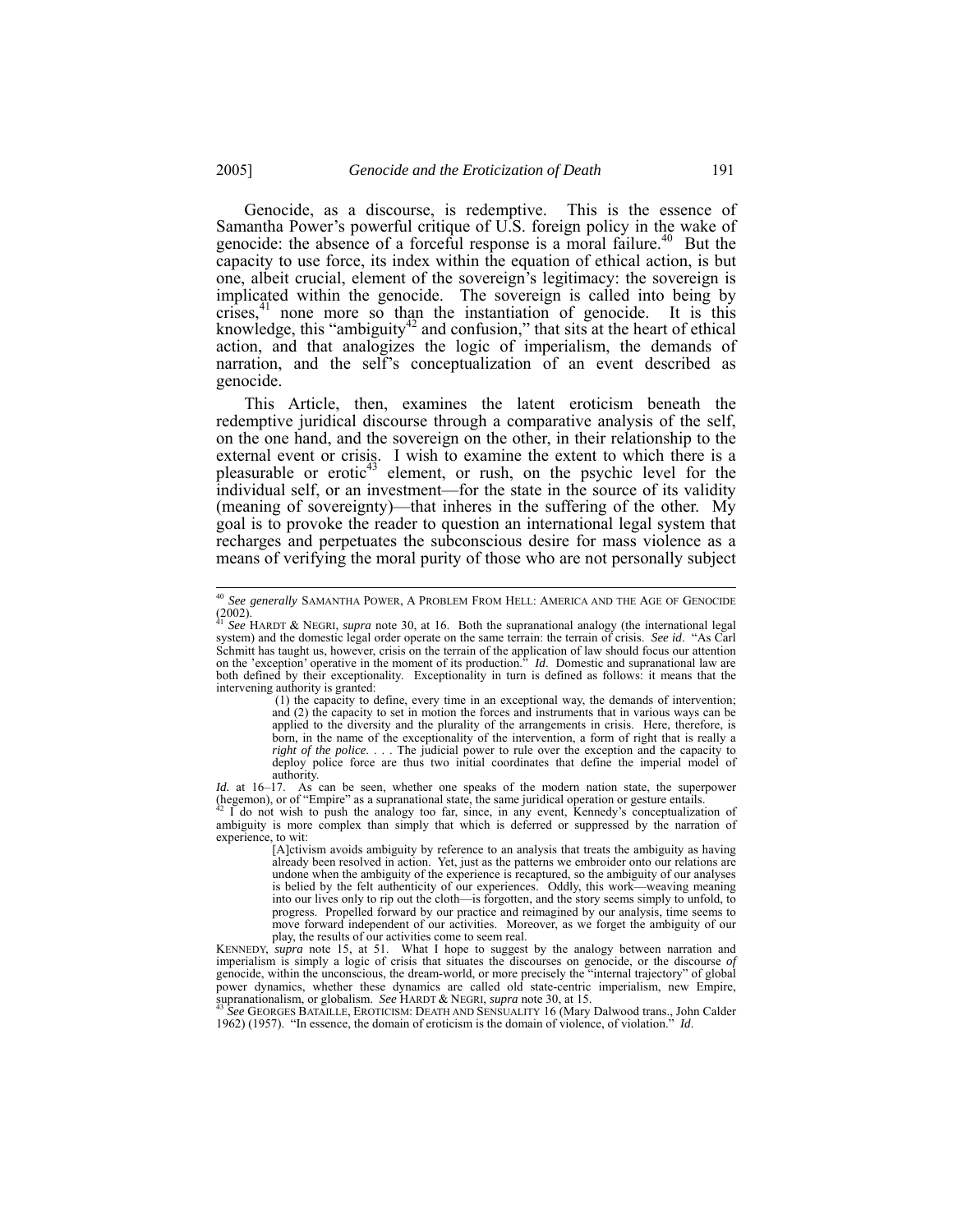to the threat of genocide or the moral exceptionalism (sovereign as "he who decides on the exception<sup> $(44)$ </sup> of the third party state.<sup>4</sup>

When we perceive the violence "out there," remote from ourselves, it may, on a material level, have little to do with us. But its existence has psychic weight that bears upon the meaning of our lived experience here in the safety of our home. The meaning can be expressed as a kind of investment in the existence of that violence, out there; this is the content of the "eroticism" that explains the relation of the self to the other, who is composed of violence and suffering across the border or zone of innocence, the meaning and substance of the juridical self.

I attempt in this Article to reclaim the erotic from its specular fixation on the other's death. As a critique of our libidinal investments (eroticism), the project hopes, by extension, to critique the legal system that ratifies them by examining the construction of the self and the sovereign at the limits of law and politics. The paradigmatic case for this, I suggest, is the case of genocide; the point at which the self, at a distance, observes the enactment of the final resolution of the self-other antagonism.

The Article is divided into three parts. In the first, I outline and explain what I mean by eroticism, or the "libidinal investment." In the second, I explain the meaning of the erotic as a disciplinary device in relation to the other's death. I examine the erotic as the juridical border that maintains and polices the rational or stabilized self (and sovereign), and propose two means of escape from the inevitability of the eroticism-death complex, indexed as the political and the moral/ethical.

In the result, I hope to posit a "neutral space" within which the self (or sovereign) may discover itself, its antagonism.<sup>46</sup> That is, within the neutral space, the self encounters the other not as the displacement of its own violence, but as the site of its alterity (its sense of otherness). As such, law would function as the limit of politics (war by other means) and of the sovereign self (or state) when its normative base (its ontology) is no longer the exception or the crisis. I concede that for both sovereign and self this may be a difficult prospect, since it requires a different perception, or reconfiguration, of the border-as-law that maintains the sense (or myth) of security. But unless we reclaim the erotic as the domain of human connection and community—the will to love—we cannot, in a globalized world, long remain unscathed by the suffering "out there," nor without increasingly high cost, maintain the myth of moral purity.

<sup>&</sup>lt;sup>44</sup> SCHMITT, *supra* note 34, at 5.<br><sup>45</sup> I am grateful to my colleague Peter Manus for his editing suggestions for this introduction. Errors and infelicities are my own.

<sup>46</sup> *See* ŽIŽEK, *supra* note 17, at 66. "The actual universality is not the never-won neutral space of translation from one particular culture to another, but, rather, the violent experience of how, across the cultural divide, we share the same antagonism." *Id*.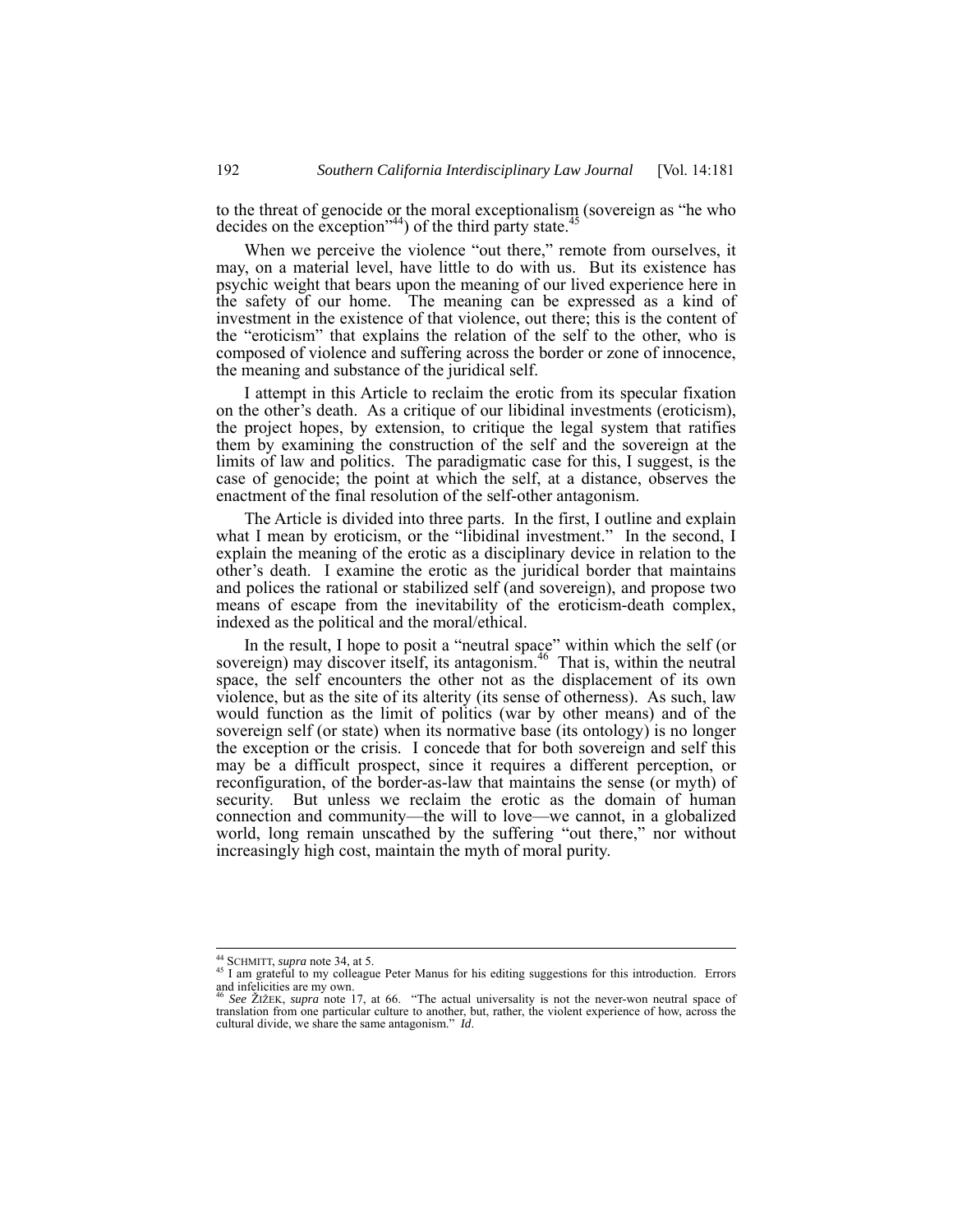#### II. EROTICISM

#### A. NOTHINGNESS AND THE FATALITY OF FUSION

### *I read in a book today that chance, desire, fear, and death leave men and women face to face, alone.*<sup>4</sup>

In this section, I hope to clarify the internal psychic drives, the erotic dimension of the ethical self and its relationship to the death and suffering of others. I will show how the legal system, by accommodating and projecting these libidinal investments in the face of crisis, sustains and is sustained by these forces as an externalization and normalization of them.

The "ambiguity and confusion" referred to by Kennedy that slips from the narration (activism, analysis, representation) of event (or lived experience) lies, in a sense, at the heart of ethical action<sup>48</sup> or "ethical consistency.<sup>349</sup> In simple terms, the ethical is the struggle, as Slavoj Žižek has noted, not between existence and nonexistence, but rather between existence and "insistence," essentially a "striving toward existence."<sup>50</sup> The ethical insistence is an encounter with nothingness, the gap between action and inaction, the aftermath of the pause, wherein memory is a "permanent doubting."

 But the analysis of the relationship between memory and nothingness is rich and ancient. Artists routinely speak of "negative space," the absence that allows a figure to stand out in stark relief.<sup>52</sup> So it is with the borderline between self and other. As Badiou points out in his analysis of evil, "the most intense subjective sufferings—those that really highlight what is involved in 'hurting someone,' and often lead to suicide or murder—have as their horizon the existence of a process of love."<sup>53</sup> As Bataille has noted in his study of death and sensuality, at the heart of that fraught relationship

 <sup>47</sup> LA CAPTIVE (Image Entertainment 2000). Ariane, the female character, speaks these words to Simon in the car after he has dragged her out of a post-concert gathering with her friends at the opera house. 48 Kennedy's advocacy, his hope, "is that we will come to embrace the human side of humanitarian

practice, including its dark sides, uncertainties, and ambivalences. Responsible humanitarian action in a cloud of uncertainty—my hope is that humanitarian advocates and policy makers will develop an appetite for this most basic experience of rulership." Kennedy, *supra* note 15, at xxv–xxvi. My concern, in this article, is with the extent to which the "dark side" of our virtuous instincts in fact creates, or contributes to the creation and perpetration of, the conditions of rule.<br><sup>49</sup> See BADIOU, *supra* note 21, at 60.

<sup>49</sup> *See* BADIOU, *supra* note 21, at 60. 50 ŽIŽEK, *supra* note 17, at 22.

<sup>[</sup>T]hat which does not exist, continues to *insist*, striving towards existence. . . . When I miss a crucial ethical opportunity, and fail to make a move that would 'change everything,' the very nonexistence of what I *should have done* will haunt me for ever: although what I did not do does not exist, its spectre continues to insist.

Id.<br><sup>51</sup> See JULIA KRISTEVA, REVOLT, SHE SAID 101 (Brian O'Keefe trans., 2002). "What Plato and St.<br>Augustine referred to as memory was a permanent doubting. Its essential aspect is nothingness, from Heidegger to Sartre. The question of nothingness is essential as an aspect of freedom. But what is the meaning of nothingness: the possibility to rebel, to change and to transform." *Id*.<br><sup>52</sup> "She keeps thinking, for some reason, about the professor in her art-history class. Going on and on

about negative space, how sculpture is about the skin, that edge where substance and absence meet.<br>How the presence of empty space, a void, causes a solid object to reveal itself." Judy Budnitz, *Miracle*, THE NEW YORKER,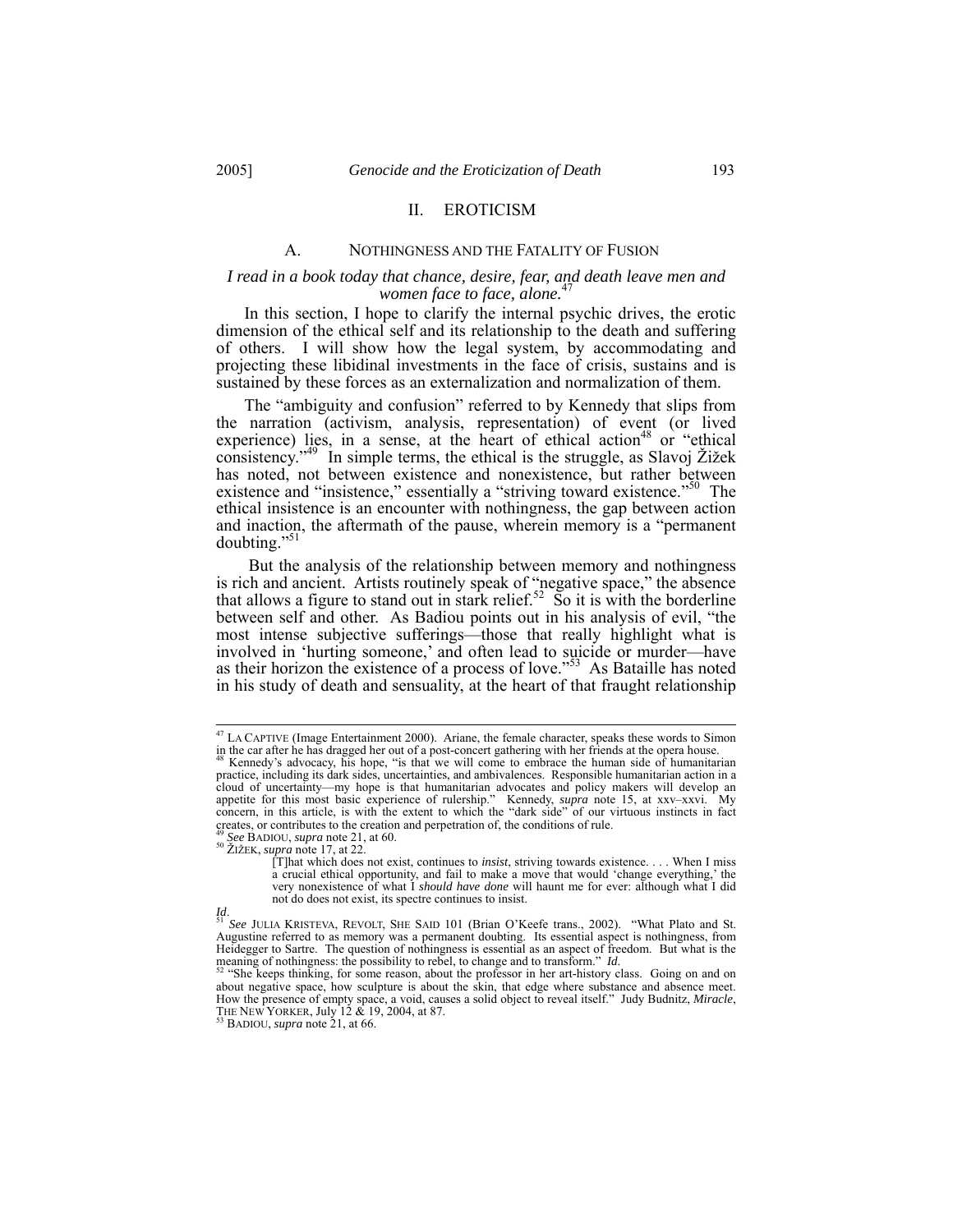is the fatality of fusion, the quest for continuity between discontinuous beings. $54$ 

Perhaps counterintuitively, the paradoxical desire for fusion is a dream of the sovereign, described by Hardt and Negri as the "immediacy" between ruler and ruled.<sup>55</sup> Postmodernism conceives of immediacy as a break from the law; Michel Foucault, for instance, admonishes us to "[w]ithdraw allegiance from the old categories of the Negative (law, limit, castration, lack, lacuna), which Western thought has so long held sacred as a form of power and an access to reality."<sup>56</sup> He further suggests that we "[p]refer what is positive and multiple, difference over uniformity, flows over unities, mobile arrangements over systems. Believe that what is productive is not sedentary but nomadic."<sup>57</sup> Hardt and Negri's view of late twentieth century globalism suggests the achievement of this vision.<sup>5</sup>

I want to suggest a relationship between the Negative and immediacy: the Negative *as* the law or limit means that the event out there is seen, in stark relief, against the horizon of the desiring subject's self-projection. That is, if there is no mediation between my desire and the source of its production (immanent and supranational power, whereby immediacy expresses the fusion of desire and effect<sup>59</sup>), if barriers recede to the point of nonexistence and resurface as an insistence of the absent, then I *become* the law, I am the sovereign. The material world, the suffering of the wretched, is "im-mediated," meaning that it is "more real" (following Žižek) than simply my projection. In this sense, immediacy and the "exception" (law) become normative.

The self depends upon the insistence of that immediated reality, violently recreated over and over again and *willed* as the reality, the center of my own de-realized self. This is the dream of fusion, an encounter with the self as the Negative. Expressed in psychoanalytic terms, the juridical, within that dream, is cathected, i.e., over-invested. And it is this investment in the center as the negative space, nothingness, which projects the will to fusion and the mastery over discontinuity (discontinuous being).

 <sup>54</sup> *See* BATAILLE, *supra* note 43, at 15. "I intend to speak of these three types of eroticism in turn, to wit, physical, emotional and religious. My aim is to show that with all of them the concern is to substitute for the individual isolated discontinuity a feeling of profound continuity." *Id*.

<sup>&</sup>lt;sup>55</sup> See generally HARDT & NEGRI, supra note 30.<br><sup>56</sup> Michel Foucault, *Preface* to GILLES DELEUZE & FELIX GUATTARI, ANTI-OEDIPUS: CAPITALISM AND<br>SCHIZOPHRENIA xiii (Robert Hurley et al. eds., Viking Press 1977) (1972).

ST Id.<br><sup>58</sup> *But see* Sonia Katyal, *Exporting Identity*, 14 YALE J.L. & FEMINISM 97 (2002) (suggesting that the global gay rights movement, based on an American model, is exporting a "fixed" form of (gay or lesbian) identity to the rest of the world. As this form spreads, it excludes and suppresses a social constructionist's more fluid and hybrid model of identity—based on a more contingent, rather than stable, relationship between conduct and orientation/identity—which is prevalent in many parts of the  $\frac{1}{59}$  world).

<sup>59</sup> *See* HARDT & NEGRI, *supra* note 30, at 19.

We could say, in Kantian fashion, that our internal moral disposition, when it is confronted with and tested in the social order, tends to be determined by the ethical, political, and juridical categories of Empire. Or we could say that the external morality of every human being and citizen is by now commensurable only in the framework of Empire. This new framework forces us to confront a series of explosive aporias . . . .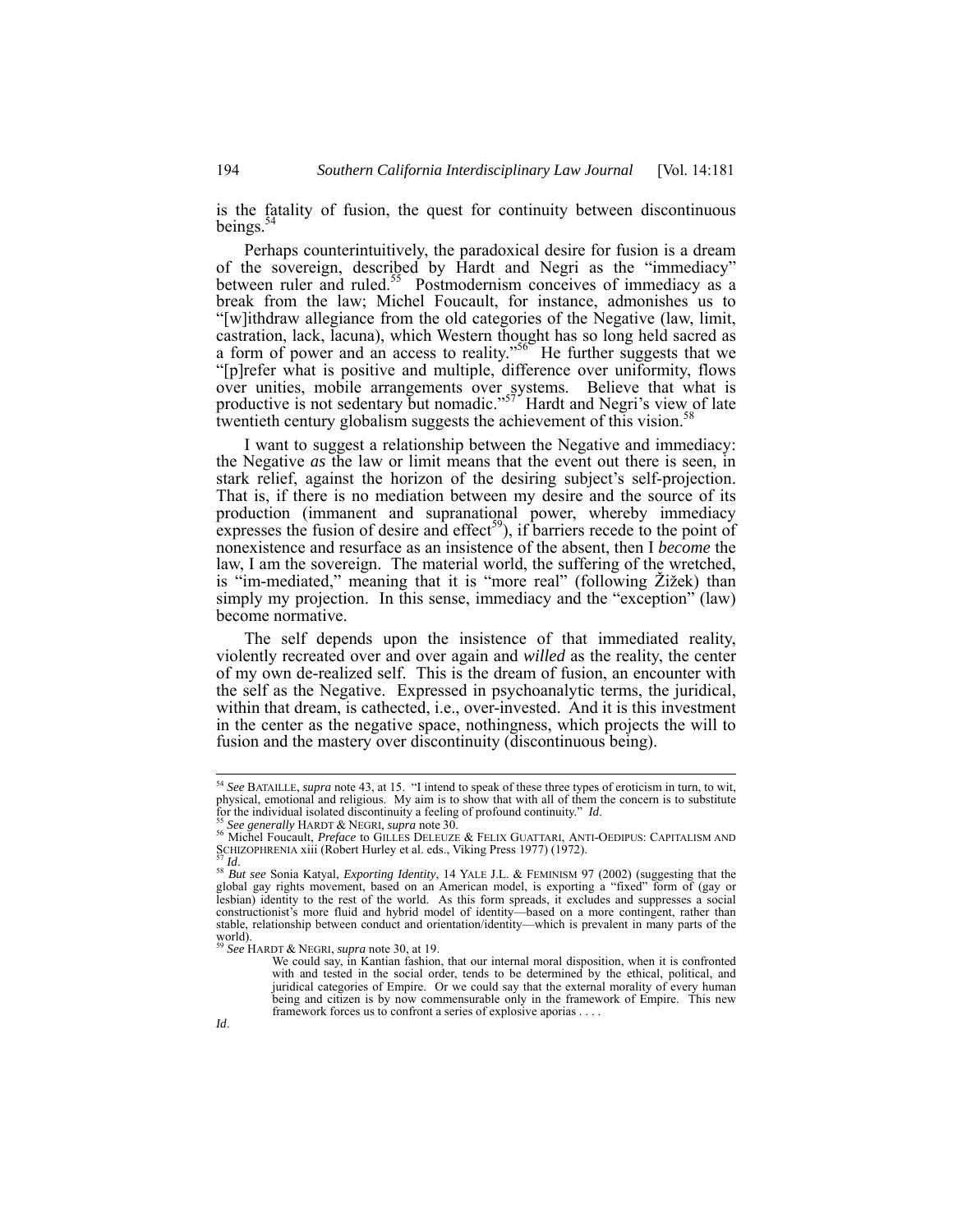But nothingness, fusion, immediacy, and discontinuity are, in one sense, tropes, i.e., ways of speaking about a central dilemma of the ethical subject when faced with mass suffering and death out there in the "there, not here." The dilemma involves a conscious will to act coupled with a secret, dark desire to engender the conditions that in turn dictate the ethical will to act. The projection of desire and violence can be revealed, explained, and rationalized, in part by its refracted relationship to imperialism or the imperialist impulse. To the extent that space and time have been colonized by the sovereign, $60$  our subconscious desires are cast such as to render my loneliness before death, and my violent, cathected response in relation to it, inevitable and ineluctable. But through the very tension created between nothingness and fusion, the sovereign does posit, in Mouffe's terms, an escape from "antagonism" to "agonism.<sup>761</sup> The self's bordered relationship to the other is not inevitably innocent, and the self's desire for fusion may itself permit an alternative to the sense of failure that requires displacement, the production of a desire/abjection so normative and rationalized as to seem inherent in the ethical act itself.

#### B. LAW AND EROTICISM: A DISCIPLINARY DEVICE

Before discussing the alternatives to the failure of fusion, I wish to look more closely at the nature of the eroticism that operates to center and displace violence. I will then elaborate on the link between displacement (de-centering) and the imperialism that characterizes one sense in which the modern sovereign can be understood, at least as currently supported or permitted by the international legal system. As noted, understanding the border between self and violence is crucial to this analysis.

The juridical is the repository for my desire and investment in the other's destruction, i.e., my investment in genocide. The juridical is a mechanism that constrains and cabins, but also normalizes those desires. The juridical locates the negative space at the center of the subject, what is sometimes referred to as postmodernism's "de-centered subject."<sup>62</sup> The center, in turn, is the terrain of redemption. $63$  The link, then, between destruction and redemption is sacramental, the very function of the erotic.<sup>64</sup> In short, it is in part an eroticization of death that normalizes my investment in the destruction of the other. I propose, therefore, to examine this eroticization more closely as an imperialist trope.

 <sup>60</sup> *See* HARDT & NEGRI, *supra* note 30, at 10–11. This "ethico-political dynamic that lies at the heart of its juridical concept" involves "a boundless, universal space," and "all time." *Id*. at 11. "Empire exhausts historical time, suspends history, and summons the past and future within its own ethical order.<br>In other words, Empire presents its order as permanent, eternal, and necessary."  $Id$ .

In other words, Empire presents its order as permanent, eternal, and necessary." *Id.*<br><sup>61</sup> CHANTAL MOUFFE, THE CHALLENGE OF CARL SCHMITT 4 (1999).<br><sup>62</sup> See, e.g., Dragan Milovanovic, *The Postmodernist Turn: Lacan, Psych* was "the idea that the subject was not as centered and in control as prevalent ideology claimed (in fact, the person became seen as the *de-centered subject*)." *Id*. 63 For Volf and Christian theology, decentering is not therefore descriptive but, rather, the prescription:

<sup>&</sup>quot;Whichever way the 'centering' takes place and whatever its result, the self should be de-centered, claims Paul. The word he uses to describe the act is 'crucified.'" VOLF, *supra* note 20, at 70.<br><sup>64</sup> See BATAILLE, *supra* 

<sup>&</sup>quot;to substitute for the individual isolated discontinuity a feeling of profound continuity." *Id*.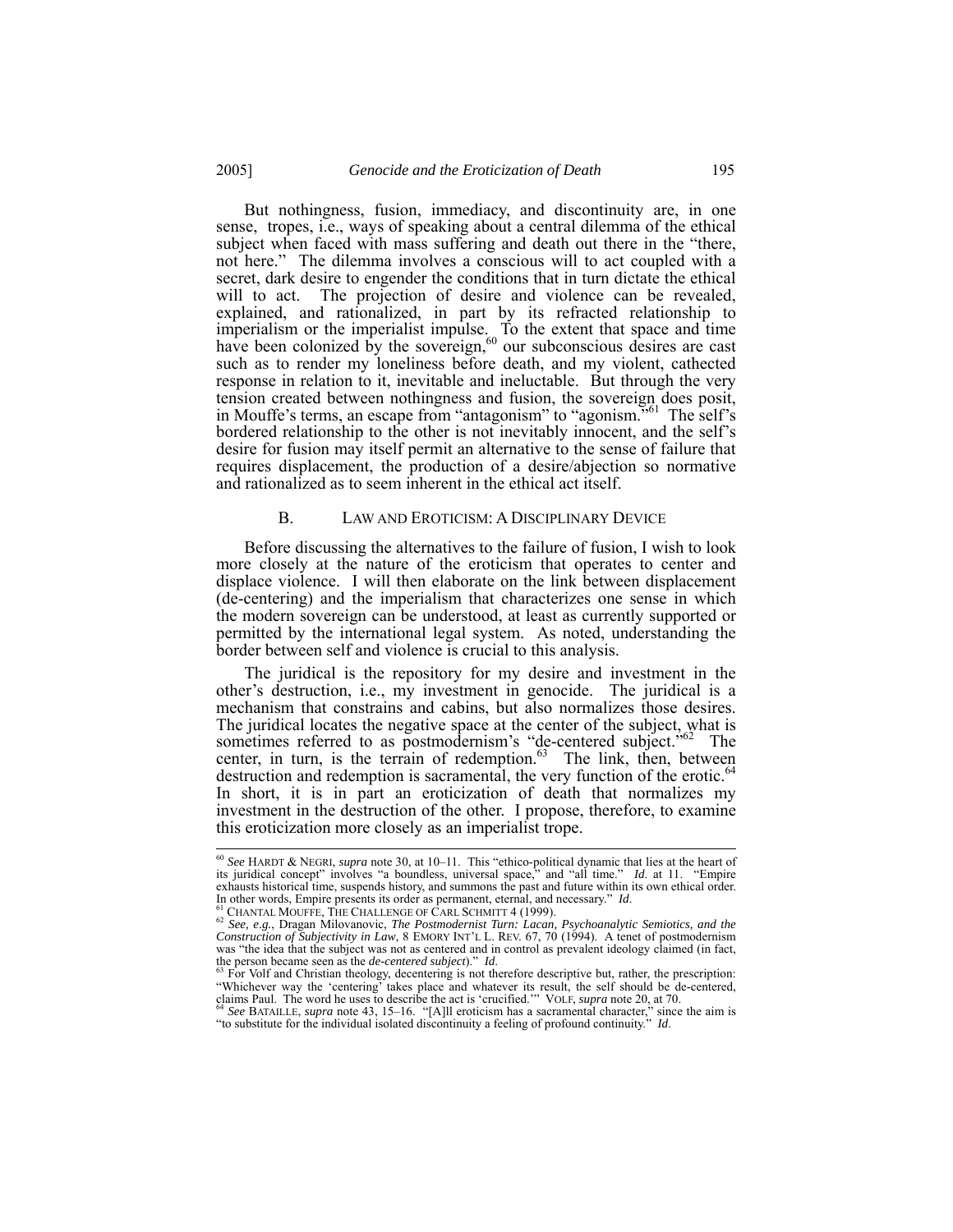To apprehend the self's investment in the law (genocide discourse) as the repository of the displacement of the real, one may look briefly at some devices that convey the law's operation. To examine the borders between the self and the other that seem to make genocide "out there" inevitable, one must delve beneath the surface, beneath the horror and fascination, to the psychic, erotic investments produced by the borders within the context of a will to fusion. First, the law operates by exclusions. I will discuss the link between the constitution of the (morally pure) self via exclusions and the disciplinary devices that exemplify this operation.<sup>65</sup> Second, these devices are imperialistic,<sup>66</sup> which recalls the relationship between narrative demands and imperialism's imperatives. By implication, these demands and imperatives are inscribed within the law or the juridical response to violence, whereupon we may say that the "truth" of genocidal violence my relation as outside the event, my silent observation (my gaze, or "magic  $eye<sup>67</sup>$ ) setting apart, in stark relief, the savagery of the other, the necessity and inevitability of my violent intervention—resides within the juridical mode of apprehending the event (as the real). Third, between the logic of nothingness and the fatality of (the will to) fusion, postmodern immediacy

*Id.* Note that this "mixed up" character of human psychic construction may be compared, but finally opposed to, the intentional decision of the sovereign to declare the enemy and deploy the state of emergency. *See* Agamben, *supra* note 34, at 6. On the similarities between "being," for metaphysics, and "violence" for the sovereign:

To pure being as the ultimate stake of metaphysics, corresponds pure violence as the ultimate stake of the political; to the onto-theological strategy that wants pure being within the net of logos, corresponds the strategy of exception that has to secure the relation between violence and law. It is as if law and logos would need an anomic or 'a-logic' zone of suspension in order to found their relation to life.

Id.<br><sup>66</sup> Hardt and Negri suggest a distinction between "disciplinary society," which deploys institutional<br>(mediatory) devices that discipline the subject, and the "society of control," whereby disciplinarity is engendered internally, no longer requiring external or institutional devices or *dispositifs*. Both societies are imperialistic, however, the radical difference being the question of the source of discipline or self-<br>discipline. See HARDT AND NEGRI, supra note 30, at 23.

*Id*. at 86–87.

 <sup>65</sup> *See* VOLF, *supra* note 20, at 69–70.

Psychologists tell us that humans produce and reconfigure themselves by a process of identifying with others and rejecting them, by repressing drives and desires, by interjecting and projecting images of the self and the other, by externalizing fears, by fabricating enemies and suffering animosities, by forming allegiances and breaking them up, by loving and hating, by seeking to dominate and letting themselves be dominated—and all this not neatly divided but all mixed up, with 'innocences' [sic] often riding on hidden 'vices,' and 'vices' seeking compensatory redemption in contrived 'virtues.'

On a psychoanalytic subject struggling with a sense of insecurity and shame, Wurmser notes a transformation that he characterizes as "the magic eye." *See* LEON WURMSER, THE MASK OF SHAME 120 (1994). "[A] quite different inner power gradually took center stage . . . a more archaic version: the magical control by his eyes. *His seeing formed, transformed, and destroyed the world*." *Id*. Also, "[s]eeing was ruthlessly uncovering, intruding, and demolishing." *Id*. at 122. *But see* SIGMUND FREUD, TOTEM AND TABOO: ASSEMBLANCES BETWEEN THE PSYCHIC LIVES OF SAVAGES AND NEUROTICS (A.A. Brill trans., Random House 1946) (1918) (discussing the neurotic's belief that his thoughts create reality).

The primary obsessive acts of these neurotics are of an entirely magical character. If they are not charms, they are at all events counter-charms, designed to ward off the expectations of disaster with which the neurosis usually starts. Whenever I have succeeded in penetrating the mystery, I have found that the expected disaster was death. Schopenhauer has said that the problem of death stands at the outset of every philosophy; and we have already seen . . . that the origin of the belief in souls and in demons, which is the essence of animism, goes back to the impression which is made upon men by death.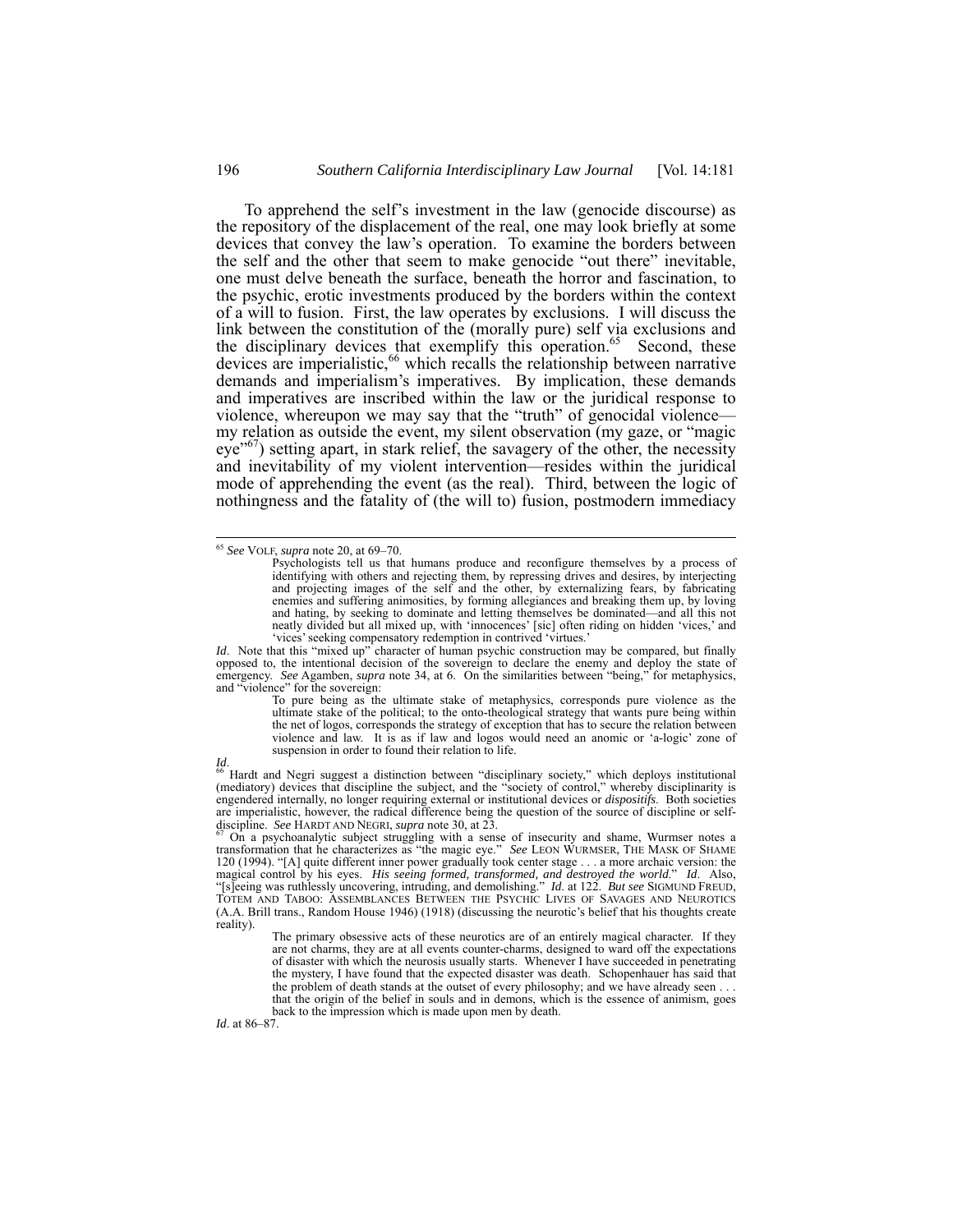has proposed a model of salvation that justifies the exclusion, in the first instance, involved in the production of identity.

But this, I submit, leaves us with a choice, for the will to fusion is also the will to love. How, then, do we characterize the erotic limits of the ethical self? What is the self's desire, and must it always lead to death and the abjection of alterity? We cannot know companionship unless we understand the radical loneliness at the heart of the discourse as a device for producing the self's desire. $68$  Although, as Paul Kahn suggests, love sits outside the law, and it is only through the law that we obtain the idea of love,<sup>69</sup> the law itself provides aporia that intimate the reality and independence of love's existence, as the self's desire. But determining whether love is always colonized by the abject will to fusion and immediacy, or something that refuses abjection and incorporates barriers involves, I suggest, a choice.

Stated at its simplest, it is a choice between love and death.<sup>70</sup> But nothing is ever quite so simple, for both contain pieces of the other. It is what we do with those pieces of the other within the self (law) that determines either a narrative that ends in the violent expulsion and eradication of the other, or a narrative that resists this end, thereby overturning the expectations of law as stasis.<sup>71</sup>

These themes—eroticism and the will to fusion (intimacy), identity and exclusion, desire and imperialism—may be captured in the "*dispositif érotique*" (erotic device) vividly portrayed in a 2000 film by Chantel Akerman called *La Captive* (The Captive).<sup>72</sup> Films on taboo eroticism lend themselves to an excavation of the deeper erotic or libidinal investment in displaced violence, because for a disturbing moment they permit a view of eroticism in crisis, and the eroticism's deep core of violence and violation. Through the figure of Simon, the protagonist, I hope to clarify the complicity of the outside observer in the other's eroticized destruction.

 <sup>68</sup> *See, e.g.*, ROBERT W. FIRESTONE & JOYCE CATLETT, FEAR OF INTIMACY 24 (Am. Psychological Ass'n 1999). "Couples and families are mere abstractions, not real entities. The individuals concerned are very real and do matter. Similarly, one can only analyze the value of a social system or society by analyzing its effect on its members: If the individual members are flourishing, it is constructive; if they are impaired or suffering under the social process, then it is obviously destructive." *Id.* 69 *See PAUL W. KAHN, THE CULTURAL STUDY OF LAW: RECONSTRUCTING LEGAL SCHOLARSHIP 123* 

<sup>(1999). &</sup>quot;Law emerges as a cultural formation bounded by an other created simultaneously with law itself. A world of law is one in which revolution and love are constantly seen as both the objects of exclusion and the objects of desire." *Id.*<br><sup>70</sup> See, e.g., SIGMUND FREUD, CIVILIZATION AND ITS DISCONTENTS 55–58 (Jame

Norton & Co. 1961) (discussing the struggle between love and death). *But see* FIRESTONE & CATLETT, *supra* note 68, at 33. "I reject [Freud's] conceptualization of a death instinct as such, and instead perceive aggression as derived from frustration." *Id*.

perceive aggression as derived from frustration."  $\overline{Id}$ .<br><sup>71</sup> Schmitt analyzes the distinction between war (the Greek "polemos") and "insurrection, upheaval, rebellion, civil war" (stasis); but Schwab notes, in the sam opposite, i.e., peace and order." *See* CARL SCHMITT, THE CONCEPT OF THE POLITICAL 28–29 n.9 (George Schwab trans., Rutgers Univ. Press 1976) (analyzing the distinction between war (the Greek "polemos")).

<sup>72</sup> Akerman says her film was inspired by Marcel Proust's *La Prisonnière*, the fifth volume of *À la Recherche du Temps Perdu* ("Remembrance of Things Past"). The film is not a rendition of the novel, but it does carry the eroticism to a logical conclusion, death, rather than simply abandonment. *See* LA CAPTIVE, *supra* note 47.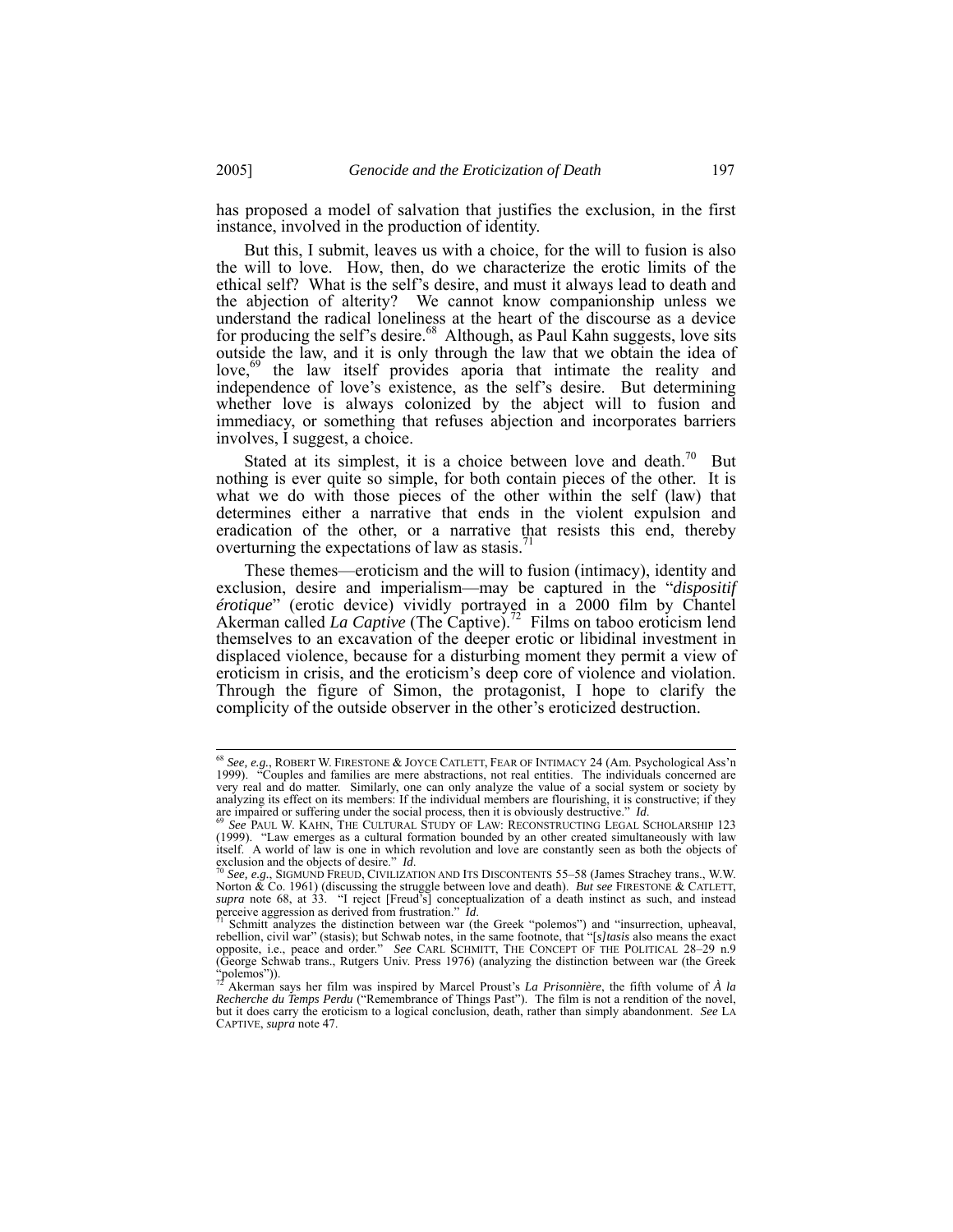As a disciplinary mechanism, the taboo eroticism in the film indexes, at one level, the way the violence of imperialism is internalized and encoded with libidinal desire, which in turn presents analogies to the discourse on genocide. The element of taboo eroticism played out in the genocidal event is particularly evident in the instance of mass rape as an act of genocide. These unspeakable acts are of necessity specular events, and their very existence weighs upon the psychic imagination as the displacement of violence that structures the *dispositif*.

The link between rape and eroticism has been suggested by Katherine Baker, who outlines the many and complex motivations for rape.<sup>73</sup> Baker's typologies of rape include rape as lovemaking,  $74$  rape as theft (the commodification of  $sex\frac{1}{2}$  rape as a confused and thwarted "desire for intimacy,"<sup>76</sup> power-rape,<sup> $77$ </sup> anger-rape,<sup>78</sup> and sadistic rape.<sup>79</sup> She writes: "Some anger rapists reach the point of what Groth calls sadism. In these situations, '[t]here is a sexual transformation of anger and power so that aggression itself becomes eroticized.' Often these rapists murder their victims after, and possibly even before, raping them."80

Sadistic rapists, Baker notes, are the exception—a mere 6% of reported rapes—and yet, "[t]hese men are the paradigm, but they are not most rapists."81 Baker suggests that sadistic rape, the eroticization of violence and aggression, is the cultural paradigm of rape, and that this belies the serious harm caused by the many other kinds of rape, rape from a variety of other motivations, that do not conform to the sadistic rape paradigm.<sup>82</sup>

Another typology of rape, rape used to "insult or denigrate other men,"<sup>83</sup> is particularly prevalent in war. The link to eroticism here is latent, related to the eroticizing of power, competition, and humiliation of the

*Id.* <sup>83</sup> *Id.* at 607–08.

Thus, the US soldiers left the 11<sup>th</sup> Brigade patch in order to impugn the honor of North Vietnamese men [in the My Lai rapes] . . . . By making the fact of their rapes public, the soldiers added further insult to the enemy. This view explains why rapes during wartime often take place in public or are [sic] committed in front of civilian witnesses, and it explains why rape and war have gone hand in hand since there has been war. The rapist seeks to demonstrate the superiority of his team. He does this by raping the property of the enemy.

 <sup>73</sup> Katherine K. Baker, *Once a Rapist? Motivational Evidence and Relevancy in Rape Law*, 110 HARV. L. REV. 563 (1997). "Rape, at least in the words of one survivor, 'is death.' It is 'a primal experience to which other events might be meaningfully analogized—the 'rape' of the land, the 'rape' of a people.<br>But rape itself cannot be reduced to other painful experiences." Id. at 605.<br><sup>74</sup> See id. at 599-600.<br><sup>75</sup> See id. at 602

 $^{82}$  *M*. at 611–12.<br>
"Most rape victims are not victims of angry, sadistic rapists. This does not mean that most rape victims are not raped; it does not mean that rape victims fabricate their stories; and it does not mean that what happens to them is okay. It does belie the common belief that rapists are crazy men whose sadistic hunger for sex or hatred of women compels them to rape."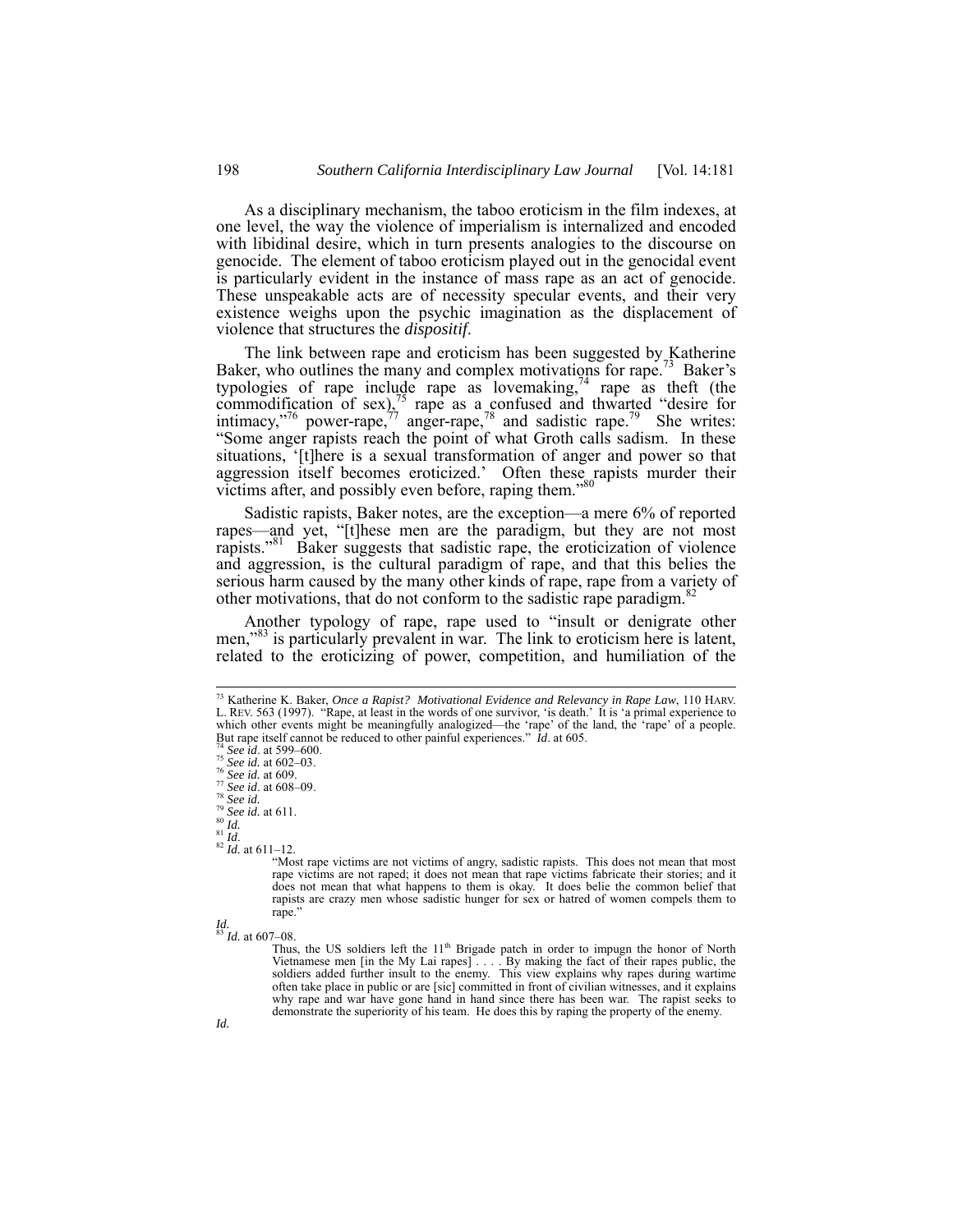enemy. The enemy, "the other," can be either male or female; it is rare that the instigator of this eroticized violation of the other is a woman.

There have, however, been cases of women accused of encouraging and even committing wartime rapes. Consider the harrowing story of Pauline Nyiramasuhuko, as told by Peter Landesman.<sup>84</sup> This is a story of rape deployed as a weapon of war and of genocide—rape "unto death."<sup>85</sup> Pauline, as she is generally called, is currently being detained in Arusha, Tanzania, where she "faces 11 charges, including genocide, crimes against humanity and war crimes."<sup>86</sup> Landesman notes that "[s]he is the first woman ever to be charged with these crimes in an international court. And she is the first woman ever to be charged with rape as a crime against humanity.<sup> $37$ </sup> Pauline is accused of goading the militias to rape the women before killing them.<sup>88</sup> The soldiers, according to a witness, "said that Pauline had given them permission to go after the Tutsi girls, who were too proud of themselves. . . . She was the minister [for women's affairs in the Habyarimana administration], so they said they were free to do it."89 "Pauline had led the soldiers to see the rape as a reward."<sup>90</sup> Often, the descriptions of her crimes are brutal; for instance, this from Rose, a witness, to Landesman, "Hutu soldiers took my mother outside . . . stripped off her clothes and raped her with a machete."<sup>91</sup>

Why rape? As Sydia Nduna, an advisor at the International Rescue Committee Rwanda tells Landesman:

'Did you ever see the look in a woman's eyes when she sees a child of rape? . . . It's a depth of sadness you cannot imagine.' The impact of the mass rapes in Rwanda, she said, will be felt for generations. 'Mass rape forces the victims to live with the consequences, the damage, the children,' Nduna explained.<sup>92</sup>

Landesman continues, "Making matters worse, the rapes, most of them committed by many men in succession, were frequently accompanied by other forms of physical torture and often staged as public performances to multiply the terror and degradation. So many women feared them that they

<sup>84</sup> Peter Landesman, *A Woman's Work*, N.Y. TIMES SUNDAY MAG., Sept. 15, 2002 at 82. 85 *Id.* 87 *Id.* at 86.

In most cases, she is accused of inciting crimes rather than carrying them out herself. However, according to a document prepared by tribunal investigators in preparation for the trial, one witness, code-named Q.C., saw a Tutsi community leader die 'at the hands of Nyiramasuhuko.' (The report does not specify what weapon Pauline used) . . . . Pauline has consistently denied the charges against her.

*Id.* at 86. Another woman, Biljana Plavsic, former President of the Republika Srpska, was also charged with genocide and crimes against humanity, for her part in the Bosnian atrocities. In October 2002 she pled guilty to one count of persecution, and was sentenced to 11 years. *See, e.g.*, International Criminal Court Tribunal for the Former Yugoslavia Case, Case Information Sheets, *at* http://www.un.org/icty/ glance/playsic.htm (last visited Aug. 11, 2004).

<sup>88&</sup>lt;br>88 *Id.* at 83.<br>89 *Id.* at 84.<br>91 *Id.* at 89.<br>92 *Id.*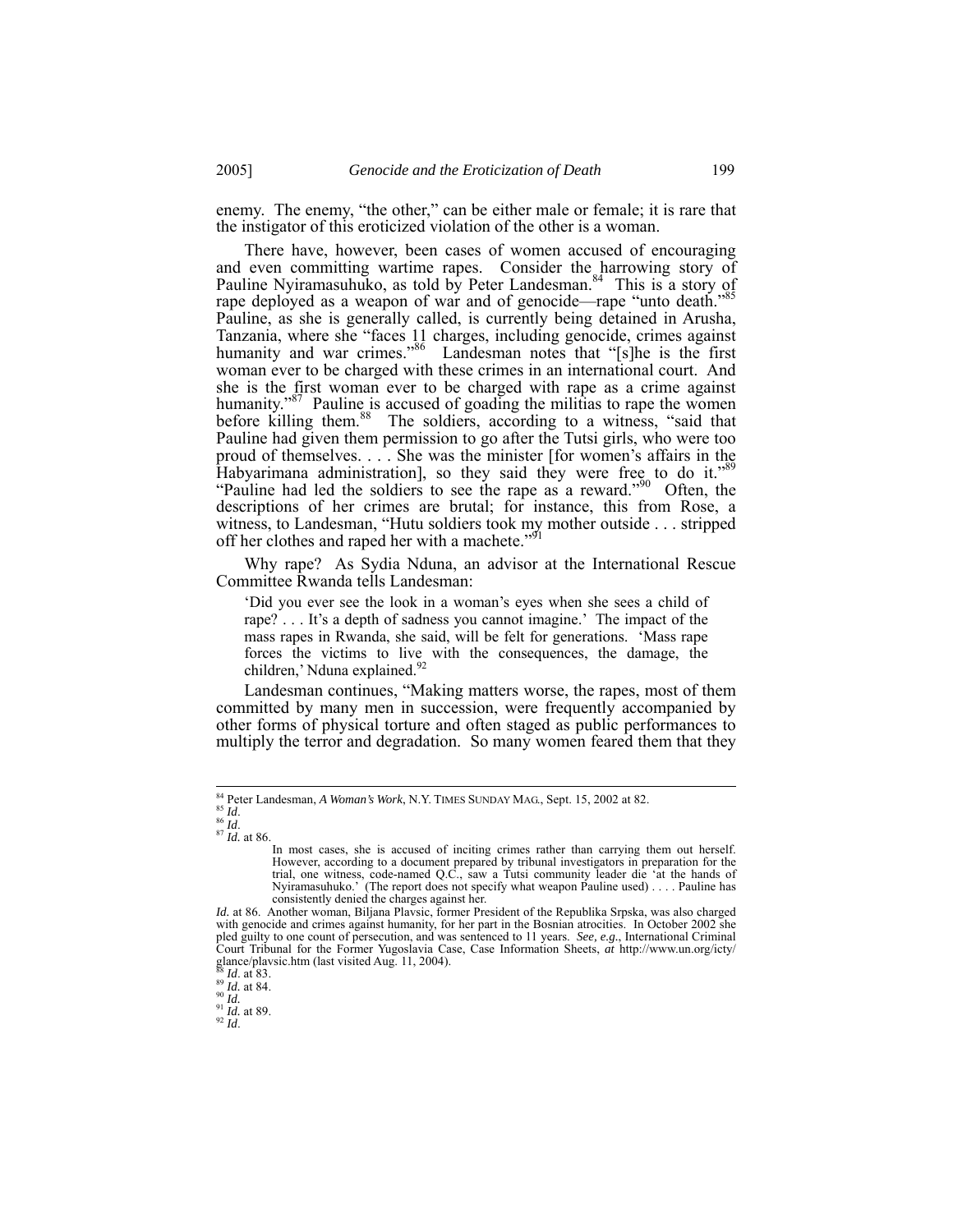often begged to be killed instead."<sup>93</sup> The theme of rape being worse than death is picked up later on, when Landesman speaks to the prisoners in the Rwandan detention centers, accused of rape and murder.<sup>94</sup> This is one of those interviews:

Lucien told me in detail about killing [a woman about whom he now had recurring nightmares]. But when I asked Lucien if he'd raped the woman, he fell silent and fought back tears. Every prisoner I spoke with described explicitly whom he killed and how. Not a single one admitted to raping a Tutsi woman.<sup>95</sup>

Landesman speculates that this silence may be for two reasons: one, the government had listed "rape committed during the genocide" as "the highest category of crime; those convicted were sentenced to death."<sup>96</sup> The second reason, he speculates, may have been because "These men could somehow justify to themselves having murdered but not raped. In any event, the weight of that level of confession was obviously too much to bear, and if there could be any tangible proof that rape was considered the more shameful crime, it was this."<sup>9</sup>

Rape is viewed as the most shameful part of the genocidal experience, according to Robert Jay Lifton, because it destroys the woman, "the symbol of purity" which is at the center of the family.<sup>98</sup> Lifton reiterates that "in this way, rape is worse than death."<sup>99</sup> The more powerful the claim of the thing to be destroyed, the more virulent the destruction, and the more shameful the feeling in its wake. Luchino Visconti's films, especially *The*  Damned,<sup>100</sup> capture this sense of the erotic deployed to destroy the other (or, more precisely, the self's alterity). Martin von Essenbeck, the ambitious son in *The Damned*, capitulates to his bitterness and destroys his mother Sophie by raping her.<sup>101</sup> By doing so, he finally achieves the sense of invincibility, which in the film is symbolized by donning the uniform of

# *Id.*<br><sup>94</sup> *See id.* at 125.<br><sup>95</sup> *Id.*<br>as  $\frac{1}{2}$

96 *Id.*<br>97 *Id.*<br><sup>98</sup> *Id.* 99 *Id.* On the subject of shame, quoting Robert Jay Lifton:

'Rape sets in motion continuous suffering and extreme humiliation that affects not just the individual victim but everyone around her,' said . . . Lifton, who[se books have] explored the psychology of genocide. 'A woman is seen as a symbol of purity. The family revolves around that symbol. Then here is the brutal attack on that, stigmatizing them all. All this perpetuates the humiliation, reverberating among survivors and their whole families. . . . In this way, rape is worse than death.'

*Id.* The DAMNED (Warner Brothers 1969). <sup>101</sup> *Id.* 

 <sup>93</sup> *Id*.

Often the rapes were in fact a prelude to murder. But sometimes the victim was not killed but instead repeatedly violated and then left alive; the humiliation would then affect not only the victim but also those closest to her. Other times, women were used as a different kind of tool: half-dead, or even already a corpse, a woman would be publicly raped as a way for Interahamwe mobs to bond together.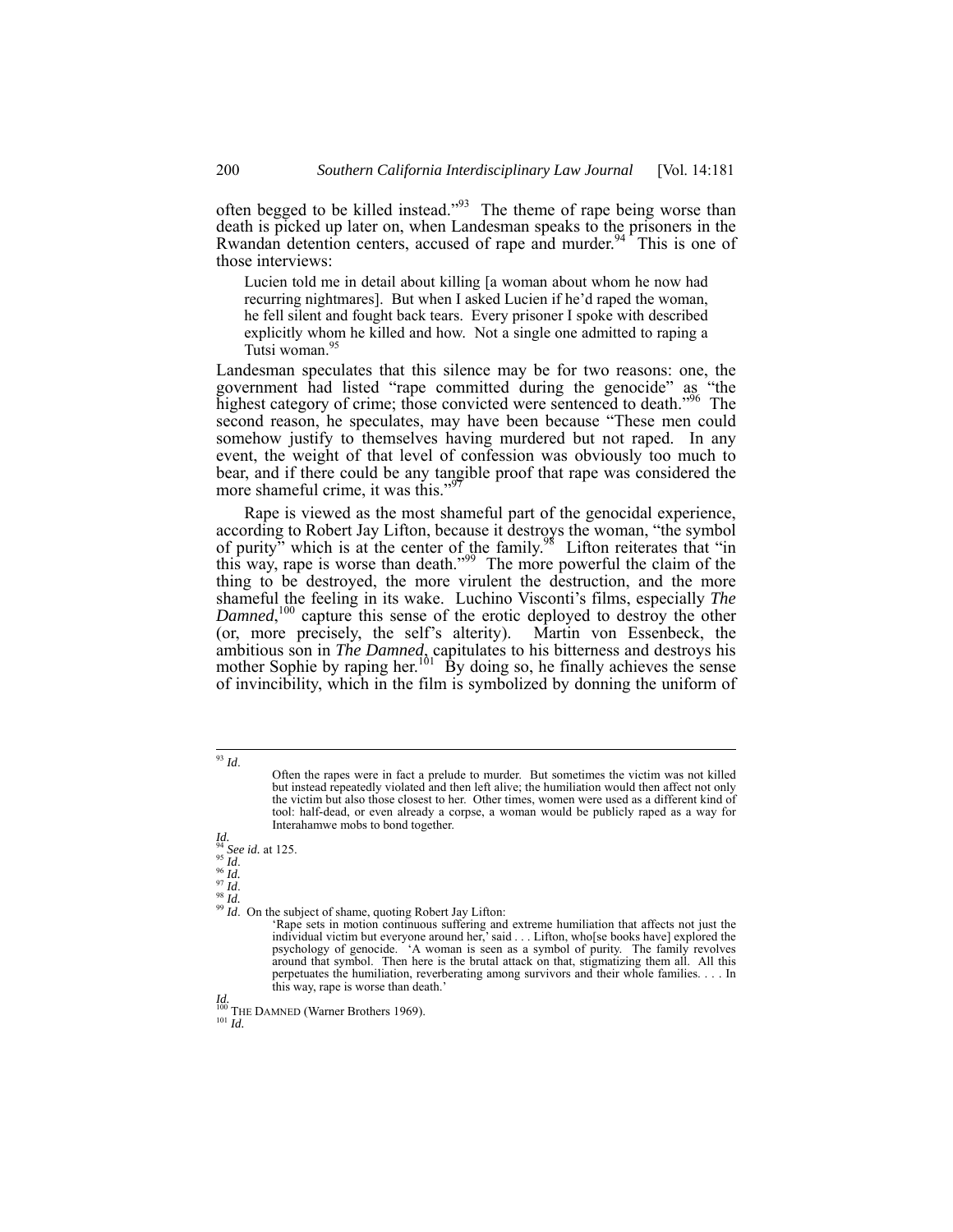a Nazi officer. But it is a symbol also of his peculiar catastrophe.<sup>102</sup> The sex act in the film is depicted with immense tenderness, like the still waters of an unfathomably deep hatred. Meanwhile, his mother slips into madness, catalepsy, and eventual (enforced) suicide.

When the Hutu militias raped the Tutsi women "out of existence," fueled as they were by envy and enmity toward the Tutsis,<sup>103</sup> they were "engaged not only in an act of sexual transgression but also a purifying ritual. . . . 'The propaganda made Tutsi women powerful, desirable—and therefore something to be destroyed,' Rhonda Copelon [said]."<sup>104</sup> But what drove Pauline to incite rape? Landesman discovers that Pauline and her family are in fact Tutsis, at least in part.<sup>105</sup> Her sister, Vineranda, speculated that when things changed in Rwanda in 1959 and it became dangerous to be a Tutsi, "Pauline was afraid that maybe the government would find out. And she was among many men in the government. And she had money and a position. She didn't want to lose that."<sup>106</sup> Lifton suggests another reason, "'Part of Pauline Nyiramasuhuko's fierceness had to do with eliminating the Tutsi in her,' he hypothesized. 'She was undergoing an individual struggle to destroy that defiled element in herself." $10$ 

Pauline Nyiramasuhuko and Sophie von Essenbeck (of *The Damned*), despite their different fates, were similar with respect to their sons. As Landesman notes, "Pauline did possess humanity, but it was in short supply, and she reserved it for her only son, Shalom, whom she had helped turn into a rapist and a killer."<sup>108</sup> The son in each case had been created to destroy the object of self-hatred within and to purify the subject.

The themes of purity and shame are particularly key to the nonconsensual act of sadistic or denigrative rape. But they are also key to the consensual sadomasochistic sexual relationship in Akerman's depiction of taboo eroticism, where sex is encoded with the death instinct or will. Sadistic rape, "rape unto death," and consensual eroticized aggression, however, all take place within a cultural context. Baker notes that

what leads many rapists to rape is not a perverse or abnormal sexual need, but a common, if distressing, failure to understand or appreciate the gravity of the harm that they inflict when they obtain sex by force. This

<sup>102</sup> Shame and catastrophe are closely linked. Here, the film seems to suggest that the son suffers a catastrophe, of which his mother's rape is at least in part the dénouement, when he discovers that the six year-old girl whom he ravaged and drove to suicide was in fact a Jew. *See id.*<br>
year-old girl whom he ravaged and drove to suicide was in fact a Jew. *See id.*<br>
<sup>103</sup> Landesman, *supra* note 84, at 130. "Unlike the Nazis,

superiority, the Hutus were driven by an accumulated rage over their lower status and by resentment of superiority, the rituals were arriven by an according to the field of the site of the site of the site of the field  $H$ .<br>
105 See id.<br>
105 See id.<br>
107 Id. at 132.<br>
108 Id. at 134.

 $\frac{109}{109}$  The mother, after the rape, runs her hands over a lock of her own blond hair preserved amongst her son's childhood possessions. She also finds crude childish paintings representing her son murdering his mother with the words, "Mother destroy." *See* THE DAMNED, *supra* note 100.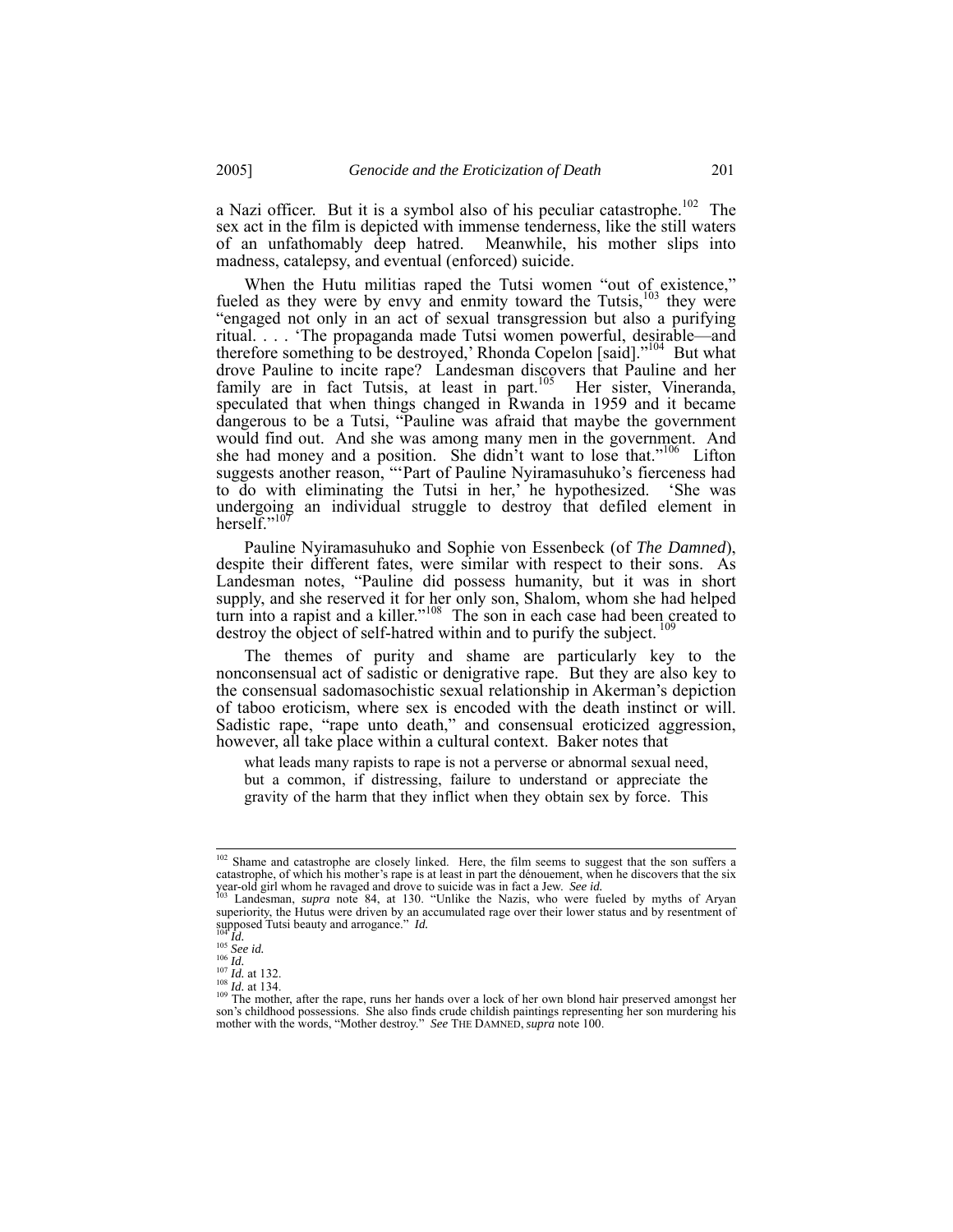failure is linked to the cultural acceptance of sexualized violence, instrumental aggression, and a commodified view of sexuality.<sup>110</sup>

This is equally true of consensual violent or sadomasochistic sex (taboo eroticism).

Akerman's film, *La Captive*, is not explicitly sadomasochistic, but suggests the mapping of sex over the attempt to control the core of erotic violence (violence "unto death").<sup>111</sup> In analyzing the film, I want to highlight the norms that translate this attempt to control the death wish through a displacement of violation onto the other, i.e., the deeper substratum of the juridical discourse (libidinal investment in the borderline).

*La Captive* begins with Simon, blandly handsome and somewhat delicate, watching a film of a group of young women cavorting on a beach in Normandy.<sup>112</sup> The film is silent. Eventually it settles upon the face of Ariane, whom we later discover is Simon's lover. Ariane and her friend Andrée are seen sitting next to each other and Ariane's mouth moves as she stares blankly at the camera. Simon plays the scene over and over, evidently attempting to decipher the words. "I . . . think . . . I think . . . I . . . really  $\ldots$  I really  $\ldots$  like  $\ldots$  I really like you."<sup>113</sup> He seems either to be projecting her words or his own, but in any event he speaks for a silent (and silenced) Ariane.

Simon lives in a strangely Kafka-esque apartment, lots of small rooms and tight, winding corridors, in a posh part of Paris. He drives expensive cars and is often chauffeur-driven in a Rolls-Royce. He lives with his grandmother, Ariane, and a housemaid. Ariane has her own room, apparently because she "brings in" pollen, to which Simon is allergic. But the provision of separate chambers for the two lovers is only one way in which the film emphasizes symmetries that call attention to their relationship as a particular kind of "*dispositif érotique*" (erotic device), as Akerman calls it.<sup>114</sup> The inner, claustrophobic spaces are juxtaposed against the open spaces in a seemingly empty Paris, as well as the open country scenes. Within those void-like spaces, the minimalist, antinaturalistic acting style stands out in sharp relief, the inscrutability taking on the substance of a solid object.<sup>115</sup> The void-like spaces also emphasize the inner chambers, in which the mother-son relationship is played out by allusion to the Simon-Ariane affair. $116$ 

In both inner and outer spaces, we follow Simon as he becomes increasingly obsessed with managing every aspect of Ariane's life,

<sup>&</sup>lt;sup>110</sup> Baker, *supra* note 73, at 612.<br>
<sup>111</sup> See LA CAPTIVE, *supra* note 47.<br>
<sup>112</sup> See id.<br>
<sup>114</sup> Id. (Akerman's interview about the film is recorded on the 2001 DVD release.)<br>
<sup>114</sup> Id. (Akerman's interview about the f color/complexion, rather than the absence of color).<br><sup>116</sup> Akerman affirms the mother-son dimension in relation to the interiors in this and other of her films,

within the interview: the apartments "are both protective and suffocating . . . . We don't need to search far [for why this is so]: it's the mother relationship." LA CAPTIVE, *supra* note 47.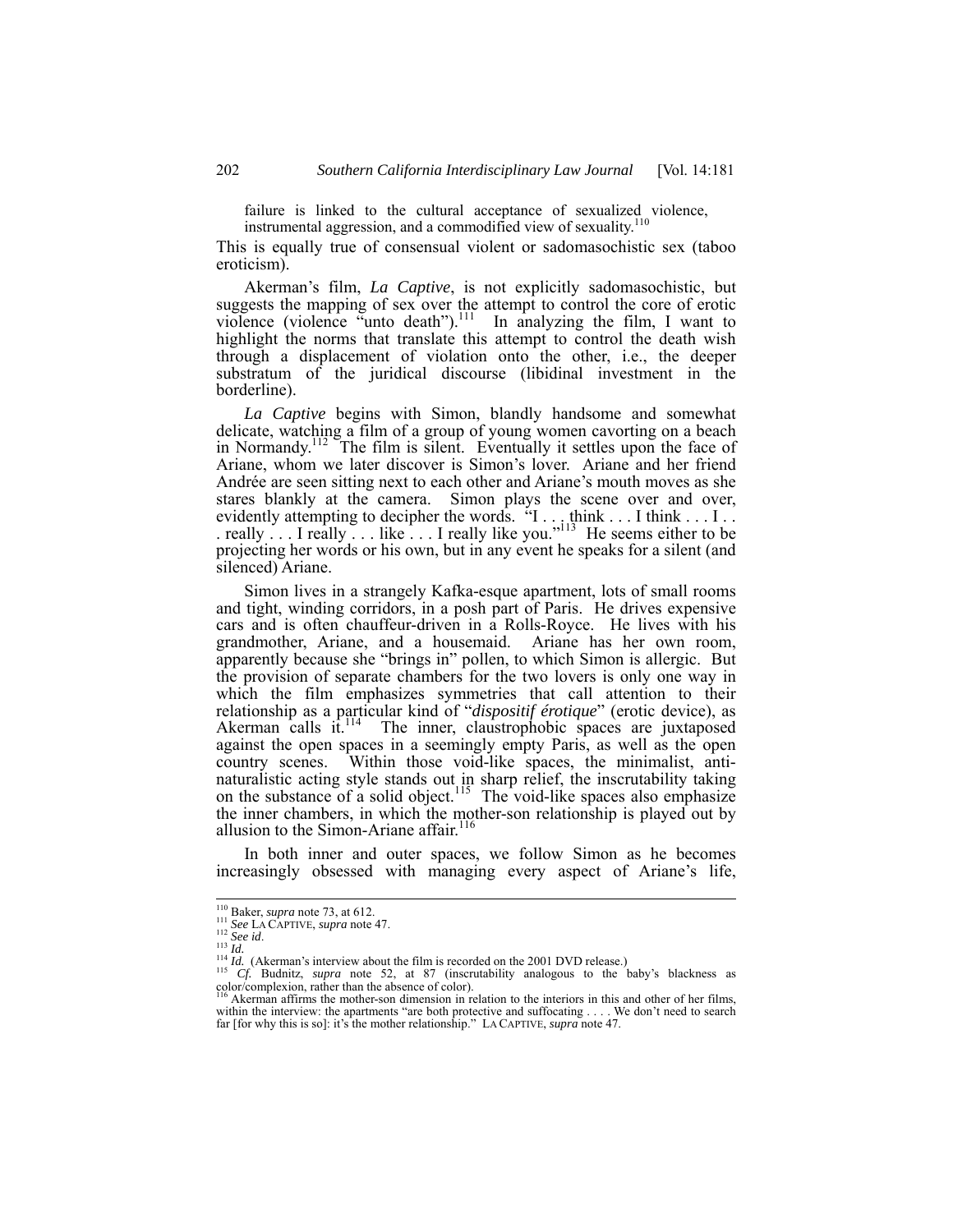including the thoughts and dreams to which he has no access. Ariane continually escapes, and is undisturbed by his scrutiny, his following her about, even his violent dragging of her from a *soirée* with her friends on one occasion. In a style reminiscent of the French *nouveau-roman*, their words are spare and repetitive. She says things like, "What I want is what you want"; he says, "As you know I am without memory," but later insists, during their breakup (dialogue taken more directly from Proust), that she confess more of her lies: "But what are two lies? Give me at least four. Then maybe I'll believe you. Without blame. At least I'll have memories, real ones.<sup>"117</sup> But Ariane has no more to tell: "No, nothing. Nothing else." "Nothing else?" "Nothing."118

When Simon insists she tell him more lies "for my dignity" and suggests that she had never loved him the way she had loved and continues to miss her life as a lesbian (there are suggestions she continues to enjoy lesbian affairs even under Simon's watch, further inflaming his obsessions), Ariane has one of her longest monologues in the film:

Ariane: You talk of things you don't know.

Simon: No, alas. We're like strangers at times.

Ariane: At times, yes. But that's what I like. You want to know all, as if that changed something. Me, I ask you nothing. Neither what you think, nor dream. And if you told me all, I feel I'd love you less. I love you because there's a part of you I don't know. I imagine you've this world I cannot enter. That it's closed to me only pleases me.

Simon: See? We cannot get along. I'm the total opposite (le contraire). For me, love is the very opposite.<sup>119</sup>

The oft-repeated words—"*au contraire*," "*si tu veux*," "*rien*"—suggest that the erotic device works precisely because they want different things which are both, paradoxically, satisfied by the device: her elusiveness feeds his obsession, and his surveillance allows her to live in the moments of escape. The rigid formality of the device provides the necessary constraint for her erotic imagination and, ultimately, unattainability. The consummation of their affair, within the cramped quarters of Simon's or Ariane's chambers, is also represented as onanistic,<sup>120</sup> with a fully-clothed Simon rubbing himself against a sleeping Ariane (she may be feigning sleep) until he ejaculates (Ariane, meanwhile, cries "Andrée!" after one such incident). Likewise, the bathroom scene, where each bathes on opposite sides of an opaque glass partition, suggests the impenetrability of their erotic lives, even as their conversation consists of Ariane worrying about how much she smells, and Simon giving detailed instructions as to her toilette ("Wash your vagina carefully, but keep it moist," and so on).<sup>121</sup>

<sup>&</sup>lt;sup>117</sup> *Id.* <sup>118</sup> *Id.* <sup>118</sup> *Id.* <sup>119</sup> *Id.* <sup>119</sup> *Id.* <sup>119</sup> *Id.* <sup>119</sup> *Id.* <sup>120</sup> In the Akerman interview, the interviewer notes, in relation to the love scenes, "We can't say that Simon has failed." *Id.* <sup>121</sup> *Id.*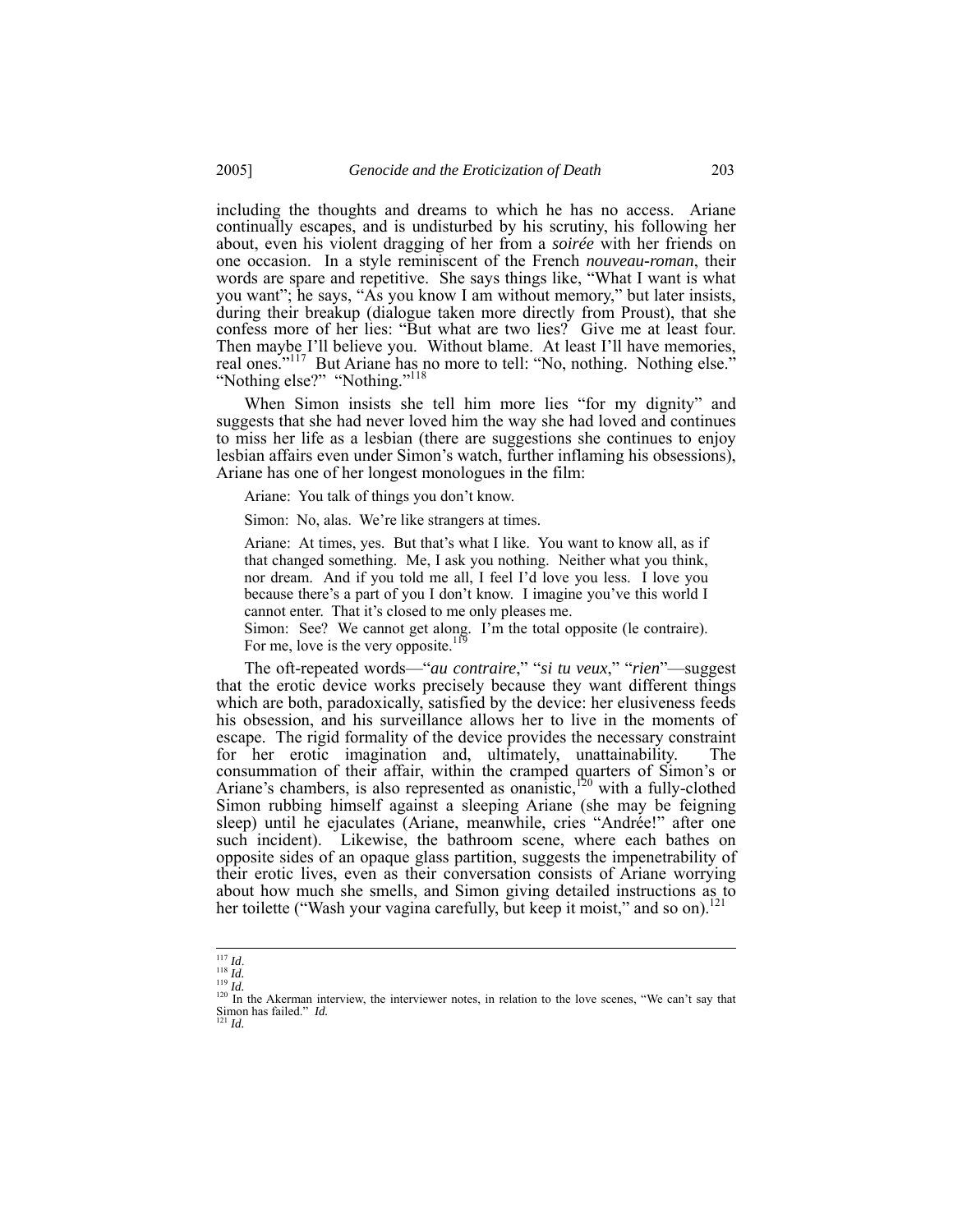The eroticism of the lovers is encoded (code, *coda*) with death, suggested by the score itself (Rachmaninoff's "Isle of the Dead"). Fusion takes place between self and other only as shadows, crossing and merging across the walls of isolated buildings or on the grass of an empty park.122 Simon literally has an allergic reaction to Ariane, a "*florilège vide*," the pollen of her efflorescence symbolizing her ripeness unto death, her careful (and separate) toilette and ultimate effluence (she is drowned, or drowns herself, it is unclear) representing the purification rites that are achieved in the end. Death has been signified at the beginning, through Simon's imposition of a script onto Ariane's silence, and is suggested by the opacity of the bathroom screen (death of the gaze, inscrutability).

The encoding of death as the rigid law of the erotic is also signaled by the peculiar position of the spectator. We are complicit from the beginning, as we watch Simon stalk his desire through the empty streets of Paris, reminiscent of Hitchcock's *Vertigo*. The cultivated blandness of Simon's face, the subtle vulnerability of his body always clad in gray, his duck-like gait, make him an easy receptacle for our own projections. He is a ready conduit for our surveillance of Ariane, awakening a curiosity and an illicit desire for penetration and exposure, for "real" memories (what really happens between Ariane and the opera singer? Between Ariane and Andrée, with their secret smiles and giggles?).

Simon's fragility suggests the stereotypical mama's boy, engendering a desire to protect him in the wild, abstract, open spaces, where death threatens (Simon asks Ariane to kiss him as she drives and she obliges; the car lurches onto an embankment, opposite a cliff). Simon's loneliness and fixation on the sex lives of women suggests a libidinal cathexis that borders on homo- or auto-eroticism, recalling the allusive and suppressed homosexuality of Marcel's relationship to Albertine in Proust's *Remembrance.* A cold, wet, trembling and solitary<sup>123</sup> Simon at the end recalls the self-mastery of Pauline's son Shalom (as rapist and killer), or the debauched son Martin in *The Damned*, where the protagonist kills that which is himself, that which he loves (erotic obsession).<sup>124</sup> Simon, bobbing closer toward us across the waves as the score swells louder, is finally the master of this dark universe, dominating the alienated landscape, the grey, chopping waves and the bleak promontory in the distance. But the cost of

 <sup>122</sup> This seems to be a popular device in films of the erotic. In *L'année dernière à Marienbad*, the protagonists compare *themselves* to shadows; for instance, the woman, A, says to the man, X, that "You are like a shadow closing in on me . . . ." ("*Vous êtes comme une ombre et vous attendez que me proche . . . Oh laissez-moi, laissez-moi, laissez-moi*.") L'ANNÉE DERNIÈRE À MARIENBAD (Alain Resnais

<sup>1961).</sup>  123 Simon is in a boat with a boatman; a blanket on the floor of the boat may be covering Ariane's body.

*See id.*  124 For a related examination of the eroticization of violence whereby the protagonist gains mastery over the other by subverting the male-female power relations, see e.g., Liliana Cavanni's *The Night Porter*. The female victim (Lucia) of sadomasochistic rape and abuse by a Nazi officer (Max) in a concentration camp during the war meets her abuser twelve years later in a hotel in Vienna, where she has come to stay with her famous pianist husband. Since the war, Max is already a reduced man, a porter at the hotel. The two enter and replay their sexual relationship, but this time Lucia, as the masochist, has the power, and she uses it to destroy Max, ultimately destroying herself in the process. THE NIGHT PORTER (Iotar Film 1973).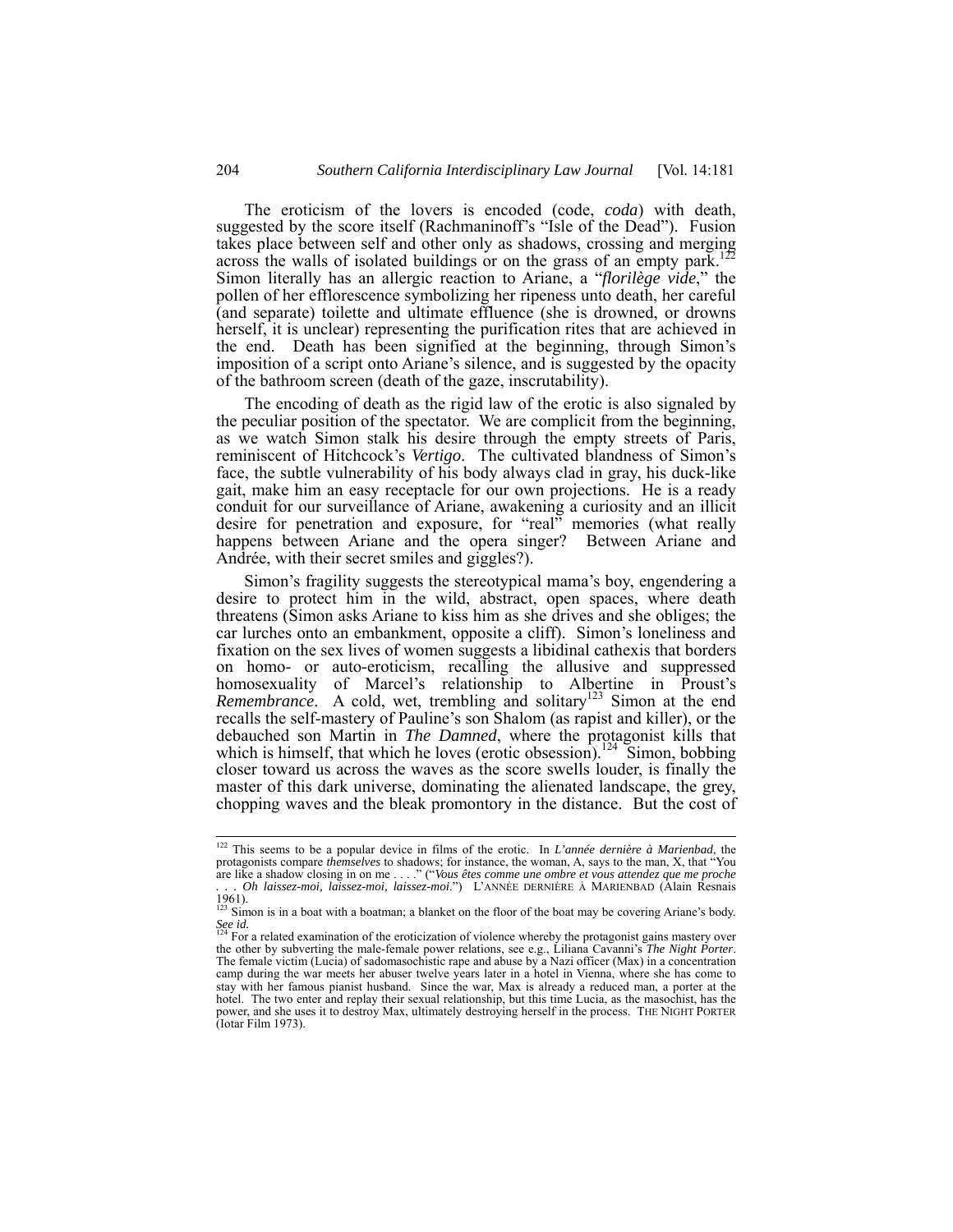mastery is that Simon has had to rewrite the earlier scene at the beach. The frolicking women become a disjointed memory recalled through the lens of a destroyed but transcendent Simon, shivering in the dawn wind and scarred by Ariane's absence.<sup>125</sup>

Negative space, then, becomes the central trope in this eroticization of death. Here I want to pick up the themes suggested in the film and relate them to the analysis of the discourse on genocide. Negative space is also a central theme in the discourse on genocide as the constitutive element of the subject's relation to the other: the other is petrified within the void, quarantined within the opaque interior spaces, and abjected into the turbulent sea, far from the center, far from conscious will. Where Pauline's fixation on rape as the means toward this abjection is more allusive, the film represents the abject more explicitly, if elliptically, within the structuring of space, time, consciousness, and memory.

Thinking of the relationship between the erotic and death as a carefully structured *dispositif*, one sees an order or a "law" in operation, and it is the law as crisis, exception (corruption) as norm. It is the antithesis of romance,<sup>126</sup> love without memory, an investment in the decomposition<sup>127</sup> of love. Love is envisaged, precisely because of this investment, as perfect merger, as ritual purification (shadows are pure, abstract, empty), and as an overcoming of the self (shadows are darkness, other, the not-self, the aporetic insistence). Simon's being, as with the spectator's in relation to the object (and production) of desire, is "a rupture opening to let out the 'excess' of an unmaintainable and thus delusive unity, whether that unity is consciousness, the body, a community, or even a nation."<sup>128</sup>

Eroticized death, or the decomposition of love, is the substratum of the juridical translation of the event or crisis.<sup>129</sup> The denial (or effluence) of

 <sup>125</sup> *See, e.g.*, GILLES DELEUZE, CINEMA 2: THE TIME-IMAGE at 196 (Hugh Tomlinson & Robert Galeta trans., Athlone 1989). In reference to another of Akerman's films, Jeanne Dielmann says

In the same place or in space, a woman's body achieves a strange nomadism which makes it cross ages, situations and places (this was Virginia Woolf's secret in literature). The states of the body secrete the slow ceremony which joins together the corresponding attitudes, and develop a female gest which overcomes the history of men and the crisis of the world. It is this gest which reacts on the body giving it a hieratism like an austere theatricalization, or rather a 'stylization.'

*Id.*  126 In his interview, Akerman states, "[*La Captive* is t]he opposite of a romantic film. Even if there's romantic music." LA CAPTIVE, *supra* note 47.<br><sup>127</sup> I borrow the term from Deleuze's *Cinema 2: Time-Image*, in reference to

a process of decomposition which eats away at them [i.e., Visconti's aristocrats] from within, and makes them dark and opaque: the rotting of Ludwig II's teeth, family rot which takes over the teacher in *Conversation Piece*, the debasement of Ludwig II's love-affairs; and incest everywhere as in the Bavarian family, the return of *Sandro*, the abomination of *The Damned*; everywhere the thirst for murder and suicide, or the need for forgetting and death, as the old prince [in *The Leopard*] says on behalf of the whole of Sicily. It is not just that these aristocrats are on the brink of being ruined; the approaching ruin is only a

consequence.<br>DELEUZE, *supra* note 125, at 94–95.

GEORGES BATAILLE, VISIONS OF EXCESS: SELECTED WRITINGS, 1927–1939 xxi (Allan Stockl trans., Univ. of Minn. 1985.)

This relation is Freudian and depends upon the central absence and transcendence of the phallus as law. A critique of this Freudian analysis notes: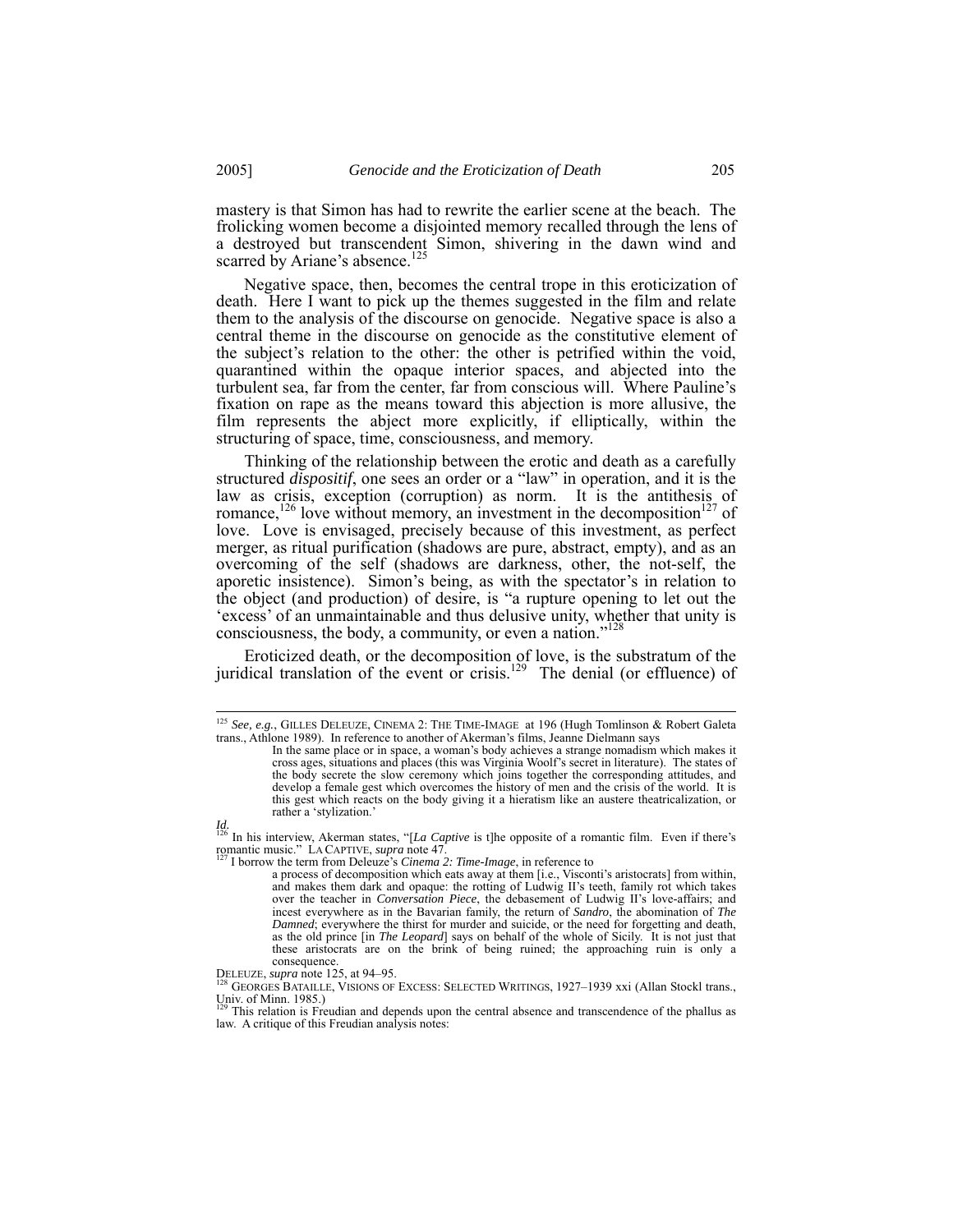alterity—the projection of violence—is no more than the conception of love and care of the other that comes to us through the distorting lens of exclusion. Exclusion, as I hope to show in the following, is the gesture of the law (exception) that constrains the category of the ethical. As such, this problematic of an eroticism-death complex is historically contingent: the more the self or sovereign is im-mediated, the more alterity is eroticized and abjected (law of exception). The discourse on genocidal violence represents a code, or a mode of surveillance or disciplinary mechanism (*dispositif*), tying us rigorously to the immanent specular, requiring the evisceration of a failed will to fusion with the other.

Confinement, decomposition, sacral purification,<sup>130</sup> the fatality of fusion: these are the themes that map both the eroticism of death (alterity) and genocide as a juridical discourse (the ethical self). In both, the investment in death suggests the tension between justice—each party obtains what he or she wants; the device, as with the juridical, is a success<sup>131</sup>—and truth: disclosure, memory, counter-memory (amnesia<sup>132</sup>). As Bataille notes, "Eroticism opens the way to death. Death opens the way to the denial of our individual lives. Without doing violence to our inner selves, are we able to bear a negation that carries us to the farthest bounds of possibility? $133$  The erotic, in short, is always a tension between love and violation.

Genocide, the annihilation of the other, occurs at a distance. But excavating the eroticism suppressed within the discourse on genocide may reveal genocide as also the *narrative* of displaced violence. The narrative is ruled and managed by the ethical act; this is apposite to the event itself as engendered in part and permitted by the erotic investment itself. The subterranean darkness, the subconscious terrain that orders and cabins our desire for confinement within the code, the will to an impossible fusion, the ensuing disgust and exclusion: all this suggests something more subtle, more elusive, than simply the increasingly depressed and cauterized ethical

GILLES DELEUZE & FELIX GUATTARI, ANTI-OEDIPUS: CAPITALISM & SCHIZOPHRENIA 72–73 (Robert Hurley, Mark Seem & Helen R. Lane trans., Viking Press 1977).<br><sup>130</sup> "[A]ll eroticism has a sacramental quality." BATAILLE, *supra* note 43, at 15–16.<br><sup>131</sup> Akerman contends, in the interview, that the erotic device "suits

mechanism in Stanley Kubrick's *Eyes Wide Shut*: "In that macabre, theatrical scene, these powerful people" develop a device "that suits their eroticism." LA CAPTIVE, *supra* note 47.<br><sup>132</sup> With regard to the films of Orso

The [sexual] triangle takes form in the parental use [mommy-daddy-me], and reproduces itself in the conjugal use. We do not yet know what forces bring about this triangulation that interferes with the recording of desire in order to transform all its productive connections. But we are able at least to follow, abstractly, the manner in which these forces proceed. . . . It is clear that such a totality-unity is posited only in terms of a certain mode of absence, as that which partial objects and subjects of desire 'lack'. . . . This common, transcendent, absent something will be called phallus or law, in order to designate 'the' signifier that distributes the effects of meaning throughout the chain and introduces exclusions there (whence the oedipalizing [sic] interpretations of Lacanism).

inherited from Nietzshe: suppress your recollections, or suppress yourselves." DELEUZE, *supra* note 125, at 113. <sup>133</sup> *See* BATAILLE, *supra* note 43, at 24. After quoting from Rimbaud, Bataille adds: "Poetry leads to the

same place as all forms of eroticism—to the blending and fusion of separate objects. It leads us to eternity, it leads us to death, and through death to continuity. Poetry is eternity; the sum matched with the sea." *Id.* at 25.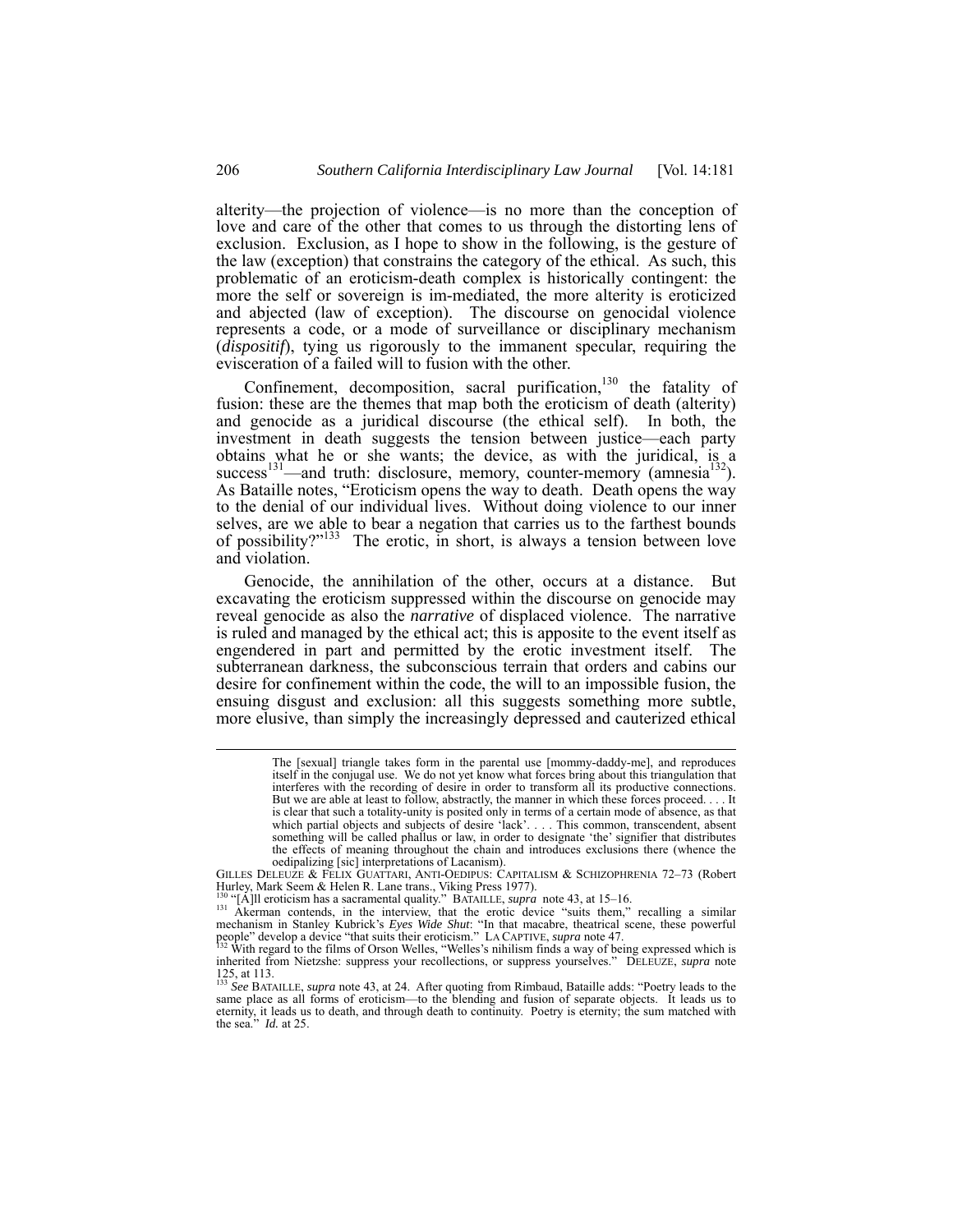sense as more and more images from "out there" drag us into the vortex of a "pornography"<sup>134</sup> of specular violence and humiliation. There is, I suggest, something more willed, something intimating actual governance and conflict management, inflorescent and suppressed, that is evident in the pervasive production of images and stories of the ravaged and chaotic other. In short, there is something of the willed if subconscious production of otherness as chaotic and violent.

In the following analysis of the discourse on genocide as a function of borders, I hope to show that the spectator, the "we," is a discursive identity, along with the actual victim and perpetrator of genocidal violence. I do not mean to suggest a moral equivalence between the three identities by arguing that the discursive borders are constitutive of their particular identities. That is, I do not suggest that there are not "real" victims, perpetrators and observers of genocidal violence, but rather that their identities within the discourse as such are a function of the discourse. Each party enters the discourse and incorporates the identity (assignation) by choice, by a prescriptive love that is a shadow of community. I believe it is here, at the borders constructed as a function of identity, that the imperialist script makes its claims upon us, upon our desires. Thus, it is not so much the fact of cabining desire that is problematic with respect to the interface of death, self, and other, so much as the way desire is calibrated and perceived to engender the will to purity and disaggregation.

#### III. BORDERS

#### A. THE WILL TO MORAL PURITY

#### *The terror of recognizing this intimate enemy constitutes another threat to our sense of security and self-assurance.*   $-Robert$  Firestone<sup>1</sup>

In this part on eroticism and borders, I begin with the normative border as the stable wall that divides the self from the other as an operation, within the crisis (exception) of the wall that divides the self from its alterity. I will analyze two alternatives to the norm of stability: one suggests the nonexclusionary border, a porosity that permits a view of the self's otherness within the moment of love and community. This view, taken from theology, posits a libidinal investment in the eroticism of the "death" of the self, thus obviating abjection (or the displacement of violence and chaos onto the other). The second view, taken from secular liberalism and it postmodern critique, posits borders as "borderlessness" or hybridity.

 <sup>134</sup> *See, e.g.*, Michael Ignatieff, *The Terrorist as Auteur*, N.Y. TIMES, Nov. 14, 2004, *available at* www.nytimes.com/2004/11/14/14TERROR.html (last visited Nov. 15, 2004) (discussing the proliferation of executions and bombings by terrorists, noting that "[t]his is terrorism as pornography, and it acts like pornography: at first making audiences feel curious and aroused, despite themselves, then ashamed, possibly degraded and finally, perhaps, just indifferent."). Ignatieff's call is to a return to our "repugnance" in order not to descend, in the "vortex," to become like the terrorists, i.e., "by becoming as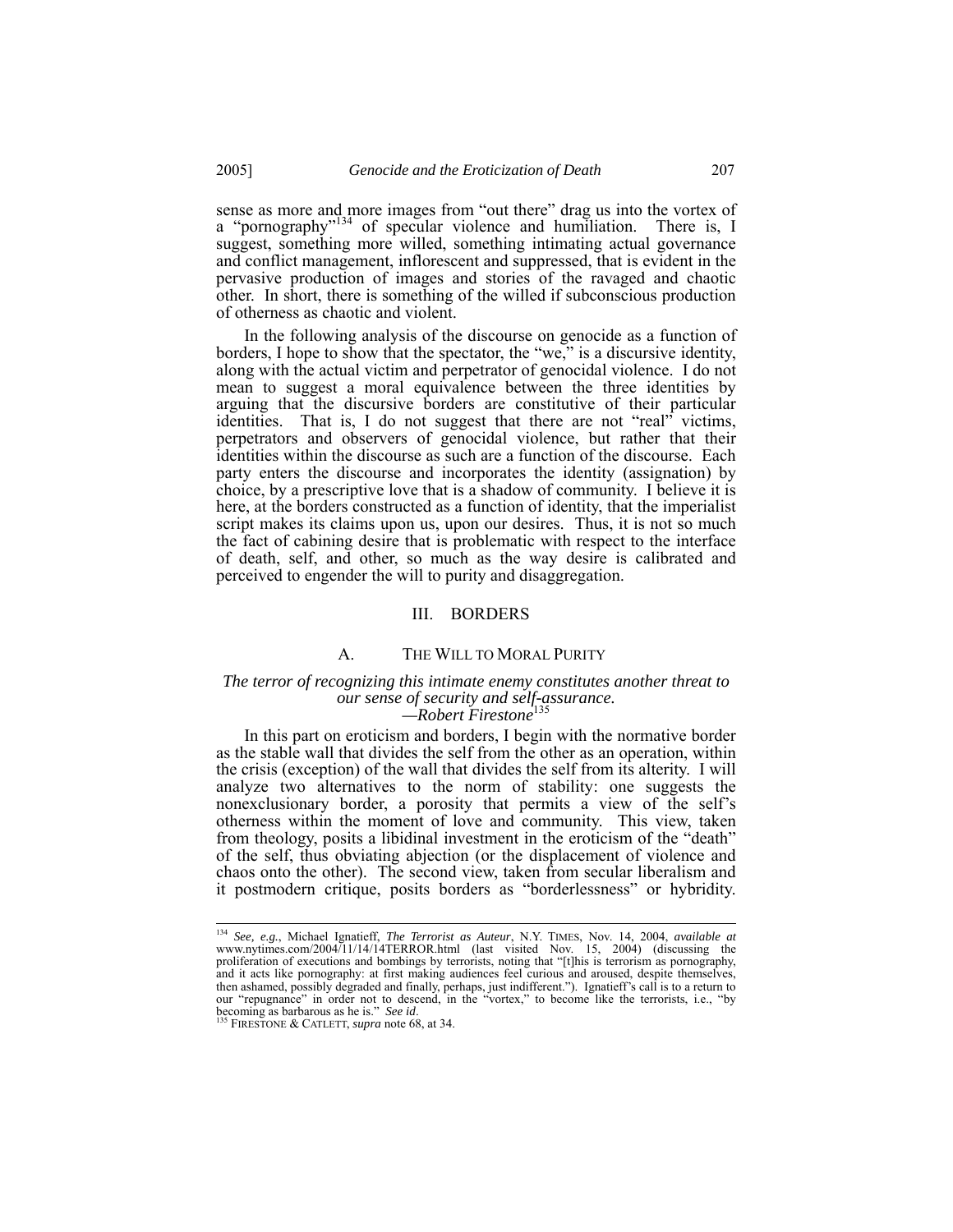This too translates the eroticism of death as the embrace of immanence or immortality.<sup>136</sup> Both are concerned with a "return to the self" and its return to the political as a reconfiguration of the border as law, and both begin with a perception of law, under the stable border of the modern sovereign, as the "exception" or crisis necessary for the meaning of sovereignty within the international legal system (how global conflicts are managed). The "neutral space" within which reconfiguration is permitted (between self and other) may have its weaknesses, but at least posits the possibility of choice and thus the non-inevitability of the death-erotic complex of the discourse on genocide.

There is a difference between eradicating borders altogether and reconfiguring the borders that divide. The fantasy of fusion offers a vision of human community as mad. Abjection and the fear of fusion, in turn, are an index of the surveillance and control of the borders used to countermand the excess of the other, translated within the juridical as the proper maintenance of the self against the terror of violence. The borders *define* the violence as external and foreign to the self.

The project, then, is to reconsider borders: of innocence, of safety, of fear. Gaps are opened up only insofar as it is necessary to evacuate the other, rather than to permit the other to reside within the self. Recall, for instance, Ariane's plaint to Simon, "If you told me all I feel I'd love you less"—compared with his to her: "For me, love is the very opposite."<sup>137</sup> Surveillance—by first suppressing the erotic-death complex—is permitted and enforced by the central vacuity (de-centeredness) of the subject. The borders are necessary to maintain control. Borders have thus been endowed with the incidents of power: along the parapets of the wall, the sovereign polices its territory and protects itself from incursion. Within the discourses of imperialism and genocide, borders are the site of rule and command.

In this section, I propose to reconsider borders with two premises in mind. First, borders themselves are not the problem to be eliminated since, given the imperialist script, their eradication merely ratifies a dream of fusion that is itself problematic. The dream, of course, is powerful and persuasive. Second, borders, as the site of rule and command, are also the site of desire with respect to both capital and libidinal investments. For Deleuze and Guattari the border, in the figure of the Oedipal, controls "the economy of flows. The flows and productions of desire will simply be viewed as the unconscious of the social productions. Behind every investment of time and interest and capital, an investment of desire, and vice versa."138 This again argues against the eradication of borders. As Miroslav Volf notes (in the religious context), "A demarcation line exists,

<sup>&</sup>lt;sup>136</sup> "We are afraid to discover not that we are mortal but, rather, that we are *immortal.*" *See* ŽIŽEK,  $\frac{137}{137}$  note 17, at 69.

<sup>&</sup>lt;sup>137</sup> LA CAPTIVE, *supra* note 47.<br><sup>138</sup> Mark Seem, *Introduction* to ANTI-OEDIPUS: CAPITALISM AND SCHIZOPHRENIA, at xv, xviii.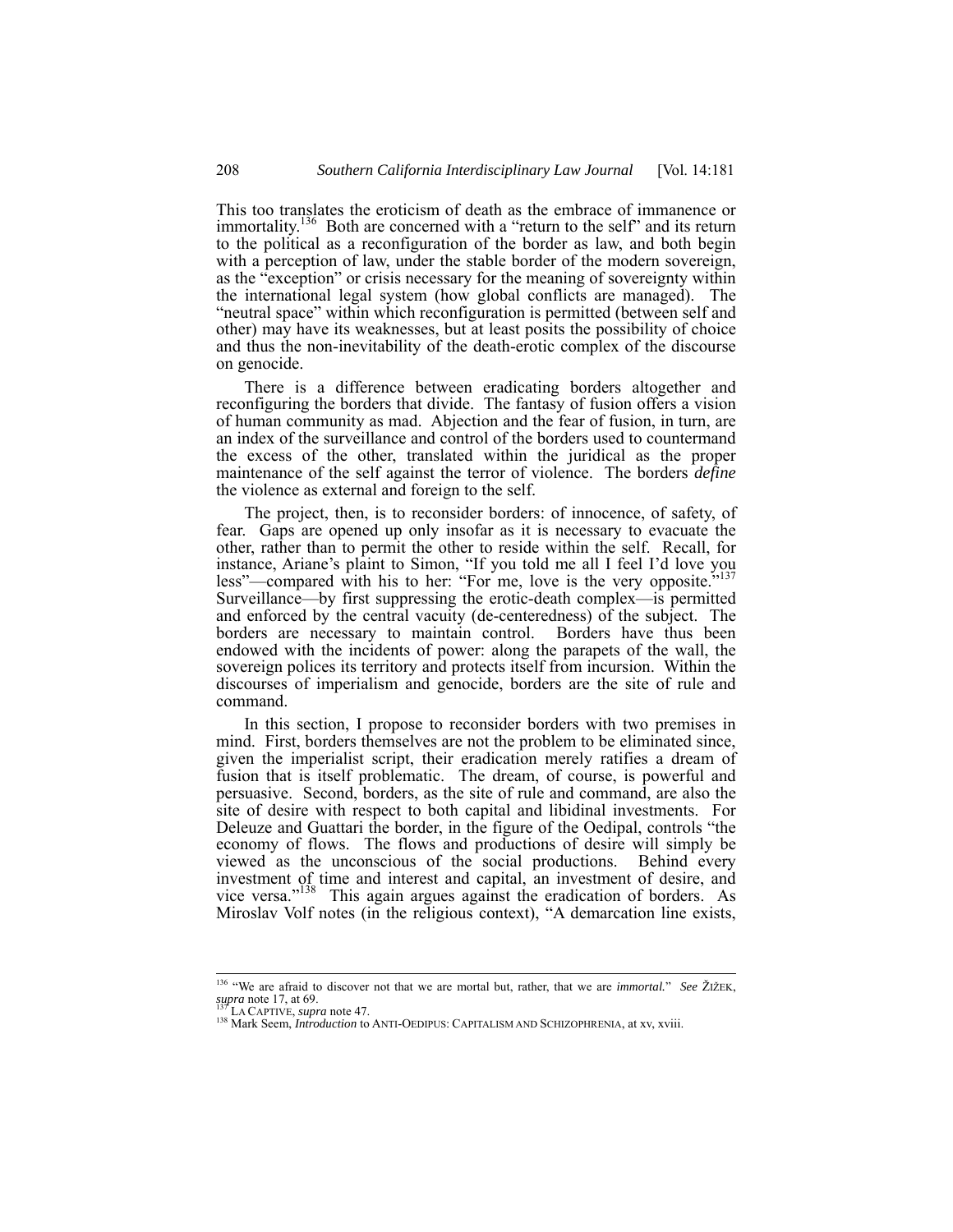but the focus is not on 'maintaining the boundary' but 'on reaffirming the center."<sup>139</sup>

#### B. EROTIC MOMENTS

#### *The return to oneself leads the individual to question his truth . . . . —Julia Kristeva*<sup>140</sup>

Kigali, Rwanda: fall, 1995. I am a member of the United Nations Human Rights Mission to Rwanda (UNAMIR). There are fourteen of us, all lawyers, from different parts of the world: United States, Canada, United Kingdom, Spain, France, Sweden, Austria, Peru, Ecuador, Greece, and Ghana (that would be me). It is mid-September and we have been here for about a month. My duties in Kigali include centralizing the reports from the field teams, which involves frequent trips to the prefectures. I'm responsible for three such teams, all in the north. One day, I accompany the team responsible for Kibungo prefecture to the west of Kigali. We visit the Ntarama Church, the site of one of the worst massacres in 1994. It is a year later, but the church has been cordoned off and the bodies still lie rotting on the grounds and within the church itself. The local *gendarmes* let us onto the grounds; a desk has been set up near the church entrance, upon which have been piled bones and skulls collected from the grounds and the outlying area. We are accompanied by Jacques, $^{141}$  a senior U.N. officer assigned to Rwanda in the immediate aftermath of the genocide; he's been with the mission, in other words, for about a year. He took a leave of absence from his job as lecturer at a university in Québec.

I have come out of the church and feel nauseous, dizzy. People are taking pictures of the bodies, of the small collection of curious children standing on a knoll. I lean against the church wall, too undone even to swat the flies away. In front of me is a tall, very handsome Rwandan *gendarme*. He picks up a skull from the table nearby and shakes it; a two-inch long nail rattles about inside the skull. The *gendarme* looks at me, his eyes seeming for an instant to blaze. But as I look, his face becomes a mask. He puts the skull down. Jacques is next to him, takes his arm, and leads him away, speaking softly. I've heard that they are lovers. Love, suddenly, amongst all this; I feel amazed, and envious, and then ashamed.

It is now mid-November. The mission has been exhausting, relentless, intensely rigorous, depressing. Our sense of connection to the outside world seems tenuous: the O.J. Simpson trial, the Canadian referendum on self-determination, all coming to us like a pantomime through a veil, vaguely irrelevant and yet crucially important, the link to other lives. Our sense of connection to the people here seems equally tenuous: their grief is

<sup>&</sup>lt;sup>139</sup> VOLF, *supra* note 20, at 71. The statement is made with respect to the recentering of the decentered self by the "crucifixion," and as such may be controversial, to say the least, within the secular context. It does offer an alternative to the eradication of borders which seems, at face value, to be the solution proposed by postmodernists, as I suggest in the following. *See also* Tawia Ansah, *Surprised by Sin: Human Rights and Universality*, 30 SYRACUSE J. OF INT'L L. & COM. 307 (2003) (discussing the decentered self).<br><sup>140</sup> Kristeva, *supra* note 51, at 101.

<sup>&</sup>lt;sup>141</sup> All names changed to preserve privacy.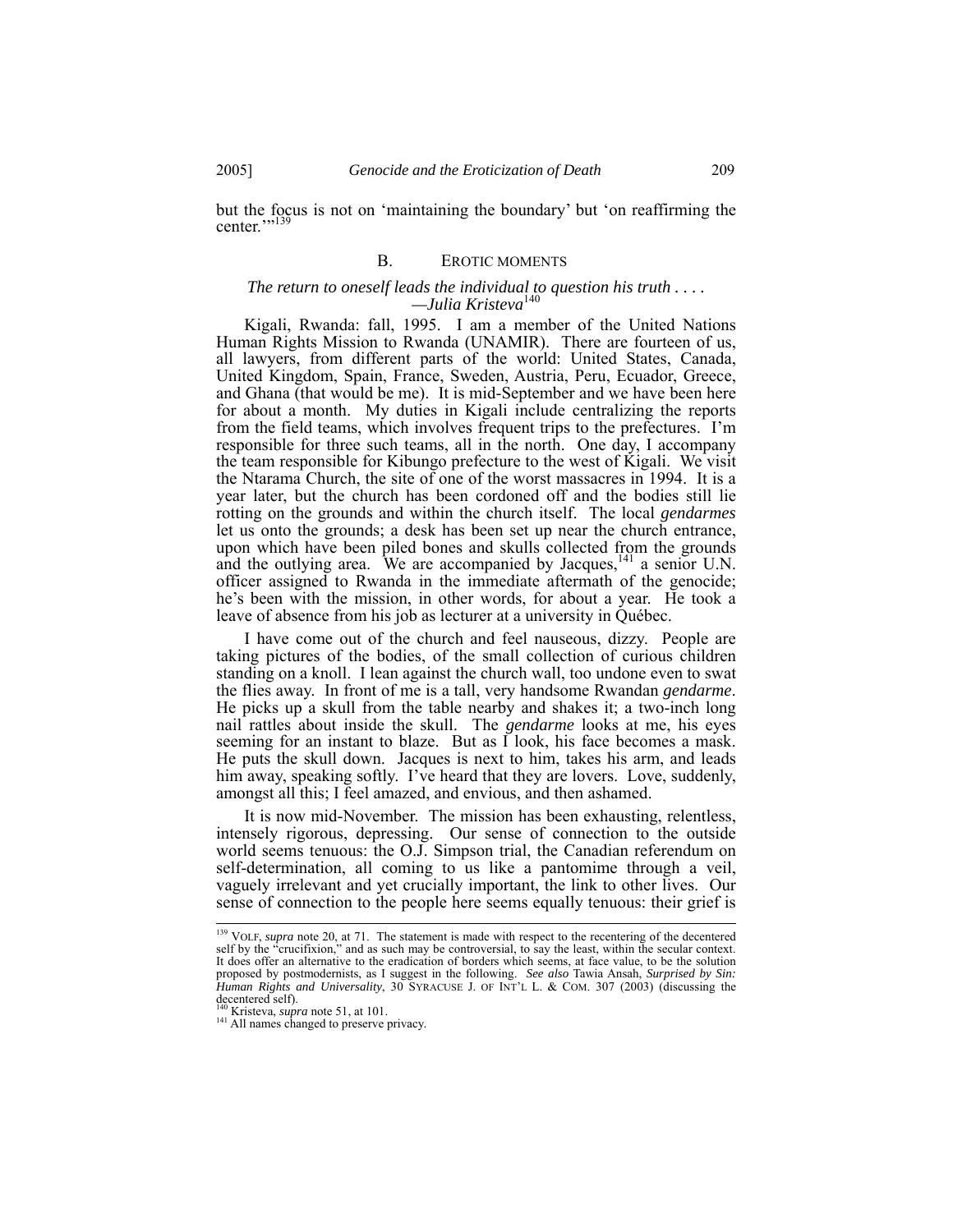unfathomable, the intense competition between returning Tutsi refugees and local Tutsi survivors seems all-consuming, and yet a deflection from other, deeper issues; the hot tension between Hutus and Tutsis, the presumptively guilty and the innocent, still percolates, often erupting in violence. And then there is the welter of languages, of missions, intergovernmental and nongovernmental organizations, local and foreign, all with different mandates and agendas, all throwing money and ideas and demands and information at the hapless Rwandans.

The sense of connection is further attenuated by the sheer scope of the problems: so many rape victims, so many orphaned children, so many scarred and embattled bodies and psyches, and so much mask-like stoicism and silence. We bond amongst ourselves, but this too becomes incestuous. Jealousies and national rivalries flare up as the Canadians vie against the Americans, the Europeans against both and amongst each other, the South Americans and Asians forming and breaking alliances, the whites and blacks beginning to speak of the "privileges" of the other, and so on. Connectedness is in short supply.

I accompany one of my teams on a field trip in the northern prefecture of Ruhengheri. I'm delighted to get out of the capital and spend some time with my good friend Perikles. We visit a detention center deep in the forests, having received reports of prisoner abuse. The trip is largely pro forma: the team interviews various local officials as the villagers gather around and look on, curiously. The soldiers patrol the vicinity. The detention center itself, known as a "*cachôt*," is a small square building with a bare floor and a motley collection of detainees, many apprehended with nothing more than a pointed finger and the word, "*Interahamwe*!"<sup>142</sup> Because they are Hutu, nothing more need be said; this is, after all, only a year after the genocide. But it is part of our job to see that they receive due process, hence the interviews and the record checks.

I wait outside the *cachôt* for my colleague Catha to conclude her interviews so we can head out to the next village before sunset. A *gendarme* leaves the office building nearby, and the soldiers around the *cachôt* seem to straighten up. The *gendarme* comes toward me, his Kalashnikov slung over a shoulder. I'm struck by his beauty, but this is not unusual in Rwanda. He takes my hand, says he's the new commander-inchief of the *gendarmes*, is pleased to meet me, and asks me my name. And then something happens, something strange. We connect. In my mind I see Jacques and his lover; I think of other stories of international workers having liaisons with the locals. He holds my hand; his name is Pascal. Time stops as we stand just so, staring at each other. I fancy myself in love. And then he talks, in French: "Here in Rwanda, we are still suffering not only the effects of the genocide, but the genocide goes on," he says. "The woods around here are full of *interahamwe*. I have authority to shoot them on sight if they are suspects and resist arrest." I remember

 <sup>142</sup> The Kinyarwandan word means "those who struggle together" and was used by the civilian militias who began the slaughtering in April 1994, aided and trained by government armed forces. *See, e.g.*, http://www.fas.org/irp/world/para/interahamwe.htm.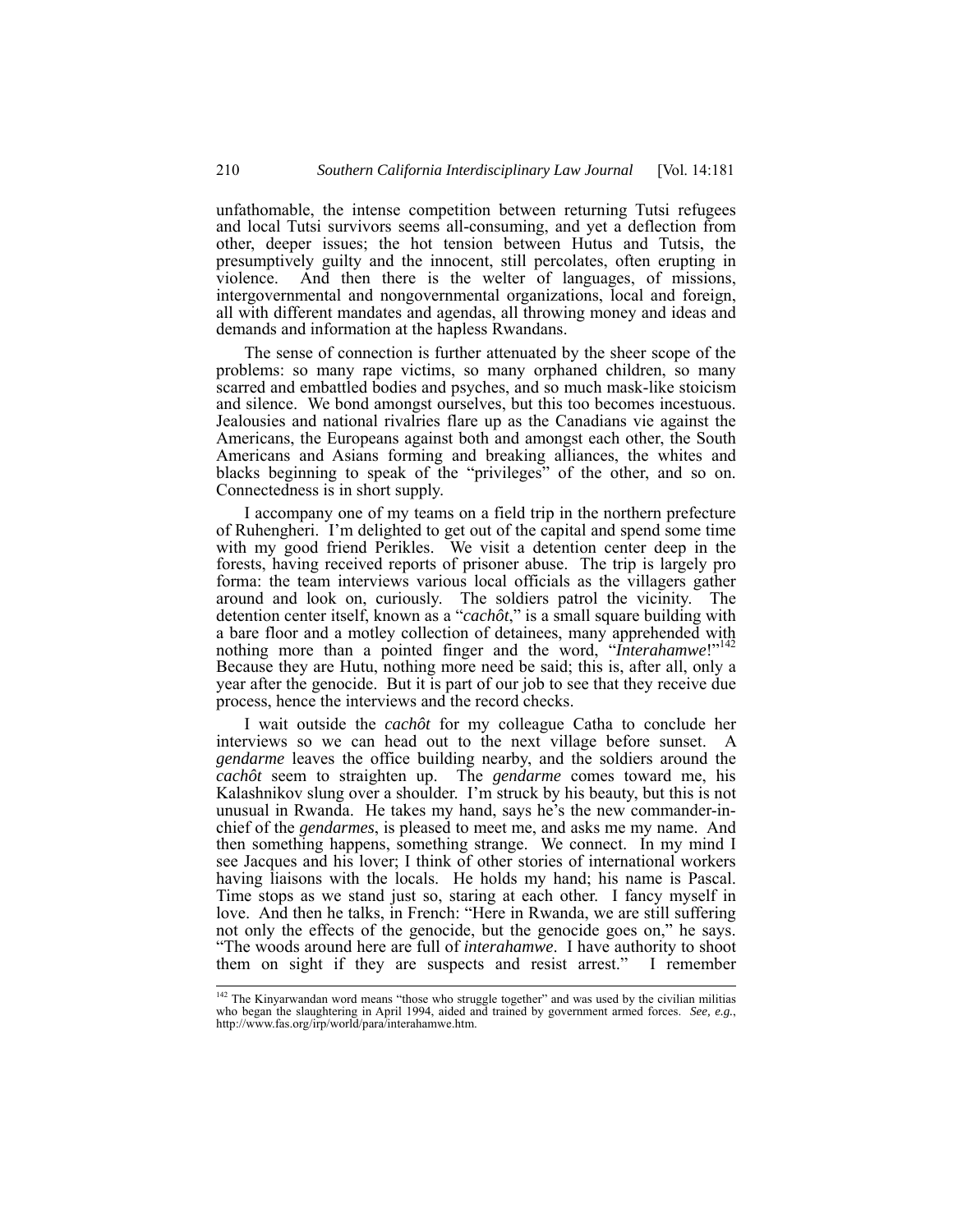remonstrating, something gentle, effete. He justifies himself. His words are alienating, but his hand and his eyes are soft, caressing. "Just the other day—surely you understand, given our situation—I had to give the order to shoot two of them, running through the forest like wild beasts. We have no light here, no generator. I gave the order to shoot them in the dark. What could I do?" We had been walking slowly toward the jeep parked in the front yard, still holding hands. Pascal is intelligent, articulate. I feel as if I'm sinking. Pascal says he hopes to see me again. I collect a sense of his confiding tone, as if I were privy to secrets, as if I alone can understand him, as if he knows this. I clamber into the jeep, and off we go.

My colleagues ask me what we discussed and I give them the substance. They reply with scorn, with words such as "absence of any rule of law," "revenge-killings," and so on. I only half listen, feeling an acute sense of loss. . . .

Boston, U.S.A.: summer, 2004. I reflect upon the above incidents, which took place almost ten years ago. And yet, there it is, this memory cropping up in a discussion of genocide discourses. Why here, and why now? My analysis of genocide and its discourses has touched upon the eroticization of death within two contexts: first, the eroticism as a specific and encoded sexual encounter between two consenting parties, and second, the discourse on genocide as erotic *dispositif* in terms of the construction of the parties, self and other in specific, coded ways. The incidents described above, the "memoir" moment of this text, belong neither to the *dispositif* nor to the discourse on genocide, properly speaking.

And yet, they suggest an erotic dimension to the lived experience of the human rights encounter, or the context within which the discourse on genocide, specifically the law, is deployed and operationalized. The stories represent a sort of private space that interrupts the public sphere within which my role and Pascal's are dictated by the mission. Nevertheless, the moment with Pascal, whether described as lust, or love's potential, or simply human contact, and whether borne of physical attraction regardless of the context, or attraction because of the context—the starvation for a connection, the longing to bridge the narrative gaps between us, the kinkiness of fancying a man in uniform, the juxtaposition of tenderness with the violence of his words, his role—is a kind of refusal, transgressive, however muted.

But even had the attraction been consummated in sex, it would, in material terms, simply have been an erotic encounter between consenting parties, notwithstanding the surrounding context: death, violence, disaggregated narratives. Neither would it have any real effect on the discourse of genocide as such; the mission would still go on, reports would still be written, international legal standards would still apply and be shaped by their application and implementation in Rwanda. (For instance, there would be others in the chain of authority beyond me and Pascal who would contest Pascal's story of an "ongoing genocide" as justification for the denial of due process to suspected *interahamwe*, because the legal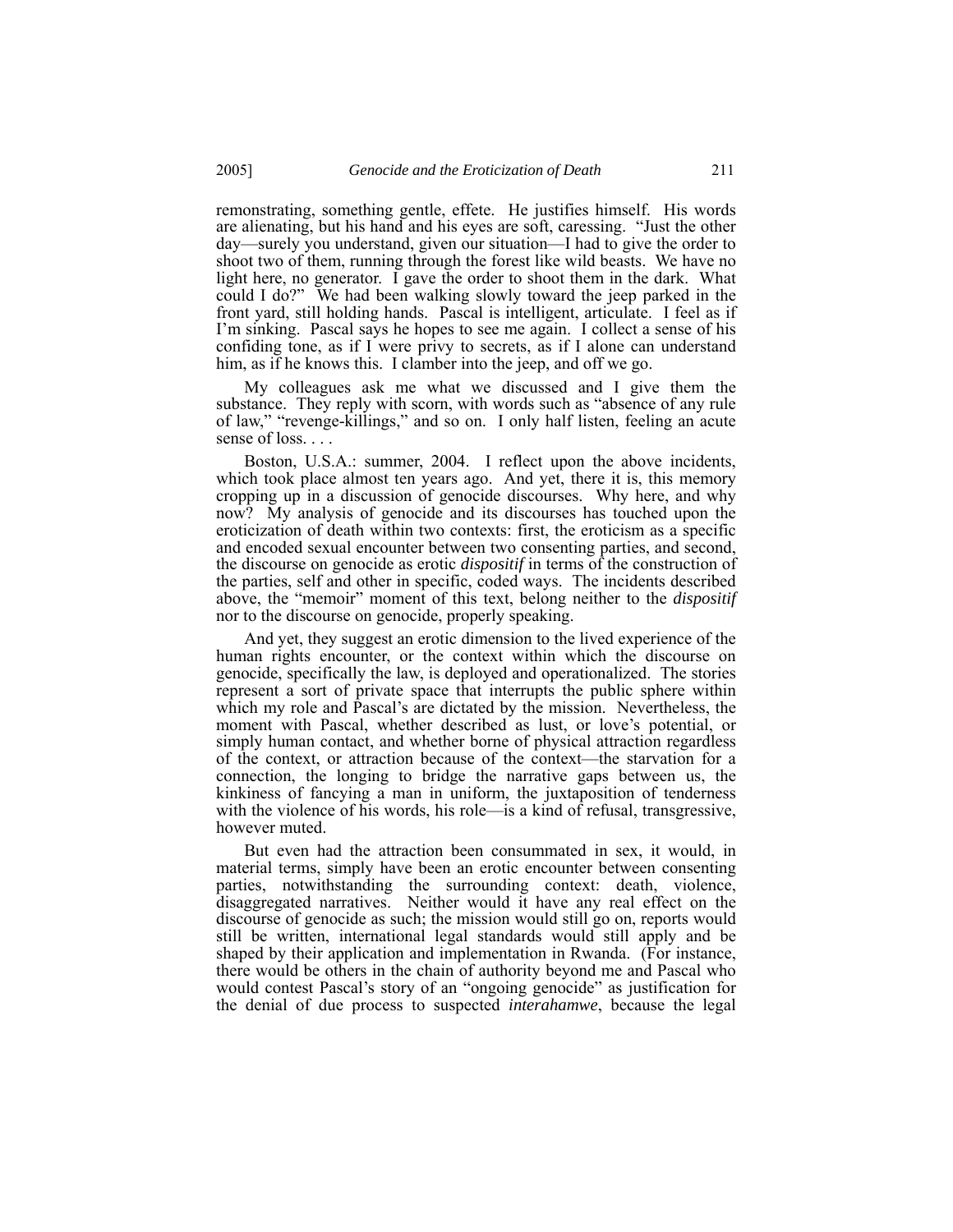definition of genocide had already been determined to apply to events in Rwanda that did not extend beyond July 1994).

So I tell these stories not to suggest something new about the eroticdeath complex, nor something further about the discourse on genocide, but rather to suggest the limits of those narrative mechanisms, those codes or barriers which function as rule and command. Perhaps someone less desperate for connection, less psychologically or sexually pliable (I concede noting, naturally), would not have been affected by Jacques or Pascal, and would be none the worse for it; he would have continued in role. And to be sure, my emotions as I watched Jacques and his lover, as well as my conduct with Pascal, were merely the playing out of alternative roles, not the revelation of some core, stable essence of my self. Each moment called for a different mapping of borders and centers, none of which would have made a difference to the discourse on genocide.

But that is precisely the point in these stories: as memoir, they interfere with the narrative flow even of this text, its generalities regarding the erotic encounter when played out in a field of pain and death (to use Robert Cover's phrase regarding the law), or when seen from the vantage point of the borders of innocence. Memoir asks you to reconfigure the self and other, to recenter the self in its relation to the other by incorporating the other. Fusion, borderlessness (deterritoriality), ego-lessness, are at one extreme of this reconfiguration. Whereas the code (eroticized death) ends in fusion or its violent renunciation and abjection, the discourse normalizes the mantle of self-virtue and the expulsion of violence to the "out there" in order to achieve, once again, disaggregated self and other. In other words, both device and discourse contain an inherent longing for connection; whether in the first as the dream of fusion or, in the second, in the attempt to collect, incorporate and aggregate the plethora of voices, instruments, and players regarding the operation of the law within the context of genocide. It is an attempt that left a thirst for contact and connectedness, for continuity between nationalities, languages, races, and other barriers. The law, in short, was one-size-fits-all, and we strove to fulfill this promise (in part by a suppression of the erotic).

The incidents at Ntarama and in Ruhengheri held out the possibility of transcending the barriers. Just because the erotic moments or intimations occurred within the context of death does not mean they are ipso facto examples of the erotic device. On the contrary, these moments—and the memoir style within the context of an analytical piece—suggest the *dis*continuity that is requisite to critiquing the discourse (and, by analogy, the device).

But discontinuity per se is not the solution being proposed here. As noted, a critique of the juridical discourse will allow us to take account of our investment in the violence of the other, the violence "out there." In order to achieve that object, one must reconfigure the borders that create a sense of the innocence and guilt of self and other respectively. As such, merely substituting "discontinuity" as the law's dream instead of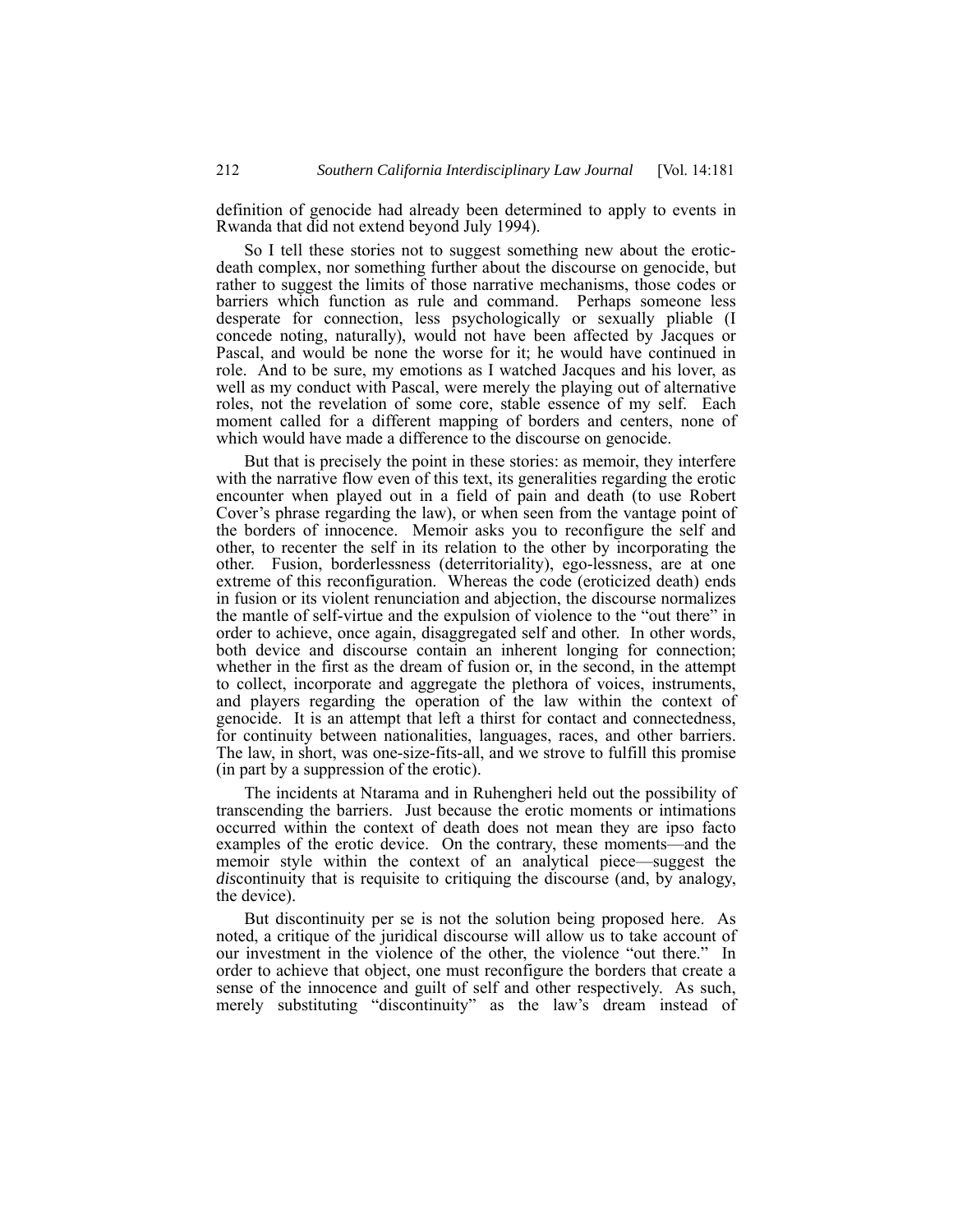continuity/fusion, is to propose a dream that the law already accommodates: witness the disaggregation of the narratives that on their own lead to a sense of alienation, even as the law as a discourse is being operationalized, implemented on the ground. The law allows for uncertainty and ambiguity, for the eruption of the erotic moment, the secret sexual liaison. Loneliness and a feeling of despair in the face of the enormity of genocide by itself does not "critique" the discourse, on the contrary, it only means, at least in part, that there will be the assurance of a turnover in the workforce.

The promise of fusion, or the promise of narrative aggregation—the law's desire for unity and uniformity—is not itself the initial focus of attention, and is therefore not itself critiqued by the eruption of the erotic in moments such as those suggested in the stories from the field. Rather, memoir invites a view of eroticism at the molecular level, to return the self to its ambivalence, and to reconsider the self's potential for connection or abjection. By extension, if the discourse on genocide, the one in which we are engaged as we deploy the law, as we engage in the "semantic debate," maintains the a priori self/other relationship—by such mechanisms as the will to (and failure of) fusion—that we locate the critique and ask whether and how we might reconfigure the borderline between them.

The analysis of the discourse is a three-tiered process. First, I have looked at the operation of the discourse, and the disciplinarity, if you will, of the erotic within the context of death and suffering. How does the self see the other across the border (law) as the repository of its antagonism (alterity)? I have suggested that the self is encoded with the law's fantasy, which allows the law to accommodate and/or suppress the eruption of the erotic as connectedness or love, i.e., as the anomaly, within itself. The eruptions are offered as evidence of the possibility of an escape from the encoded discourse.

There are two ways in which the moments as "return to the self" critique the discourse: one is internal, the other external. The internal critique goes something like this: the law is able to accommodate uncertainty and ambiguity, at a cost. The cost is the energy expended in maintaining the discursive borders by suppressing these moments, or ridding itself of the parties that engage in this subversive or transgressive behavior vis-à-vis the operation of law. The stories of the moments, therefore, suggest that the derepression of these moments is itself a clarification of the way the law works, the way it maintains its fantasy of unities and the Negative, even as it imbibes and colonizes the Ethical with respect to the makeup of the self in its relation to the world.

The second, or external, critique suggests that these moments of an erotic eruption provide an alternative model to the operation of the law, provide a model of flows and multiplicity, of disunity of discourse, and allow all stories to constitute the juridical discourse (whereupon Pascal's alternative definition of genocide would carry weight, at a cost to the law's requirement that suspects be accorded due process). If we characterize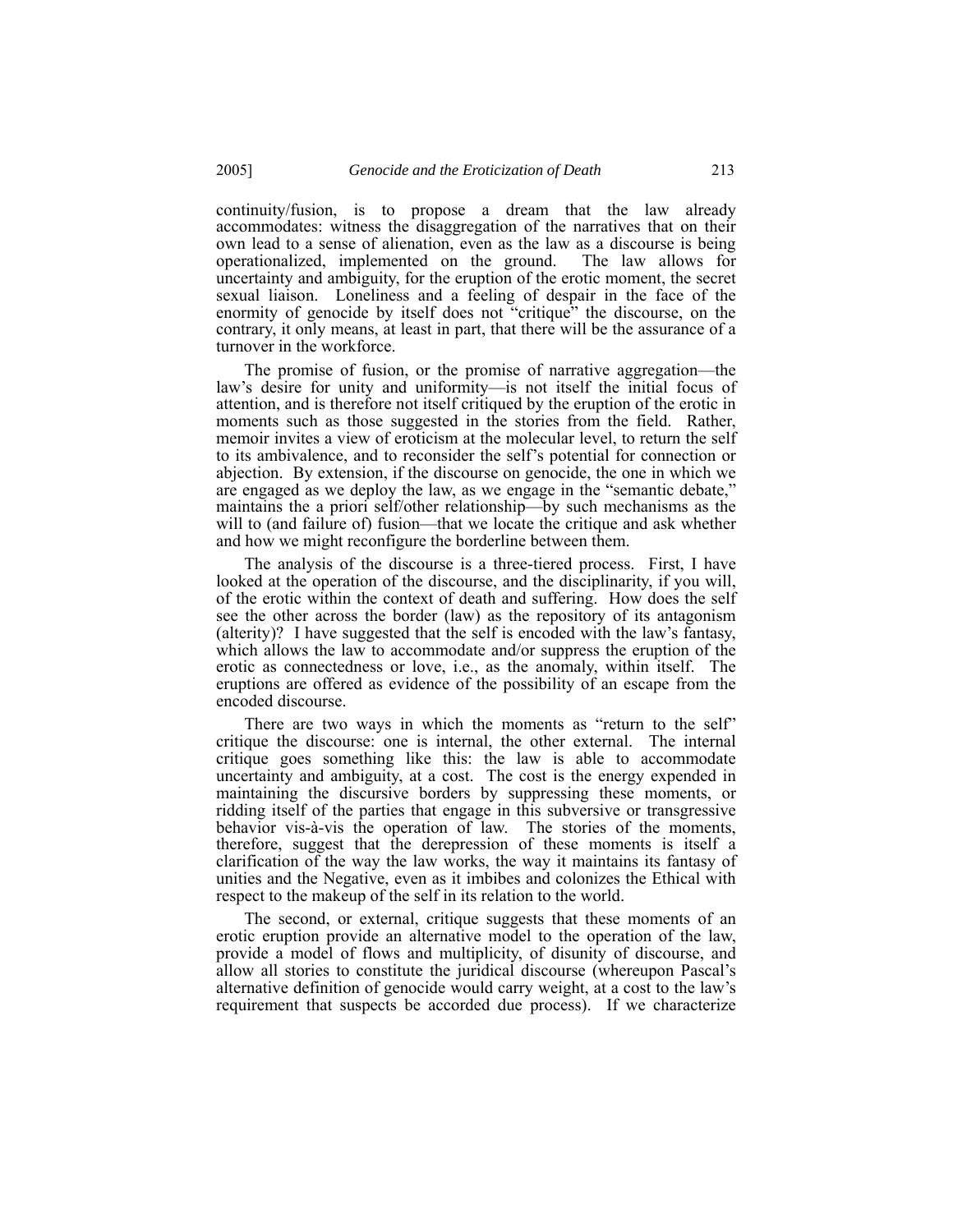those erotic moments as the promise of love, of real connectedness within an alienated discursive desert (apply the law, strengthen the parapets, maintain the borders), then an alternative model of flows becomes appealing.

Both, however, have their weaknesses: if the law already accommodates ambiguities by rewriting or suppressing them, this merely speaks to the evolution of the law. If there was a critical mass of erotic eruptions—let's say sex was rampant, and the lovers insisted that their Pascals were right and the official record was wrong—surely the law would shape itself to this reality. In the particular context, the law would carve out an exception: in Rwanda, the incursions of the *interahamwe* from across the border are so pervasive as to redefine the territorial and temporal jurisdiction of the courts adjudicating the crime of genocide, without necessarily changing the legal definition or the discourse. In other words, the internal critique, at least as posited by the erotic eruption, says something about what the law already does,  $143^{\circ}$  but may not critique the law as such. $14$ 

The second, external critique suffers from a similar weakness. If the alternative model of flows were indeed realized, its logical conclusion would be fusion, notwithstanding that unity or fusion may not be the ostensible object of the model of flows and multiplicity.<sup>145</sup> To be sure, intimations of fusion within the flows may be provisional, contingent, fragile, but the possibility of a mystical totality,<sup>146</sup> as Freud put it, would remain immanent, haunting the discourse of flows as it enabled many more perspectives and voices to be heard. If fusion is then the spectral object of the model, at the end of the day it too is no different from the operation of the discourse as engine or basis for the system as stasis (antagonism).

<sup>&</sup>lt;sup>143</sup> An example from the domestic context is provided by MARJORIE HEINS, SEX, SIN, AND BLASPHEMY: A GUIDE TO AMERICA'S CENSORSHIP WARS 1–2 (1993):

Sex, sin, and blasphemy became major political issues—in the real world but also, increasingly, in the world of art and imagination. Symbols, words, ideas, and images were being blamed for social ills. If only America could rid itself of all those pesky artists, all that crude and irreverent and sometimes violent popular entertainment, surely our social problems would fade away. And so 'censorship' became a key word in political debate.

*Id.* at 1. Heins goes on to argue, "Does the First Amendment give absolute protection to freedom of speech? Though the words of the amendment are unequivocal—'Congress shall make *no* law . . . . abridging the freedom of speech'—society and the courts have always recognized exceptions . . . ." *Id.* at 1–2. 144 There is of course the argument that the law, in this exercise, not only reforms itself from within

<sup>(</sup>exceptionality), but also, paradoxically, exhausts itself and is thereby enervated, static, by continually combating internal ex-juridical irruptions of the id or unconscious.<br><sup>145</sup> The object, at least one of them, may b

apprehension of values are dissolved: with the appearance of Empire, we are confronted no longer with the local *mediations* of the universal but with a concrete universal itself." HARDT & NEGRI, *supra* note  $30$ , at 19. (emphasis added).

<sup>146</sup> Both senses of fusion relate to religion. For Hegel, the "Absolute Mind" is rationality divorced from faith, a transcendence. *See, e.g.*, Alastair Hannay, *Introduction* to SOREN KIERKEGAARD, FEAR AND TREMBLING 10 (Alastair Hannay trans., 1985). For Freud, the mystical totality or the "oceanic" expresses the religious experience, which he repudiates. *See, e.g.*, FREUD, *supra* note 70, at 11. "It is a feeling which he feeling as of something limitless, unbounded—as it were, 'oceanic.'" *Id.*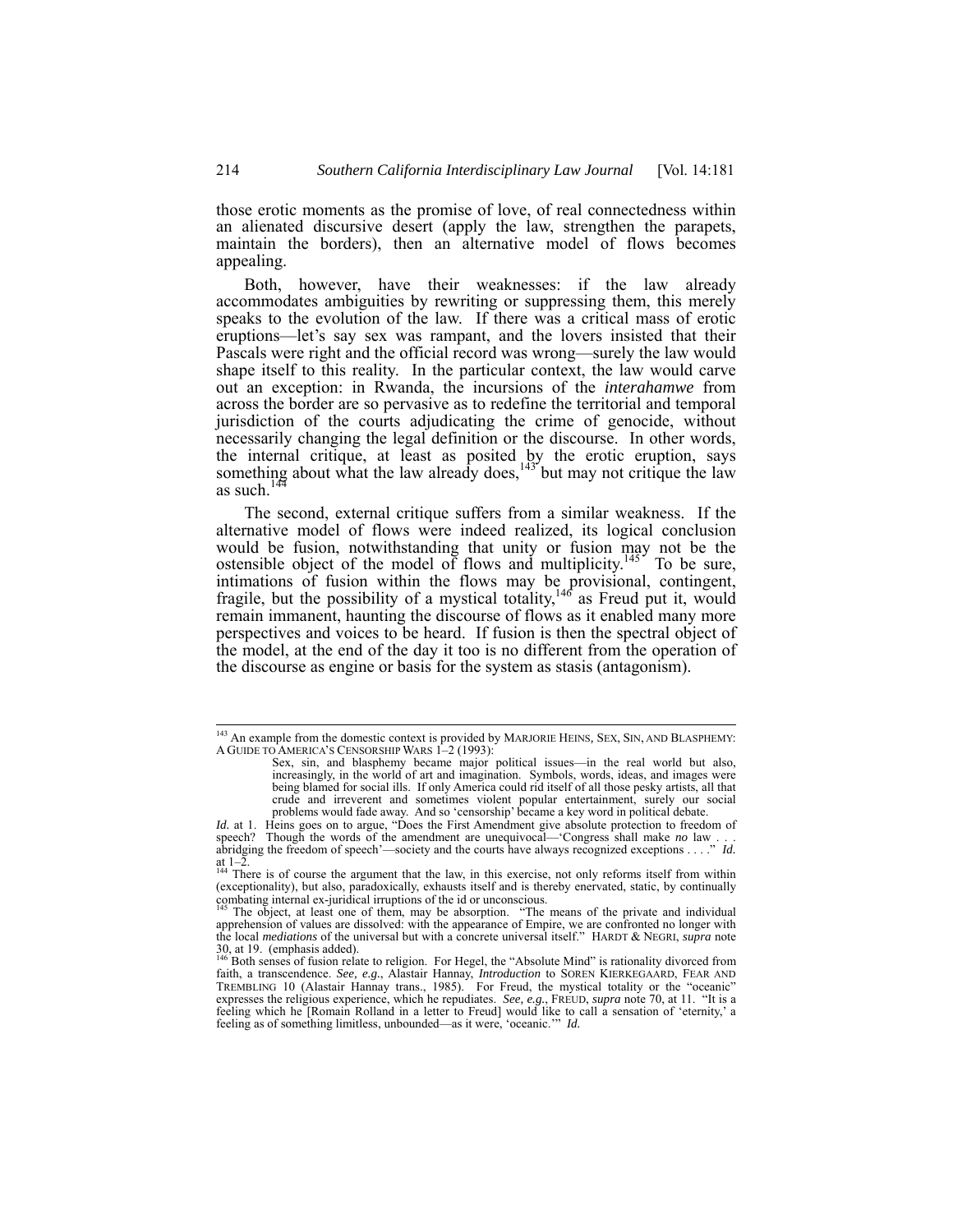What purpose, then, do the stories of erotic eruption provide? They permit a different perspective on the realization of the self, and by analogy, of the meaning of sovereignty. By their disruption or insistence within the juridical narrative (and their substantive absence, their discursive potentiality), they reflect upon the operation of the law in terms of the will to centrality, totality, and univocality. But further than that, if those moments represent the possibility of love, then they bend our attention to the lovers who, regardless of the basis of those feelings, suggest the space for feeling, for love at the borderline. The moments provide an alternative to the *dispositif* in its central vacuity within, and pursuant to, the juridical narrative, because the moments are inspired by a desire to connect rather than absorb and, through the failure of unity, to expunge.<sup>14</sup>

Following then is a closer look at borders as suggestive of that which lies beyond the desire for stability and boundedness: an examination of borders as porous with respect to the model of flows, and borders as porous with respect to the possibility of an opening-out to the other, a resituation (recentering) of the "otherness" within the self.

#### IV. POROSITY

#### A. THE NORMATIVITY OF STABLE BORDERS, UNDERMINED

*Ah, you who join house to house, who add field to field, until there is room for no one but you, and you are left alone in the midst of the land!*<sup>148</sup>

In this section, I use the erotic moments in the above analysis of eroticism and the juridical narrative to examine the "stable" border between self and other in its alternative figurations. The main point will be that the maintenance of borders is in part a quest for purity. Genocide, or annihilatory violence, is the ultimate construction of borders, the ultimate quest for purity though violence. The investment in the discourse on genocide is the quest for purity through the specular displacement.

As noted, the erotic moments suggested two ways of thinking about absence (suppression of the erotic) within the discourse. On the one hand, the moments themselves were wholly extrinsic to the discourse, the work of the mission continued apace. On the other, each moment expressed something about the self and its situation within the context of the human rights work or narrative: in the first story I experienced shame, and in the second, a sense of loss.

Shame is a kind of "eye power," as Leon Wurmser describes it: "*Seeing meant the ultimate defense against self-loss in merger*, shame anxiety

 <sup>147</sup> *See, e.g.*, VOLF, *supra* note 20, at 79. "Hegemonic centrality" as analogous to the erotic device: "we penetrate in order to exclude, and we exclude in order to control—if possible everything, alone." *Id.* <sup>148</sup> *Isaiah* 5:8.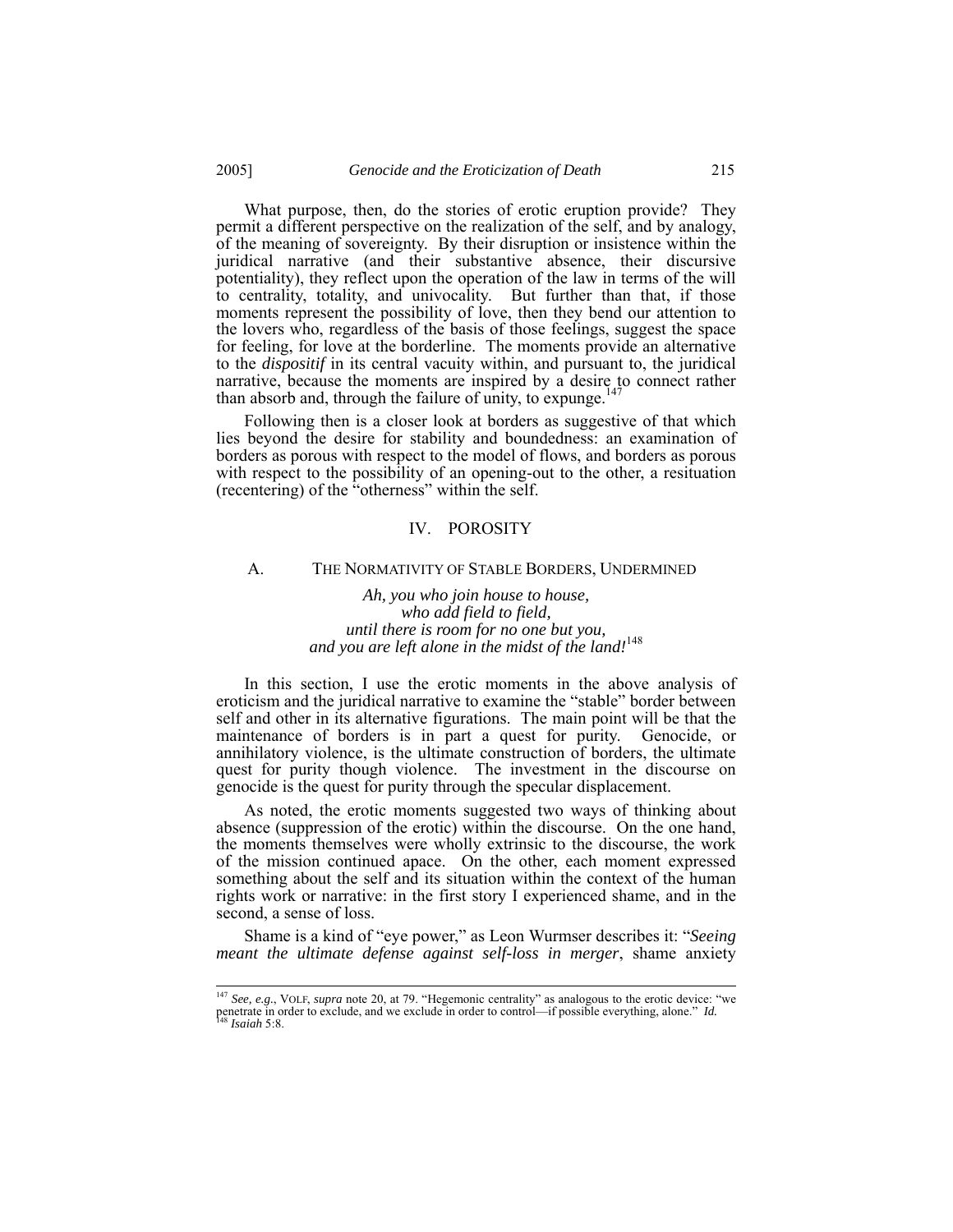pointed to the ultimate danger when such seeing was vanquished: disappearance."<sup>149</sup> In a sense, the shame expresses my violation of the discursive code within which the (ocular) moment occurred (the intertext, so to speak, of the story and the discourse), whereby my desire and envy threatened to swallow me within the transgression, to deny merger within the discursive code, and to exclude me. Shame anxiety, then, is a form of "rescue and restoration."<sup>150</sup> I am returned to the discourse, to the mission, and to my ethical role, even as that role threatens to "disappear" me (a stipulation of the dream of fusion).

Seeing, and the eroticism involved, is an escape from the encoded discourse, a return to the self (or self-interrogation). The second erotic moment, then, is experienced as a loss of the self as I return to the code, the recognition that the code represents my ultimate disappearance. But the importance of such moments is that one returns from oneself to the code with a different perspective. I take back with me the sense of shame, of loss; my own parameters have been altered, even if slightly, in relation to the code. The code's calibrations of my own boundaries are therefore subject to interrogation. The code's construction of the other as the repository of violence (the border around the other that segregates him) is no longer entirely tenable, and this is the caution, the pull, that prevents my disappearance through or within a narrative of innocence.

But shame has also functioned as a form of purification. It returns me to the code, it warns me that I will be excommunicated unless I return to the code, it cautions me that the way to configure the border between self and other is to maintain the purity of the discourse and the innocence of the self. Anything else would be disruptive of the code, of "the way things are." My return, in shame, has brought with it the absence, or insistence, of an alternative or different way of seeing the relationship between self and other within the code. The absent alternative, if you will, clarifies the object of the code, i.e., its calibration of the relationship.

The tension at the border, then, is between an *openness* to alternatives, which threatens the self with loss of community, and the suppression of, or *closedness* to, alternatives (purified code), which threatens the self with disappearance within the community. As such, the cycle of a visit to the self and the return to the code continually clarifies, even exacerbates, the porosity of the borderline, reiterates its constructedness, and engenders a complex of choices and ethical frameworks, such as flows or stasis, multiplicity or unity, as a function of the imbrication of self and other within the discourse.

Writing about conflict, Kristeva notes that "[s]tability is provisional. It is the conflicts that are eternal because there is pleasure in conflict."<sup>151</sup> Any conceptualization of the border must take this into account. Thus, both

<sup>&</sup>lt;sup>149</sup> WURMSER, *supra* note 67, at 122.<br><sup>150</sup> *Id.* at 122–23.<br><sup>151</sup> JULIA KRISTEVA, REVOLT, SHE SAID 101 (Brian O'Keeffe trans., 2002). She continues: "The individual, in this return to him or herself, experiences divisi fragmentation. This is the modern version of psychic truth." *Id.*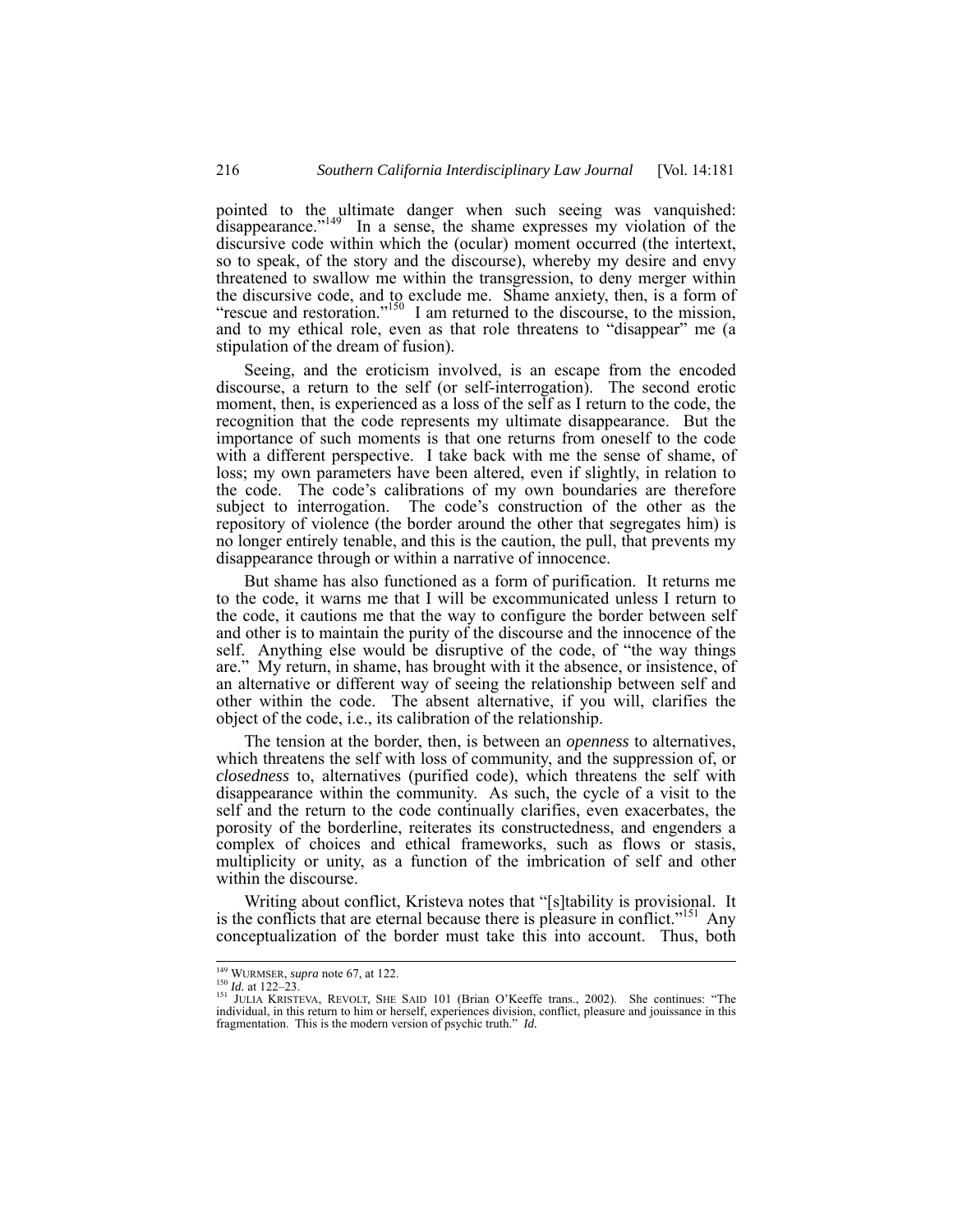visions of porosity that I will discuss here—the model involving flows, or the model involving the repentant, recentered self—may be viable provisionally, i.e., depend for their exercise on conflict, even as their *teloi* (totality or perpetual peace) are antithetical to conflict.

Behind the competing visions of porosity lies the conception of borders as strong, resistant and established. Again, Kristeva: "Pleonexia, greed, is etymologically the desire 'to possess always more'; it connotes an appetite that cannot possibly be sated, and that links it, in the writings of Paul for instance, to sexual transgressions and flesh in general; for the cause of this appetite resides in idolatry as disobedience to divine speech."<sup>152</sup> The visit to the self is thus envisaged as a form of pleonexia, an idolatry of the flesh that competes with the "divine speech" of the code (law as the "decision" of the sovereign<sup>153</sup>). The erotic self in transgression is the self that interrogates, but the norm of stable borders is strong and persuasive, valorizing the choice for decisional sovereign, the strong (secure) state. Indeed, the idea that a return to the self is transgressive suggests the power of the normativity of stable borders.

Thus, we have three considerations with respect to the border. First, there is the stable border, solid and impermeable. Then, there is the porous border conceived in two different ways: on the one hand, porosity is contingent, the wall opening up only insofar as it permits the entry to the center, to reconstitute it as an interdependence of self and other. This is the theological view. On the other hand, porosity is imagined as a continuous state, whereby self and other engage in endless, circular flows of desire, a stream of subjects "decentered and deterritorializing."<sup>154</sup> In the first, a model of "recentering" is proposed; in the second, a model of "reterritorialization." Porosity, then, is imagined as different visions of an escape from the normative framework of the stable, unscalable border.

The stable border is normative precisely because of a fear that the border can be traversed. Thus, scalability is cast as transgressive, Thus, scalability is cast as transgressive, idolatrous. But witness what happens to the self as stabilized by the wall, or code: stability leads to "hegemonic centrality," because it involves exclusion. An example is provided by Volf: "The fate of the indigenous population [of North America] at the hands of the colonizers is not unique; it is the extreme example of a stable pattern," whereupon Volf quotes from Isaiah's judgment upon "those who dispossess and drive out others so that they alone can be the masters of the land."<sup>155</sup> He continues:

<sup>&</sup>lt;sup>152</sup> JULIA KRISTEVA, POWERS OF HORROR: AN ESSAY ON ABJECTION 123 (Leon S. Roudiez trans., 1982).<br>
<sup>153</sup> SCHMITT, *supra* note 34, at 5.

<sup>154</sup> HARDT & NEGRI, *supra* note 30, at xii–xiii:

It [i.e., Empire] is a *decentered* and *deteritorializing* apparatus of rule that progressively incorporates the entire global realm within its open, expanding frontiers. Empire manages hybrid identities, flexible hierarchies, and plural exchanges through modulating networks of command. The distinct national colors of the imperialist map of the world have merged and blended in the imperial global rainbow.

*Id.*  155 VOLF, *supra* note 20, at 78. As noted, this is also the model of Empire in its insatiable desire for absorption. *See* HARDT & NEGRI, *supra* note 30, at xii.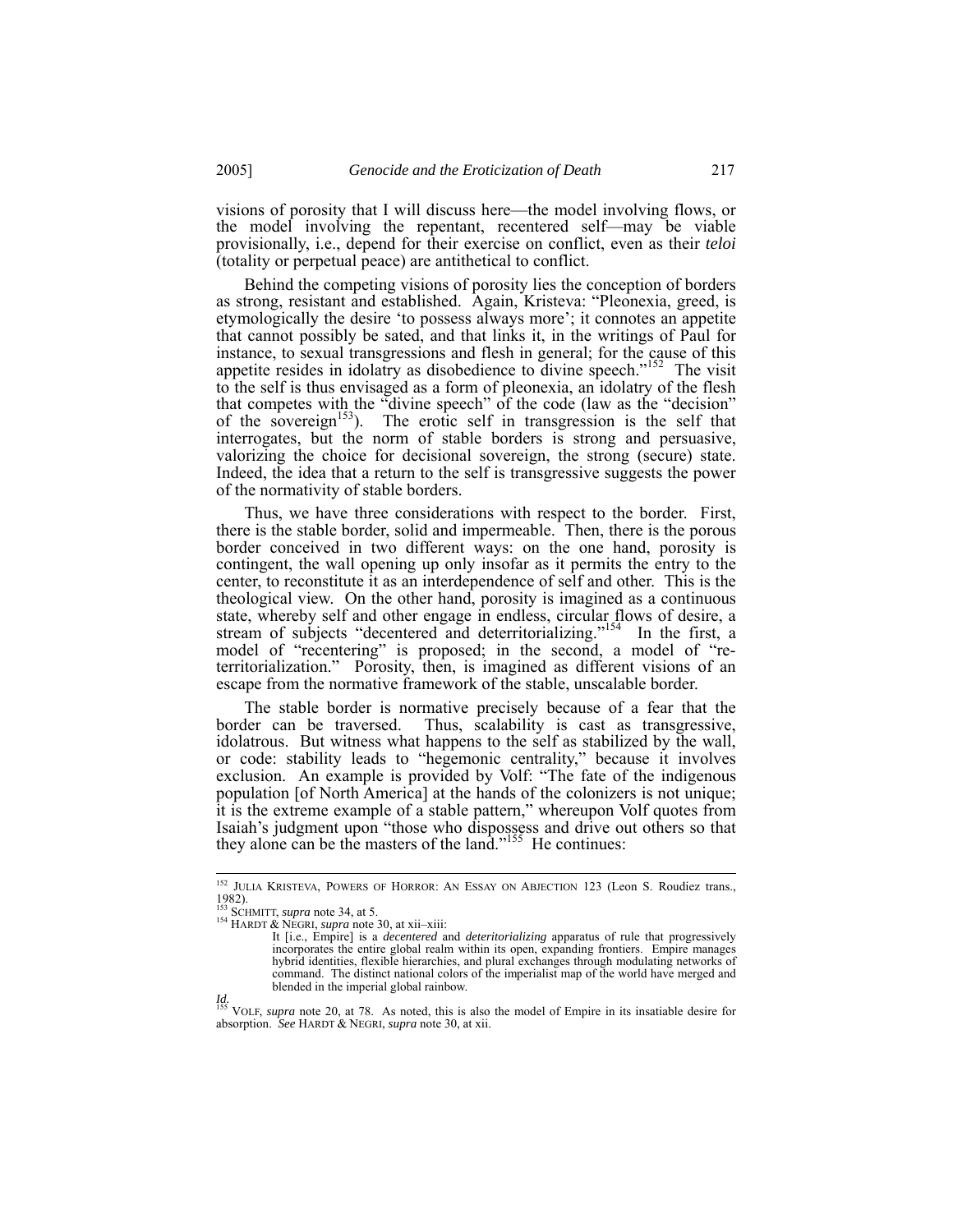We exclude because we want to be at the center and be there alone, single-handedly controlling "the land." To achieve such "hegemonic centrality," we add conquest to conquest and possession to possession; we colonize the life-space of others and drive them out; we penetrate in order to exclude, and we exclude in order to control—if possible everything, alone.156

The cycle of returns—to self, to code, and back again—articulates the normative pull of the code (stability), vests my self with a sense of stability, independence, and autonomy. As Jacqueline Rose puts it, the very spectre of traversion, of the "broken identity," more often than not leads to its opposite: "More simply, I am suggesting that the fixity of identity—for Freud, for any of us—is something from which it is very hard to escape, going on to suggest that "[f]ragmentation can engender petrification."<sup>158</sup>

In Qalqilya, West Bank, "the wall or fence or barrier—it is all these things in different places," is "transforming the physical and mental landscape of the Israeli-Palestinian conflict," writes Robert Cohen.<sup>159</sup> He quotes Tom Segev, a historian, to the effect that, "'There is a feeling that you cannot resolve this situation for the coming decades, you can only manage it. . . The wall is ugly and terrible, but it is also a way of managing."<sup>160</sup> On the other side of the fence, Mutassem Abu Tayem, a Palestinian farmer, with access to his farm only through a tunnel built under the fence, says, "We are living in a prison and are treated like beasts."<sup>16</sup>

The felt need for security under embattled conditions is very real, Cohen notes,<sup>162</sup> but so is the logic of identity-formation within the discourse of stable borders. Identity, under the code, tends toward fixity (petrification), the building of walls of protection that bolster the security and the hegemonic centrality of the self, leading to accumulation on the one hand and dispossession/exclusion on the other, which in turn leads to fragmentation between self and other, and so the cycle continues.

The Israeli-Palestinian border, 430 miles long and projected to cost over \$1 billion, has tunnels. Surely this suggests a kind of porosity? Or are they, like the law, the exceptions that prove the rule of stability? The tunnels are heavily guarded and monitored. In discussing the various ways people exclude, Volf notes two forms: exclusion by elimination (genocide

<sup>&</sup>lt;sup>156</sup> VOLF, *supra* note 20, at 78–79.<br><sup>157</sup> Jacqueline Rose, *Response to Edward Said*, *in* FREUD AND THE NON-EUROPEAN 63, 74 (2003).<br><sup>158</sup> *Id.* at 76: "Fragmentation can engender petrification, just as it can be a con alienation that a people, far from dispersing themselves, start digging for a history to legitimate the violence of the state." *Id.*<br><sup>159</sup> Robert Cohen, *Building for Calm by Giving Up on Peace*, N.Y. TIMES, July 18, 2004

*available at* www.nytimes.com/2004/07/18/weekinreview/18cohe.html?8h (last visited July 18, 1994).<br><sup>160</sup> *Id.* 161 *Id. Id. Id. Id. Id. Id. Id. Id.* 

If Israelis are going to the beach and to clubs again, and if bombings have become rare, it is thanks in large part, they insist, to these ditches and guard towers and coils of barbed wire and miles of wire fencing that separate two peoples, demarcating the gulf between them. . . . A fence makes the task of Palestinians who want to kill them harder.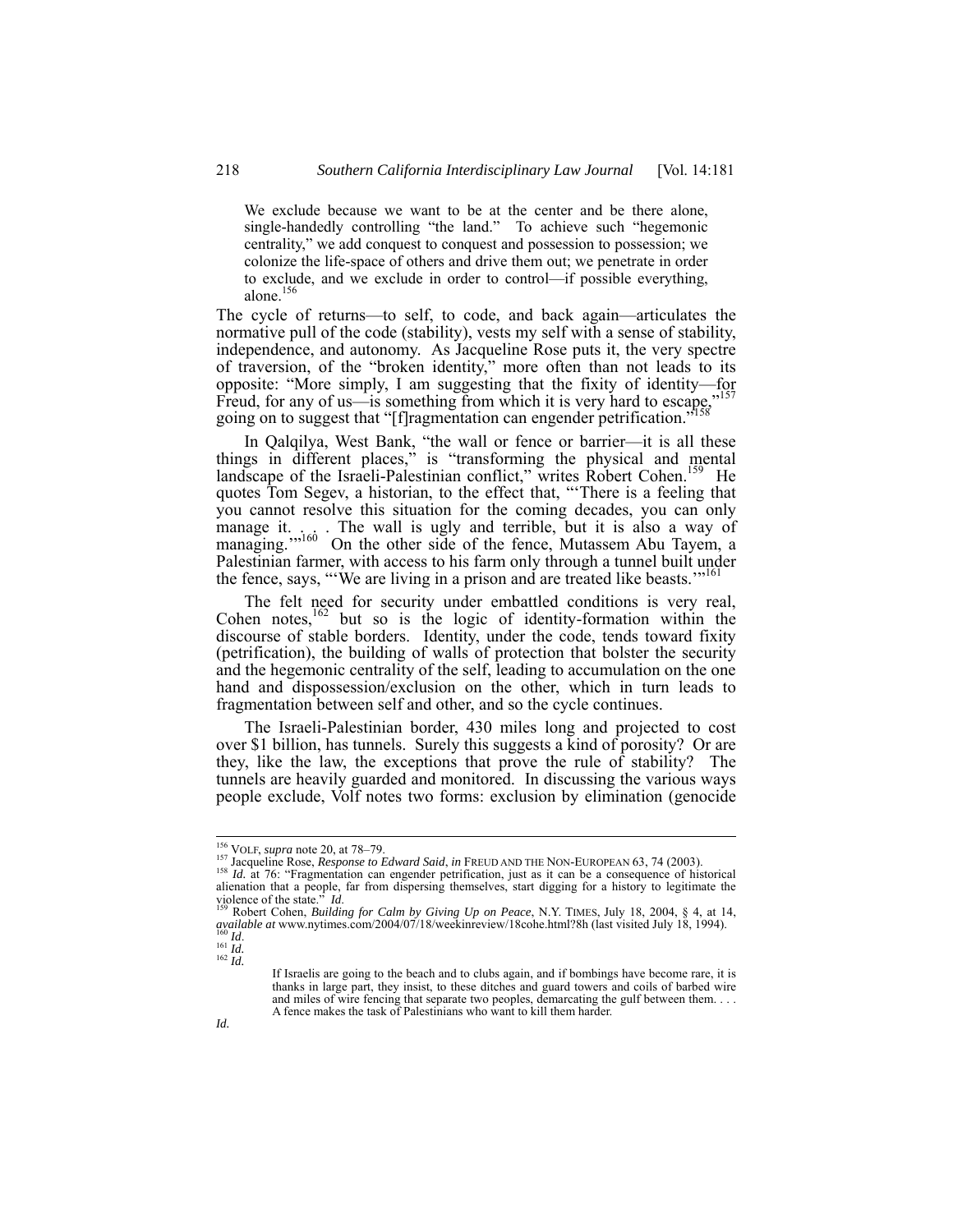in Bosnia, Rwanda),<sup>163</sup> and exclusion by assimilation: "You can survive, even thrive, among us, if you become like us; you can keep your life, if you give up your identity . . . exclusion by assimilation rests on a deal: we will refrain from vomiting you out (anthropoemic strategy) if you let us swallow you up (anthropophagic strategy).<sup>"164</sup> Volf also notes exclusion by domination,  $165'$  and exclusion by abandonment.<sup>166</sup> All, however, are forms of symbolic exclusion: "Before excluding others from our social world we drive them out, as it were from our symbolic world."<sup>16</sup>

Volf thus advocates the development of "a complex notion of identity" that "includes the other."<sup>168</sup> He then names exclusion as such as an "objective evil,"<sup>169</sup> and as "sin," to wit:

Sin is here the kind of purity that wants the world cleansed of the other rather than the heart cleansed of the evil that drives people out by calling those who are clean 'unclean' and refusing to help make clean those who are unclean. Put more formally, sin is 'the will to purity' turned away from the 'spiritual' life of the self to the cultural world of the other, transmuted from spirituality into 'politics' broadly conceived . . . .

It is, then, "the pursuit of false purity," $171$ —of blood, territory, origins, and goals $172$ —that engenders exclusion, and the creation and maintenance of stable borders to keep the other out. Volf's enterprise is to "decenter" this "wrongly-centered self," and to "recenter" the self "by being nailed to the cross."<sup>173</sup>

Now, although Volf's discussion of borders and exclusion is theological, I hope to suggest that in its outlines it provides three points germane to the discourse on genocide as a particular "code": first, there is a parallel, indeed a fit, between his definition of exclusion and the meaning

*Id*. 173 *Id*. at 69.

<sup>&</sup>lt;sup>163</sup> VOLF, *supra* note 20, at 75.<br><sup>164</sup> *Id.* <sup>165</sup> *Id.* "We subjugate them so we can exploit them in order to increase our wealth or simply inflate our egos." *Id.*  $I_{\text{tot}}$  *Id.* "Like the priest and the Levite in the story of the Good Samaritan, we simply cross to the other

side and pass by, minding our own business." *Id*.<br><sup>167</sup> *Id.* "Even where explicit and public exclusion is forbidden by formal rules, implicit and private

<sup>&</sup>lt;sup>167</sup> *Id.* "Even where explicit and public exclusion is forbidden by formal rules, implicit and private exclusion still continues, often in the form of unconscious but nonetheless effectual aversion." *Id.* at 75 n.5.

Symbolic exclusion is often a distortion of the other, not simply ignorance about the other. We demonize and bestialize not because we do not know better, but because we *refuse* to know what is manifest and *choose* to know what serves our interests. That we nevertheless believe our distortions to be plain verities is no counter-argument; it only underlines that evil is capable of generating an ideational environment in which it can thrive unrecognized.

*Id*. at 76.<br><sup>168</sup> *Id*. at 66. "In my vocabulary, in any case, 'exclusion' does not express a preference; it names an objective evil." *Id*.

<sup>170&#</sup>x27;*Id* at 74.<br><sup>171</sup> *Id.* at 74.<br><sup>172</sup> *Id.* 

The origin and the goal, the inside and the outside, everything must be pure: plurality and heterogeneity must give way to homogeneity and unity. One people, one culture, one language, one book, one goal; what does not fall under this all-encompassing 'one' is ambivalent, polluting, and dangerous. It must be removed . . . .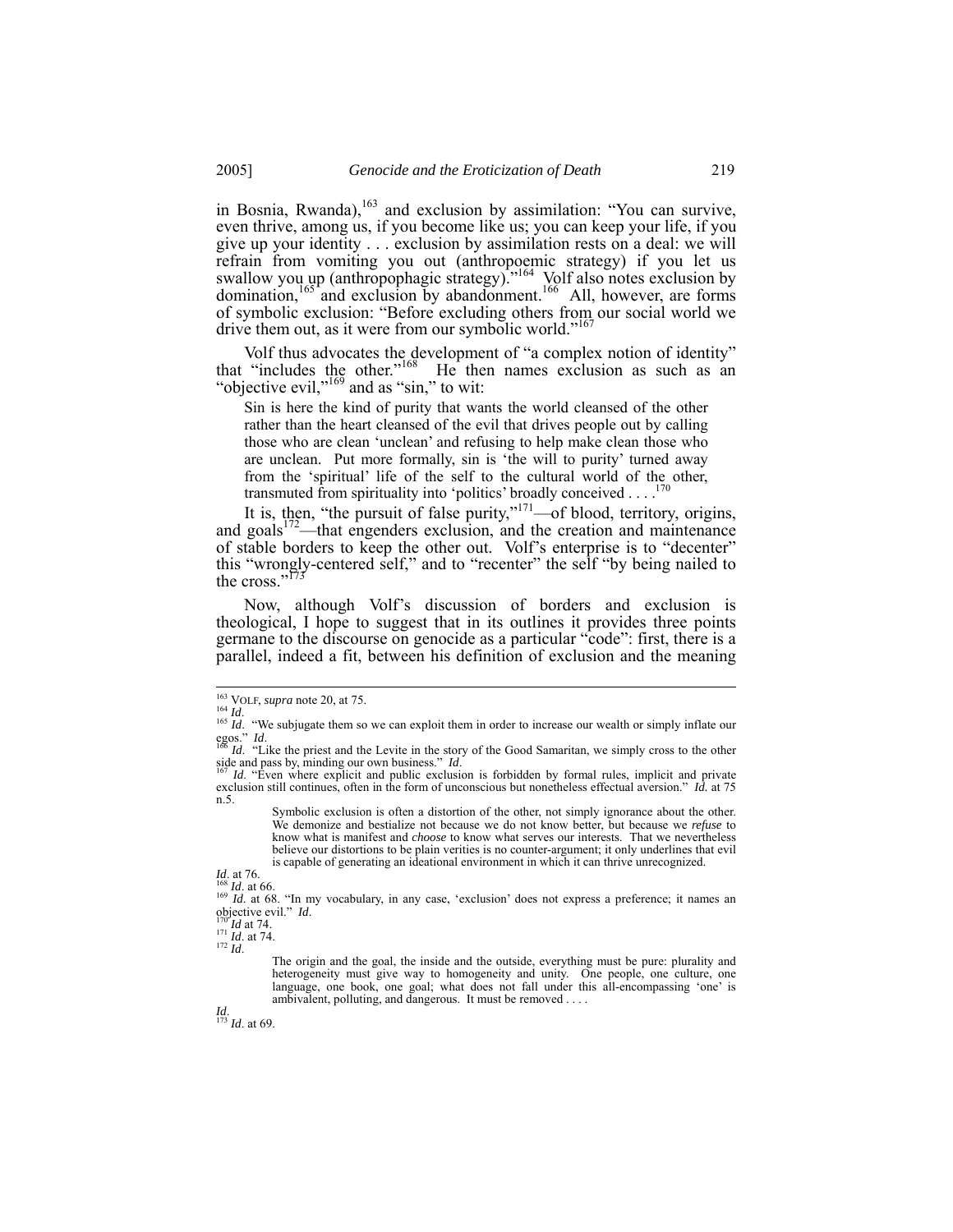of the code. Where Volf calls exclusion an "objective evil," I have suggested that the sex-death complex (code or *dispositif*) is "imperialistic" (*lex imperii*). Second, both have "colonized" the self.<sup>174</sup> Volf uses the language of evil and sin to describe exclusion, but in its operation the code leads to the spiral of evil engendered by the promise of purity and "petrified" identity, especially in the context of conflict.<sup>175</sup> Third, although Volf's perspective is religious, which means that he stipulates to basic definitions of right and wrong, good and evil, he recognizes that the views espousing the "evil" of exclusion as concomitant with a system of oppression and hierarchy is historical, that it comes "from below," just as much as the critique of the code is anti-imperialistic,  $176$  or the subaltern's discourse. In addition, both critiques have in common an escape from oppression (or, more exactly, self-oppression) by an interrogative "return to the self." $17$ 

Because the theological enterprise takes the same critical stance toward the code and its insistence on stable borders, it is interesting to see how that critique unfolds, and where it ends up. The religious (or more properly speaking, the Christian), critique of the self begins with the necessity of borders (and as such is in agreement with the code and radically differs from the postmodernists with respect to porosity), but suggests that those borders be "open" in a particular way. It ends, I suggest, with the institution of an alternative, bordered universe, a universe of eternal peace and the terrifying prospect of immortality. I shall compare this with the postmodern calibration of a borderless world and its *telos* in a different kind of totality: the transcendence of identity and of death.

 <sup>174</sup> *Id*. at 89.

Why are we such docile, even enthusiastic captives to the system of exclusion? Why is there so little need for surveillance and force? Why are the subtle disciplinary mechanisms so effective, to use a phrase of Michel Fouc the climate of evil in which we live. Evil has insinuated itself into our very souls and rules

over us from the very citadel erected to guard us against it.<br>*Id.* Also, "If people acquiesce, it is not because they are *forced* to acquiesce, but because there is something in the texture of their selves that resonates with the logic of exclusion." This relates to creating borders: "The formation and negotiation of identity always entails the drawing of boundaries, the setting of the self as distinct from the other . . . ." *Id*. at 90–91.<br><sup>175</sup> *Id*. at 99.

The stronger the conflict, the more the rich texture of the social world disappears and the stark exclusionary polarity emerges around which all thought and practice aligns itself. No other choice seems available, no neutrality possible, and therefore no innocence sustainable. . . . Tragically enough, over time the polarity has a macabre way of mutating into its very opposite—into 'both us and them' that unites the divided parties in a perverse communion of mutual hate and mourning over the dead.

*Id.*  <sup>176</sup> *Id*. at 100.

As I read the Christian Scripture, a good deal of its message is written from below, from the perspective of those who in some sense suffer at the hand of the mighty. The Hebrew prophets make the injustice of the "little people" into the primary lens through which they view the mighty, and in God's name they demand that the mighty mend their ways.

*Id.*  <sup>177</sup> *Id*. at 92. "It is in the citadel of the fragile self that the new world of embrace is first created." 2 *Corinthians* 5:17.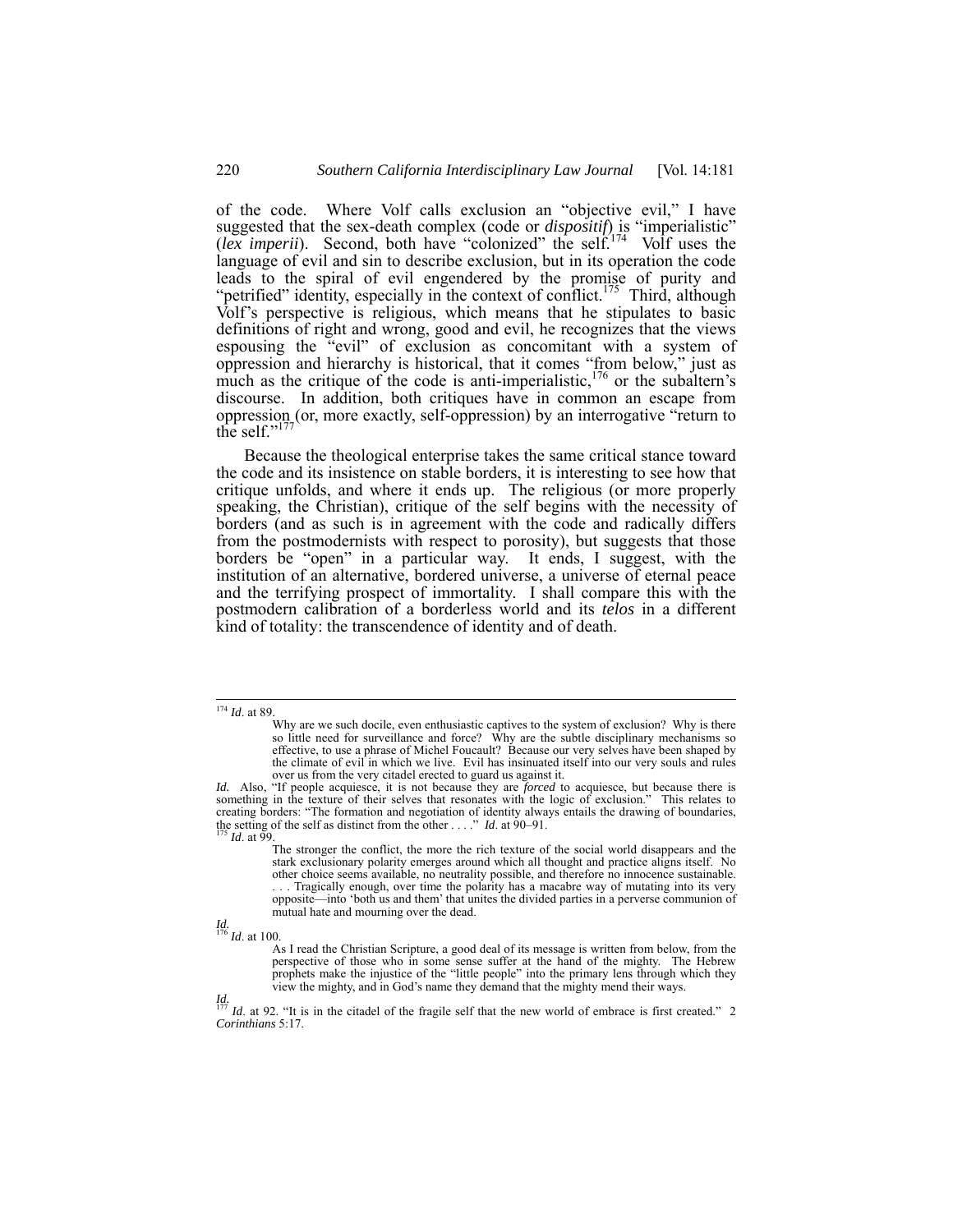#### B. NON-EXCLUSIONARY BORDERS

Volf begins with the question of borders. First, Volf suggests that we are dialogical beings, the self always and already in relation to the other: "as Paul Ricoeur has argued in *Oneness and Another*, 'the selfhood of oneself implies otherness to such an intimate degree that one cannot be thought of without the other."<sup>178</sup> Second, contrary to Michel Foucault and other postmodernists, who would "level all the boundaries,"<sup>179</sup> Volf suggests that "Adequate reflection on exclusion must satisfy two conditions: (1) it must help to name exclusion as evil with confidence because it enables us to imagine nonexclusionary boundaries that map nonexclusionary identities; at the same time (2) it must not dull our ability to detect the exclusionary tendencies in our own judgments and practices."<sup>180</sup>

There are two elements to Volf's development of nonexclusionary boundaries: differentiation ("separating-and-binding") and judgment. A third is the specification of the meaning of exclusion as sin, or as the creation of "impenetrable barriers that prevent a creative encounter with the other. They are a result either of expulsion or indifference."<sup>181</sup> With respect to differentiation, Volf suggests that separation, by itself, "would result in self-enclosed, isolated and self-identical beings." When combined with "binding," the lines of separation are also lines of connection, barriers as bridges. The Genesis story illustrates the point:

At first there is a "formless void" (Genesis 1:2); "everything in the universe is all jumbled together," writes Plantinga, and then continues:

"So God begins to do some creative separating: he separates light from darkness, day from night, water from land, the sea creatures from the land cruiser . . . At the same time God binds things together: he binds humans to the rest of creation as stewards and caretakers of it, to himself as bearers of his image, and to each other as perfect complements."<sup>182</sup>

Thus, "boundaries are part of the creative process of differentiation. For without boundaries there would be no discrete identities, and without discrete identities there could be no relation to the other.<sup>5183</sup> Without boundaries there would only be absorption, the erasure (exclusion) of the otherness of the other.

<sup>&</sup>lt;sup>178</sup> VOLF, *supra* note 20, at 66.<br><sup>179</sup> *Id.* at 62–63. "Foucault shares a distaste for boundaries with other postmodern thinkers, such as Jacques Derrida or Gilles Deleuze. . . . A consistent drive toward inclusion seeks to level all the boundaries that divide and to neutralize all outside powers that form and shape the self," noting that "Radical indeterminacy of negative freedom is a stable correlate of a consistent drive toward inclusion that levels all boundaries." *Id*. As such, the struggle against exclusion, where it envisages the erasure of boundaries, "consists in falling into the abyss of nonorder in which the struggle against exclusion implodes on itself because, in the absence of all boundaries, we are unable to name what is excluded or why it ought not to be excluded . . . ." *Id*. at 64. Volf also asks, "Does not such radical indeterminacy undermine from within the idea of inclusion, however? I believe it does. Without boundaries we will be able to know only what we are fighting against but not what we are fighting for." *Id.* at 63. <sup>181</sup> *Id.* at 67. <sup>182</sup> *Id.* at 65. <sup>181</sup> *Id.* at 65. <sup>182</sup> *Id.* at 67.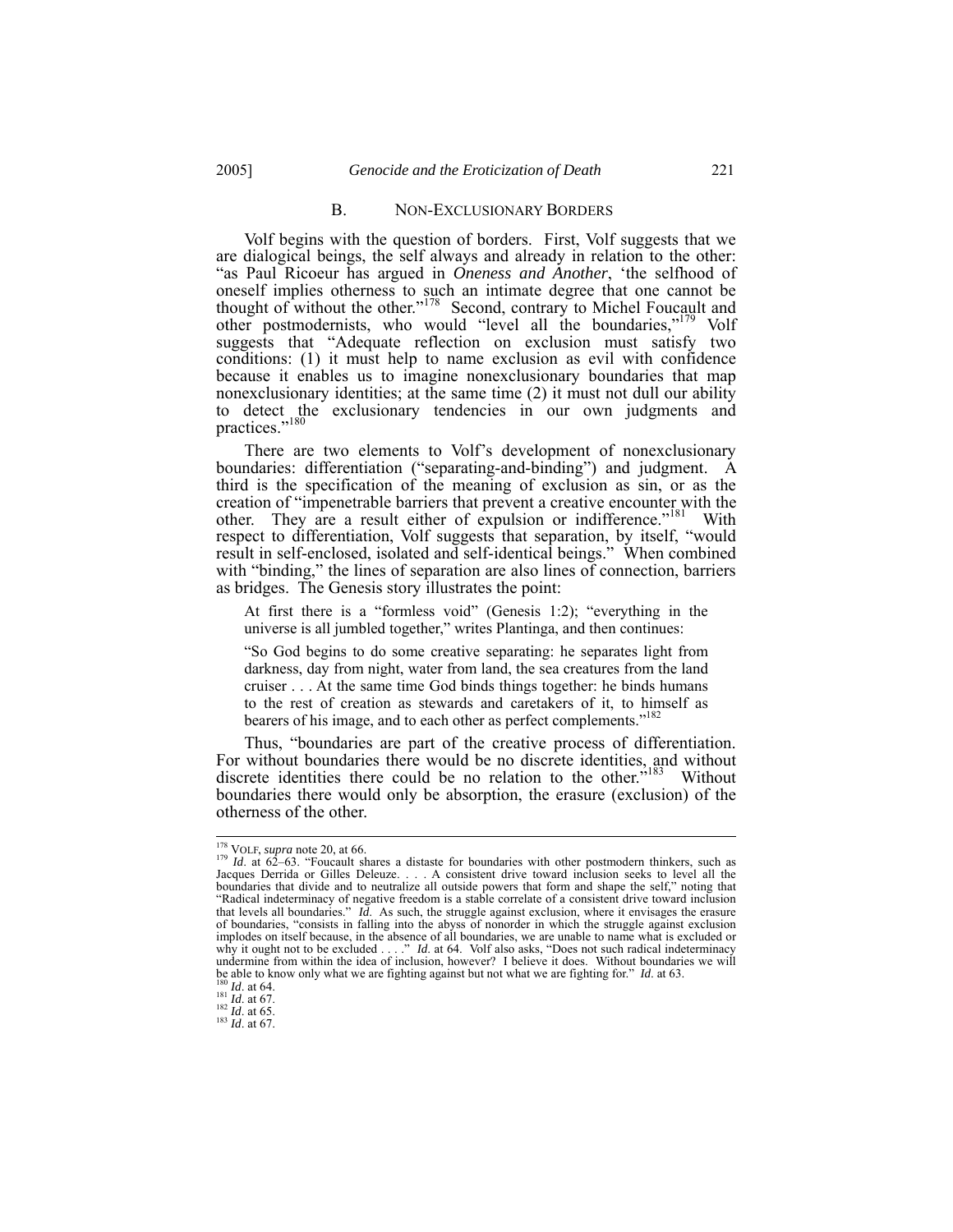Exclusion is countermanded by differentiation (separation and binding), and judgment. Whereas judgment is generally "deemed an act of exclusion,"<sup>184</sup> to be repudiated along with other kinds of boundary (for the postmodernists in their quest for inclusion), Volf attempts to distinguish the two: in effect, judgment is in fact "the distinction between 'differentiation' and 'exclusion,'" i.e., some judgments, as with boundaries, are good (nonexclusionary), others bad (exclusionary). For the postmodernists such as Richard Rorty, borders and judgments are eliminated when we concede that all are contingent and oppressive. Volf replies that "contingency does not, as [Rorty] puts it, go 'all the way down,' and that there are values which 'time and change' cannot alter because 'time and change' did not bring them about."<sup>185</sup> Precisely one of those judgments is that exclusion (rather than differentiation) is defined as an "objective evil."186 Whereupon, "[a] judgment that names exclusion as an evil and differentiation as a positive good, then, is itself not an act of exclusion. To the contrary, such judgment is the beginning of the struggle against exclusion."<sup>187</sup>

The crux of the difference between Volf and the postmodernists, or between their competing visions of porosity, is precisely in the different *positive* content (or lack of content) of those visions. Whereas the postmodernists depend upon a negative frame of reference, indeed a negative center of the self (decentered selves),  $188$  Volf and the Christians suggest the opposite: the self is always centered, always in dialogical relation to the other, and always in the creative process of maintaining a center.<sup>189</sup> The belief in a centered self is antipodal to the belief in a The belief in a centered self is antipodal to the belief in a decentered self. Indeed, it is this idea of the self as a vessel, a container, which is radically different from the postmodern project. This is also evident in Volf's definition of the borders, at every point taking the negative index and infusing it with substance: separation (negative) is coupled with binding (positive); judgment (exclusion, negative) is coupled with values, or the positive belief in the evil of exclusion (not just its contingency) and in the stipulation of "right and wrong beliefs."

<sup>&</sup>lt;sup>185</sup> *Id.* 185 *Id.* at 68 (quoting RICHARD RORTY, CONTINGENCY, IRONY, AND SOLIDARITY xv (1989)). <sup>186</sup> *Id.* "I reject exclusion because the prophets, evangelists, and apostles tell me that this is a wrong way to treat human beings, any human being, anywhere, and I am persuaded to have good reasons to believe them."  $Id$ .

 $\frac{187}{167}$  *Id.* 188 *Id.* at 70. "If there is no center to the self, then there are only different ways of weaving new candidates for belief and desire into antecedently existing webs of belief and desire." *Id*. (quoting RORTY, *supra* note 185, at xv). Volf adds, "The ironic stance is a posture of a centerless self." *Id*. 189 *Id*.

Though the self may lack an 'objective' and 'immovable' center, *the self is never without a center*; it is always engaged in the production of its own center. 'Weaving' would be a rather innocent way to describe this production, possibly a fitting image for how Rorty's books are written but not for how human selves are shaped. 'Struggle' and 'violence' come closer to being an adequate description.

*Id*. 190 *Id*. at 69. "[T]here are *right* and *wrong* beliefs and desires, not only *antecedent* and *subsequent* beliefs and desires." *Id*.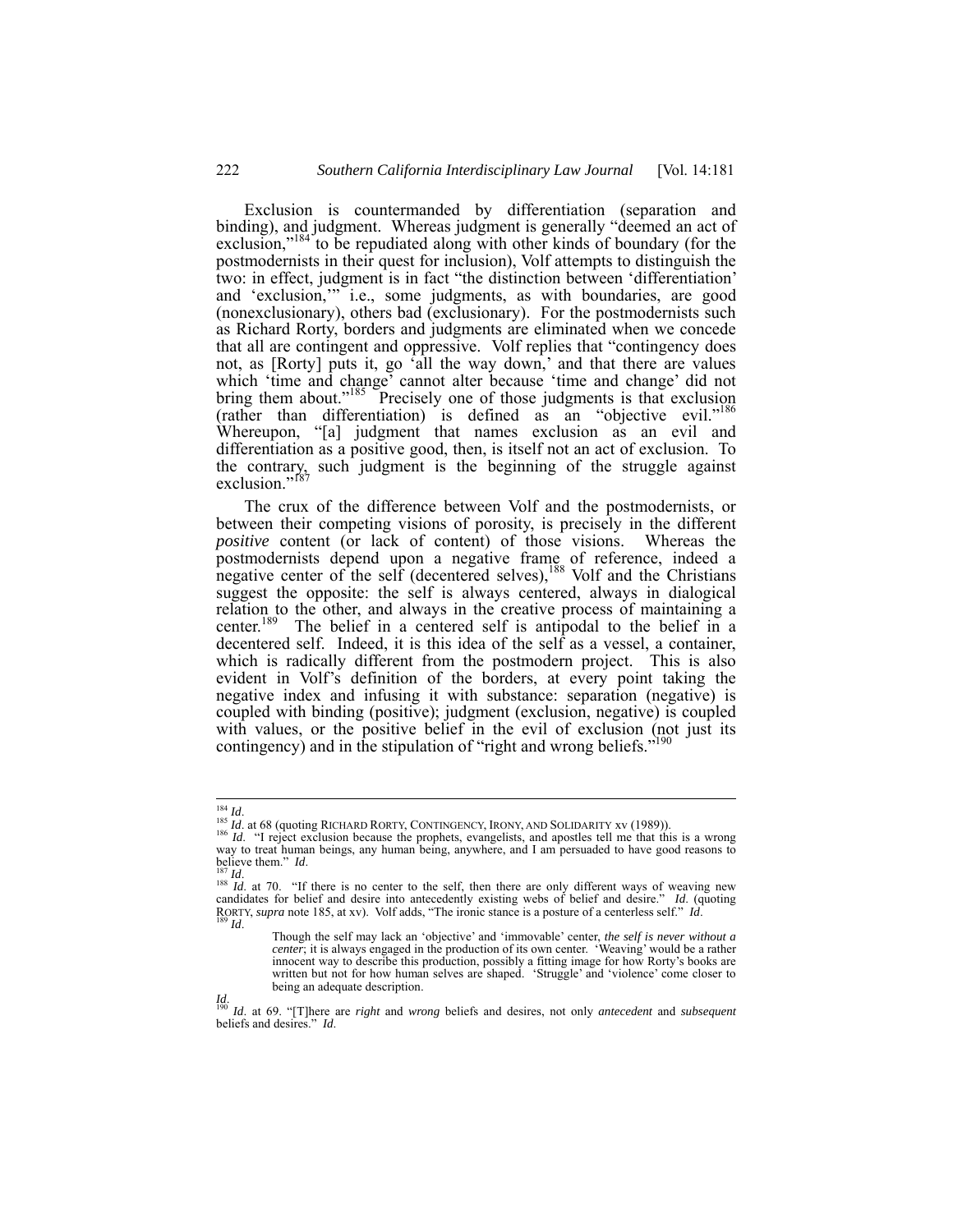The self's center is constituted by those negative indexes without the balance of the positive ones. This is why, for the postmodernists, it is a "decentered self": it is constituted by exclusion. That is, the postmodernists make two moves: they define all borders as disciplinary and oppressive, and advocate their erasure; and they define the self as constituted by these disciplinary measures, thereby eliminating, along with "essential essences," any center altogether: the self is pure contingency. The self *is* the Negative: it is not. It is empty, pure "irony," in Rorty's terms. For the postmodernists, this is its strength: the negative is freedom (negative liberty, freedom from the oppressiveness of borders). But for Volf, decenteredness as the Negative means, in effect, a centeredness constituted by exclusion itself. Thus, to counteract the Negative, the first move is to define the Negative, to make a judgment (a boundary) based on an a priori value system, to mark the limit of the Negative with a positive value. That move is to define "decenteredness" as in fact the "wronglycentered" self. And that move has been anticipated by defining exclusion itself as an objective evil. If the self as "decentered" is the Negative, then a fortiori it has already excluded all, including the other: it is in fact constituted by exclusion. In a word, the self is "centered" by evil.

Volf's project is to decenter this self and recenter it; that is, to fill it with content, or rather, with a substantively Positive value to defeat the Negative.<sup>[9]</sup> As a wrongly-centered (or decentered) self it is, qua As a wrongly-centered (or decentered) self it is, qua exclusion, prey to the two performances (enactments) of emptiness: accumulation and dispossession. It is the very model, in short, of the fixed and stable border, of the imperialist self. This is the substance of Volf's critique of the postmoderns: that the very model of inclusion, based upon a philosophy of negative liberty,<sup>192</sup> advocated by emptying the self of content—eradicating all boundaries, locating contingency "all the way down," articulating the self, the "I," in flows and transient inscriptions, the self utterly free to weave its own beliefs and desires—is in fact the fulfillment of the imperialist drive. The decentered self is the code.

The opposite of this self constituted by exclusion and severance is the self that is committed and bound: instead of freedom, love.<sup>193</sup> But this is

<sup>&</sup>lt;sup>191</sup> *Id.* at 70. "Whichever way the 'centering' takes place and whatever its result, the self should be decentered, claims Paul. The word he uses to describe the act is 'crucified,' a word which tells a story whose high points are Good Friday and Easter." *Id*. Also, "[t]he self is both 'de-centered' and 're-<br>centered' by one and the same process, by participating in the death and resurrection of Christ through faith and baptism." *Id*. 192 *Id*. at 102.

Both liberal and socialist projects—the two major visions for organizing social life under the conditions of modernity—center on the idea of freedom. As Zygmunt Bauman observed in Postmodern Ethics, the Grand Idea at the heart of modern restlessness, [the] guiding lantern perched on the prow of modernity's ship, was the idea of emancipation: an idea which draws its meaning from what it negates and against which it rebels—from the shackles it wants to fracture, the wounds it wants to heal—and owes its allure to the promise of negation.

*Id*. As such, "Oppression is the negativity, liberation its negation, freedom the resulting positivity." *Id.* 193 Volf suggests substituting this "negative" quality with something positive:

The categories 'oppression/liberation' seem ill-suited to bring about reconciliation and sustain peace between people and people groups. . . . As a consequence, we need to reject 'freedom' as the ultimate social goal. . . .The father of Latin American Liberation Theology, Gustavo Gutiérez, was right to insist that love, not freedom is ultimate.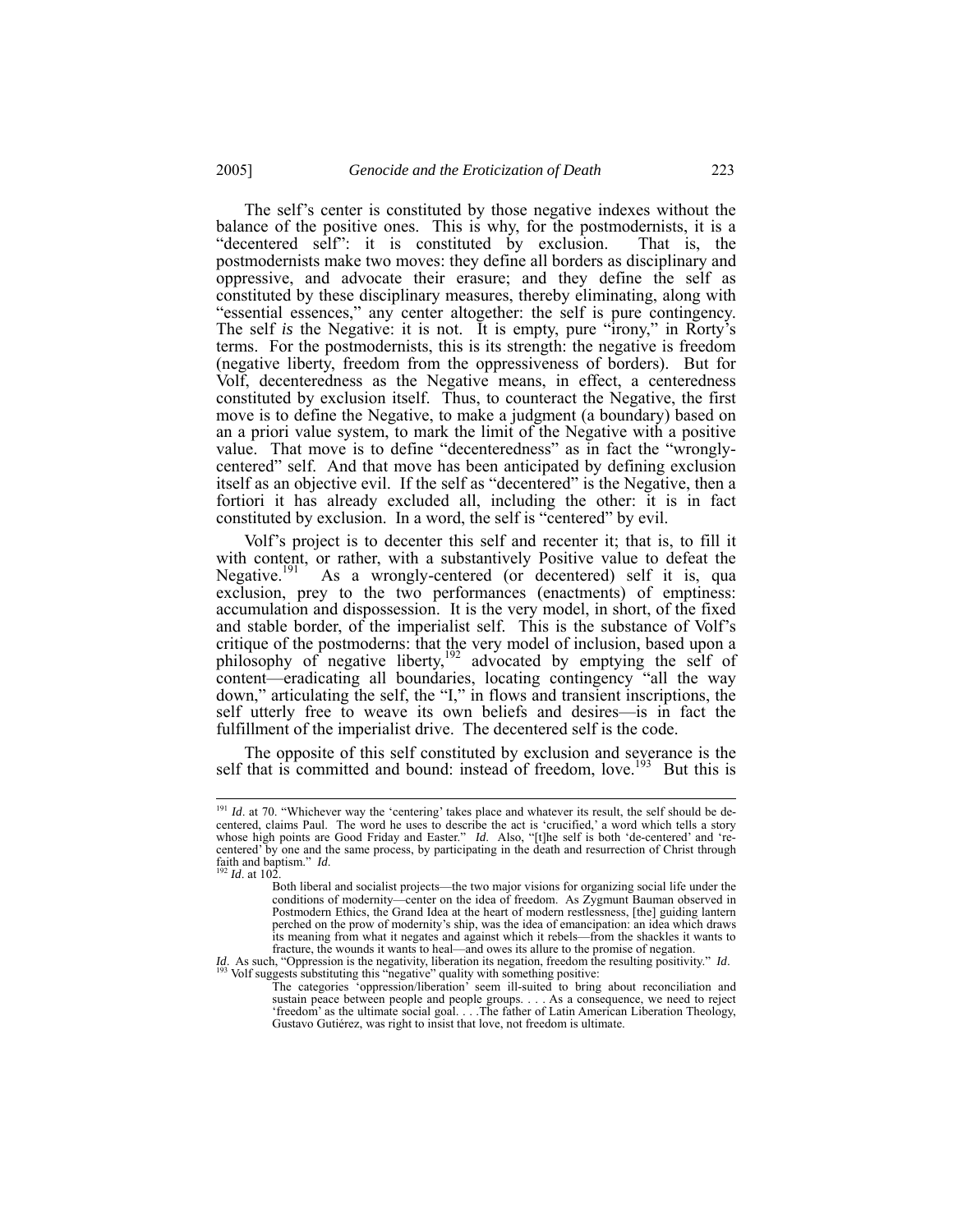not so simple, and herein lies the rub. Recentering the self requires a return to the self that is described by some as "destroying,"194 others (including Volf) as a "crucifixion." And in that word is packed all the violence and passion that is required of the self to overcome the Negative.

In large, historical and political terms, the self has been battered; indeed, Volf suggests that the tendency to exclude—including the exclusion or escape from one's own traumatized self—is often a consequence of having suffered exclusion from others,  $195$  just as the tendency to "petrify" is a result of the trauma of self-fragmentation, especially within the context of conflict. Cohen suggests that Israelis, terrorized and exhausted by the suicide bombs, were by and large grateful for the wall, even if it was merely a form of "damage limitation"; but the cost of the panacea, of course, is that they have given up the hope for peace.<sup>196</sup> The first critique of Volf, then, is that the decentered self, the self that is in fact continuous with the code (the self from which I experienced shame as I momentarily, in a moment of lust, "escaped" it), is the product of strongly felt and perdurable historical and cultural forces. To give up that self, to relinquish the desire for stable borders, the quest for fusion and a self that belongs to a community by blood, soil, origin, or goal, to open the wall to the other, is in fact revolutionary; it is a violent and radical act. It is an act of renunciation (renouncing the flesh, the I as the engineer of change<sup>197</sup>).

*Id.*  196 Cohen, *supra* note 159.

Most Israelis are tired of the conflict, exhausted by it. They want to forget what goes on over there, in the West Bank. A wall helps them do that. They feel peace was within reach in the 1990's, but now the best that can be hoped for is damage limitation. A fence makes the task of Palestinians who want to kill them harder.

*Id*. 197 VOLF, *supra* note 20, at 110.

For Christian faith to give up the *hope* for the final reconciliation—for reconciliation that can neither be surpassed nor undone—would mean to give itself up. Everything depends, however, on how we understand the final reconciliation and its implications for life in a world of enmity. I will offer here only three brief disclaimers. First, the final reconciliation is not a work of human beings but of the triune God. Second, it is not an apocalyptic end of the world but the eschatological new beginning of this world. Third, the final reconciliation is not a self-enclosed "totality" because it rests on a God who is nothing but a perfect love. The hope for such "nontotalitarian" final reconciliation is the backdrop against which Christians engage in the struggle for peace under the conditions of enmity and oppression.

*Id.* at 104–05.

*Id.* at 104–05.<br><sup>194</sup> *Id.* at 70: "Destroying' is the word Reinhold Niebuhr used in *The Nature and Destiny of Man* to<br>render Paul's 'crucifying.'" Volf suggests that the word is "too radical, for Paul clearly has in vie continued life of that same self after its 'crucifixion.'" *Id*. 195 *Id*. at 92.

The desire for identity could also explain why so many people let themselves be sinned against so passively—why they let themselves be excluded. It is not simply because they may lack a sufficiently strong will to be themselves, but because one can satisfy the will to be oneself *by surrendering to the other*. Their problem is not so much exclusion of the other from their will to be oneself, but a paradoxical exclusion of their *own* self from the will to be oneself—what feminist theologians call 'diffusion of the self' (Saiving 1979, 37f.). As a rule, exclusion of the self from the will to be oneself comes about as a result of acts of exclusion that we suffer. Hence it is not so much sin as it is an evil that cries for remedy. The exclusion of the self from the will to be oneself not only damages the self, but makes the slippage into exclusion on the part of the other and therefore further damaging of the self so much easier.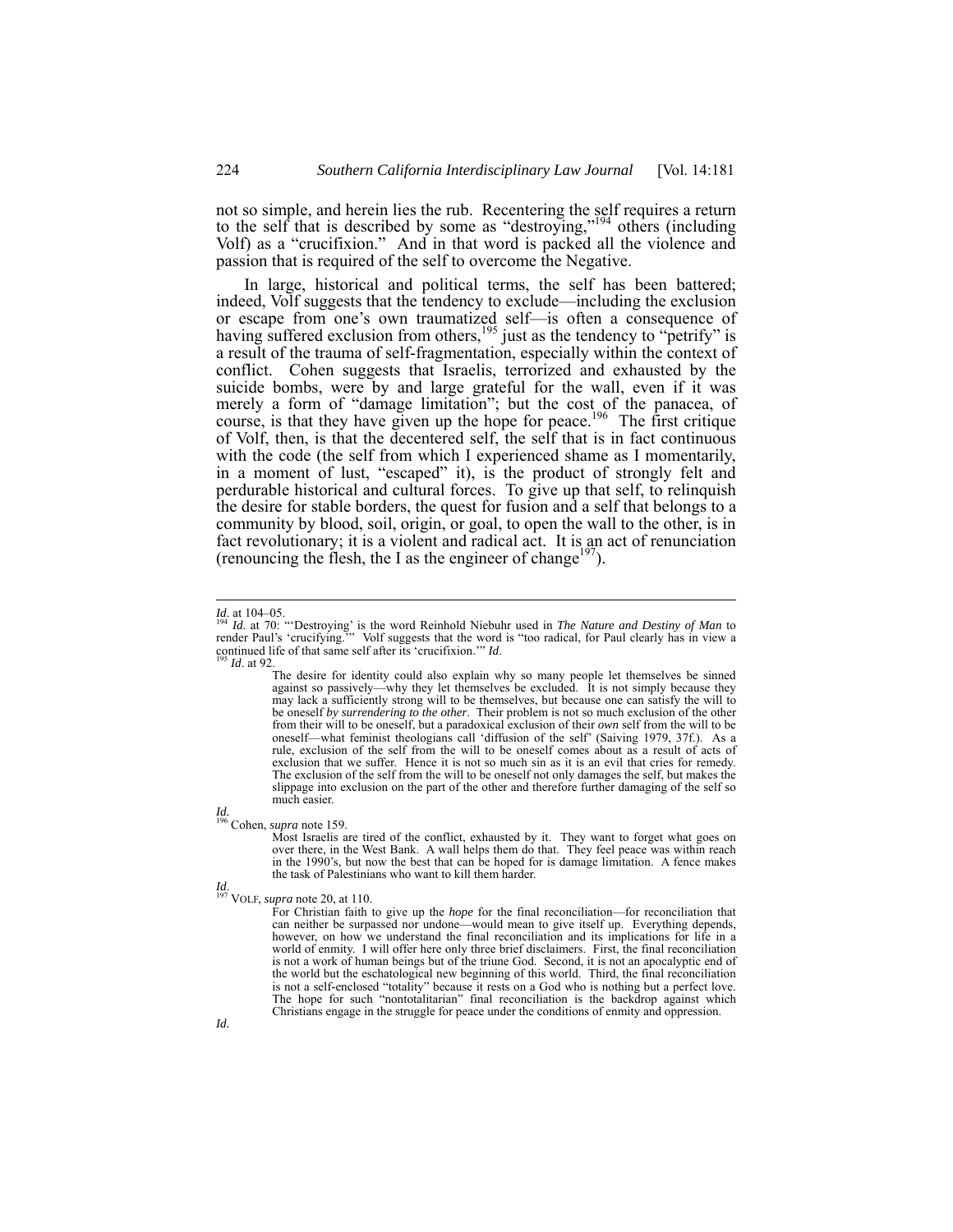The second critique regarding the project of porosity proposed by Volf is that the self as Negative, notwithstanding the will to death (nothingness) it adumbrates, has enabled hybridity, multiplicity, human rights, and freedom. It may be a negative freedom, and radically flawed for its false promises or the underside of self-alienation, but Volf concedes its benefits:

To a person, such as myself, who experienced 'all the blessings' of communist rule, the suggestion that there is no truth to the liberal narrative of inclusion and the claim that its consequences are mainly unfortunate sounds not only unpersuasive but dangerous. Similarly, most women and minorities would not want to give up the rights they now have; and most critics of liberal democracies would rather live in a democracy than in any of the available alternatives. The progress of 'inclusion' is one important thing to celebrate about modernity.<sup>198</sup>

The project whereby "[t]hose who are conveniently left out of the modern narrative of inclusion because they disturb the integrity of its 'happy ending' plot demand a long and gruesome counter-narrative of exclusion $\hat{v}^{199}$  is true. And even they, traumatized by conflict, trodden underfoot by hegemons, or disenfranchised even within the enlightened democracies, will not easily give up the story of inclusion and its promises.

The third critique of the project of love subtends its own content. We exclude, we judge, in "the pursuit of false purity," as Volf says. And yet, we live in a material world of dangers and compromises: openness to the other may still require us to secure our homes and persons from the threat of violation. It is true that conflict exacerbates the tendencies toward closedness of identity, but even in the "rich texture of the social world"<sup>200</sup> I face the possibility of my own disappearance in small ways.

A fourth critique, probably the most obvious to the secular mind, is the question of repentance. If I acknowledge that I am filled with sin (the Negative), and must repent, then redemption comes in the form of a particular belief system and access to a new community, indeed, a new code. I must be "born again, not of corruptible seed, but of incorruptible, by the word of God, which liveth and abideth for ever."<sup>201</sup> This code, like the old one, has bordered selves (but the borders are "nonexclusionary") and centered subjects (but the center is filled with "self-giving love"<sup>202</sup>). Its positive content, like the negative emptiness of the old code, also holds the promise of stability and fusion with God, and with the brethren of "unfeigned love." $203$ " It promises forgiveness and reincorporation for the sin of transgression (my moment of shame), especially for the transgression of traversing the spiritual will to purity by excluding the other on the basis of culture or politics (false purity, false judgment). Its *telos* is the life hereafter. "For now we see through a glass, darkly, but then face to face:

<sup>&</sup>lt;sup>198</sup> *Id.* at 59.<br><sup>199</sup> *Id.* 200 *Id.* at 99.<br><sup>201</sup> 1 *Peter* 1:23.<br><sup>202</sup> VOLF, *supra* note 20, at 71. "For Christians, this 'decentered center' of self-giving love—most firmly centered and most radically open—is the doorkeeper of the self." *Id.* 203 1 *Peter* 1:22.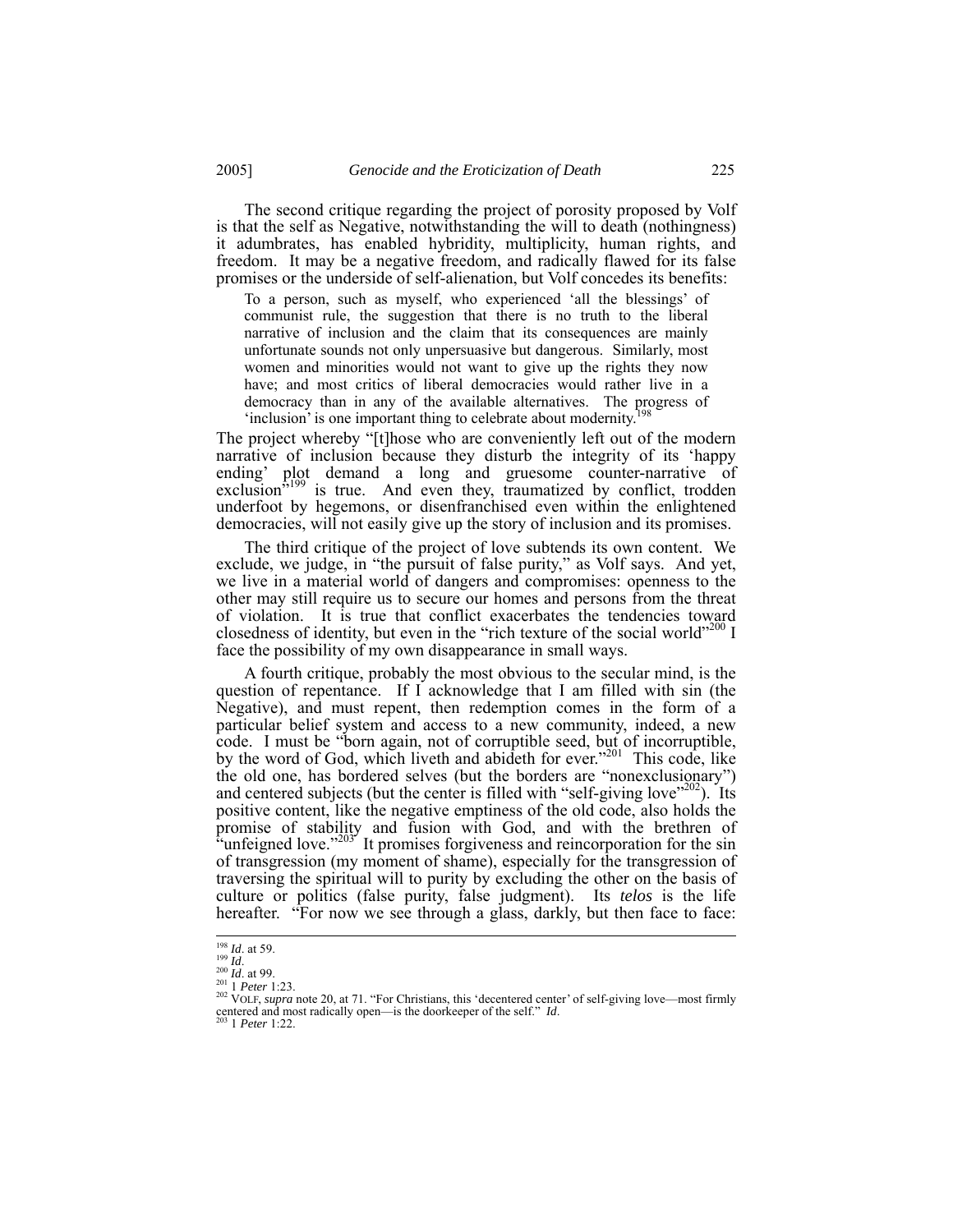now I know in part; but then shall I know even as also I am known."<sup>204</sup> The discursive, material, and imperialist code, meanwhile, also has its *telos*, through an eroticization of the violence of the I, in death.

Despite these critiques or, depending on one's point of view because of them (and the immanence they promise), the beauty of Volf's project is in what it permits us to apprehend about the discursive code, about ourselves, about the potential and the choices, that there are in fact choices with respect to our situation within the code. The project clarifies the "passivity beyond passivity"<sup>205</sup> of the code and the possibility, indeed the urgency, of active engagement with the juridical discourse, the self, and alterityantagonism.

Thus, Volf's project of a return to the self may on the one hand be similar to the yearning for stable borders (as in the discourse on genocide) but characterizes "exceptions" as the neutral space within which the self is permitted, albeit violently, to encounter its alterity. It is the antagonistic struggle as "agon,"<sup>206</sup> in Mouffe's expression. Volf meets the violence of the code with a violence of its own, a turning away from the other *as* violence (exporting or displacing the violence to the other "out there," intervening to "redeem" the other), a turning toward the other as other in dialogical relation to the self; it is the violence of the recentered and interrogating self (crucifixion, repentance,  $207$  self-redemption).

But the porosity proposed by postmodernism, and critiqued by Volf, also has some common elements with the code (stable borders), as well as, perhaps counterintuitively, with Volf's project. The theological posit of porosity is an escape from exclusionary borders and returns eroticism to love beyond the self (God, the hereafter). The secular postmodern proposal similarly takes the self beyond self-interrogation to a oneness with nature and the universal.<sup>208</sup> In the following, I will briefly outline how In the following, I will briefly outline how postmodernism, and in particularly Hardt and Negri's critique of the postmodern sovereign, shares with Volf's vision specific fundamental elements: each involves a form of what Edward Said refers to as

<sup>&</sup>lt;sup>204</sup> 1 *Corinthians* 13:12.<br><sup>205</sup> GILLIAN ROSE, MOURNING BECOMES THE LAW: PHILOSOPHY AND REPRESENTATION 13–14 (Cambridge Univ. Press 1996) "Levinasian 'passivity beyond passivity', the idea of ethics as the ego-<br>less substitution of one for 'the other.'"  $Id$ .

<sup>&</sup>lt;sup>206</sup> MOUFFE, supra note 61, at 4. <sup>207</sup> Volf defines repentance as follows:

But he [Jesus] demanded more than a radical alteration. To repent means to make a turnabout of a profound moral and religious import. Repentance implies not merely a recognition that one has made a bad mistake, but that one has *sinned*. Jesus stated explicitly that he came 'to call not the righteous but the sinners' and the evangelists report that he was engaged in the practice of 'forgiving sins.'<br>VOLF, *supra* note 20, at 113.

See, e.g., Seem, *supra* note 138, at xxi:

Once we forget about our egos a non-neurotic form of politics becomes possible, where singularity and collectivity are no longer at odds with each other, and where collective expressions of desire are possible. Such a politics does not seek to regiment individuals according to a totalitarian system of norms, but to de-normalize and de-individualize through a multiplicity of new, collective arrangements against power. Its goal is the transformation of human relationships in a struggle against power.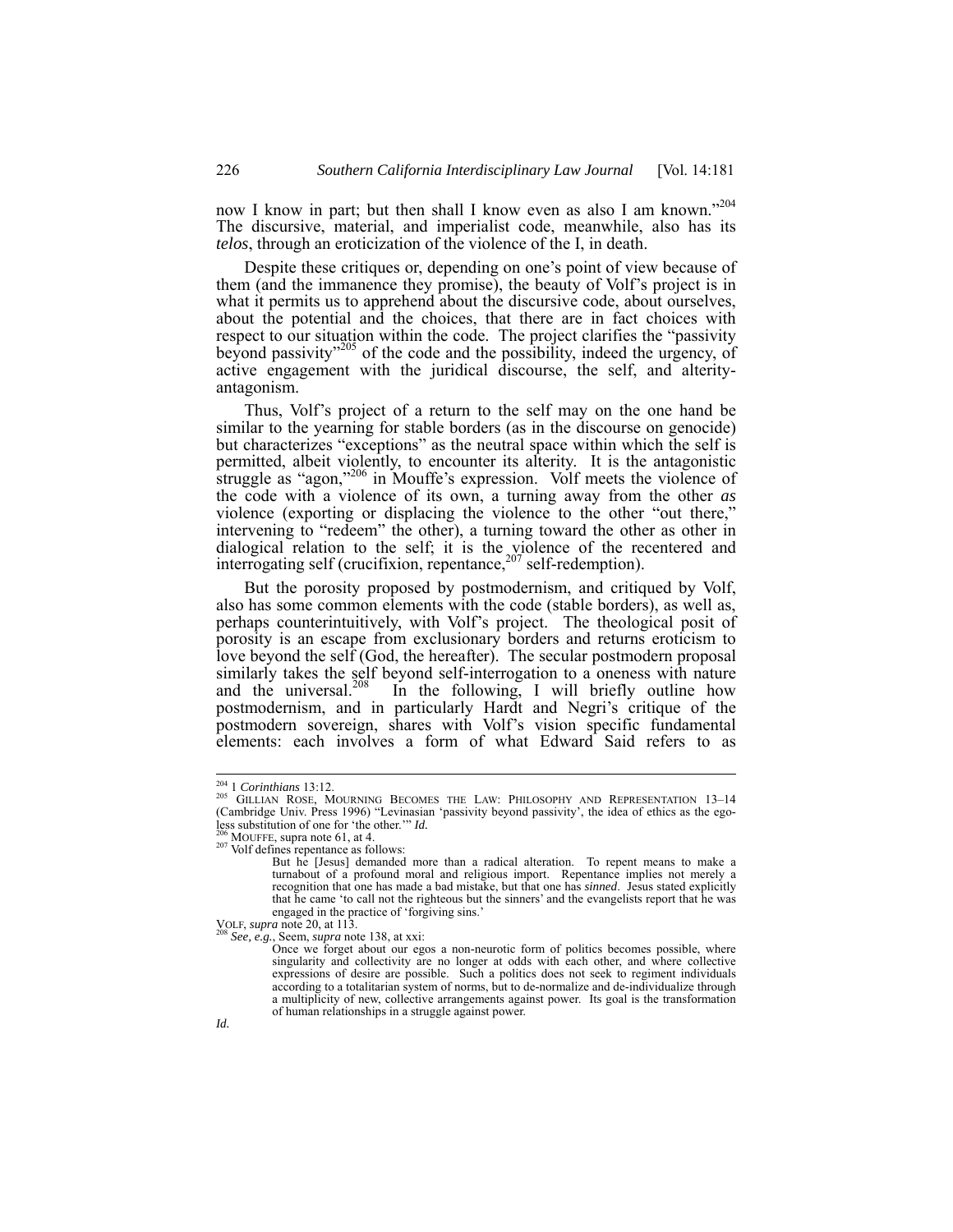"askesis"<sup>209</sup> (renunciation): in Volf, it is repentance, whereas in the secular critiques it is "deterritoriality," ego-lessness. Both critiques of the code depend upon a transcendent<sup>210</sup> being, whether the Messiah or the Anti-Oedipus, for purification and redemption.<sup>211</sup> Both also, even as they critique the code, replicate many of its basic elements, such as an ultimate vision of stability and, indeed, fusion (freedom and/or love).<sup>212</sup> And finally, both are religious or quasi-religious responses to the problem of the self and its relationship to the other. This should not be surprising; as Benedict Anderson has noted, "The extraordinary survival over thousands of years of Buddhism, Christianity or Islam in dozens of different social formations attests to their imaginative response to the overwhelming burden of human suffering—disease, mutilation, grief, age, and death."<sup>213</sup> He goes on to note, "The great weakness of all evolutionary/progressive styles of thought, not excluding Marxism, is that such questions are answered with impatient silence.<sup>7214</sup> On the contrary, however, I suggest that silence."<sup>214</sup> On the contrary, however, I suggest that evolutionary/progressive thought—notwithstanding Freud's famous dismissal of religion<sup>215</sup>—to the extent at least that such thought is exegetical it borrows from religion's "imaginative response" to human woes.

 $\frac{1}{15}$  See, e.g., FREUD, *supra* note 70, at 22.

 <sup>209</sup> SAID, *supra* note 14, at 14. *See also* various definitions of "*ascesis*," *available at* www.sicetnon.com/textflorilegium/ascesis.htm (last visited July 21, 2004). "'To overflow,' that is the secret liquid passion, the one that knows no measure. And over-flowing does not signify plenitude, but emptiness, the excess by comparison to which fullness is still lacking." (citation omitted). *Id.* 2<sup>10</sup> For the connection between fusion/unity and transcendence, *see, e.g.*, GARY B. MADISON & MARTY

FAIRBAIRN,THE ETHICS OF POSTMODERNITY: CURRENT TRENDS IN CONTINENTAL THOUGHT 9 (Northwestern Univ. 1999).

Charles Scott addresses one of the longstanding issues in ethical theory: transcendence. He seeks to put thoroughly in question the sense of transcendence that is our philosophical heritage in order to maximize the struggle in it, to interrupt the powerful suggestion of unity that the sense of transcendence often carries with it.

*Id.*  <sup>211</sup> *See, e.g.*, Seem, *supra* note 138, at xxiii. Anti-Oedipus is an individual or a group that no longer functions in terms of beliefs and that comes to redeem mankind, as Nietzsche foresaw, not only from the ideals that weighed it down, 'but also from that which was bound to grow out of it, the great nausea, the will to nothingness, nihilism; this bell-stroke of noon and of the great decision that liberates the will again and restores its goal to the earth and his hope to man; this AntiChrist and antinihilist . . . . *He must come one day.*' (citation omitted).

*Id.*  <sup>212</sup> *See, e.g., id.* for the similarity between the erotic device and the anti-oedipal: with the "oedipalization of desire" comes "the effusion in it of a death instinct [that must be] exorcise[d]" by the anti-oedipal. This purification program is also expressed in the following: "The first task of the revolutionary, [Deleuze and Guattari] add, is to learn from the psychotic how to shake off the Oedipal yoke and the effects of power, in order to initiate a radical politics of desire freed from all beliefs." *Id*. at  $x - xxi$ .

<sup>&</sup>lt;sup>213</sup> BENEDICT ANDERSON, IMAGINED COMMUNITIES: REFLECTIONS ON THE ORIGIN AND SPREAD OF NATIONALISM 18 (Verso 1983).<br><sup>214</sup> Id.

The whole thing is so patently infantile, so foreign to reality, that to anyone with a friendly attitude to humanity it is painful to think that the great majority of mortals will never be able to rise above this view of life. It is still more humiliating to discover how large a number of people living today, who cannot but see that this religion is not tenable, nevertheless try to defend it piece by piece in a series of pitiful rearguard actions.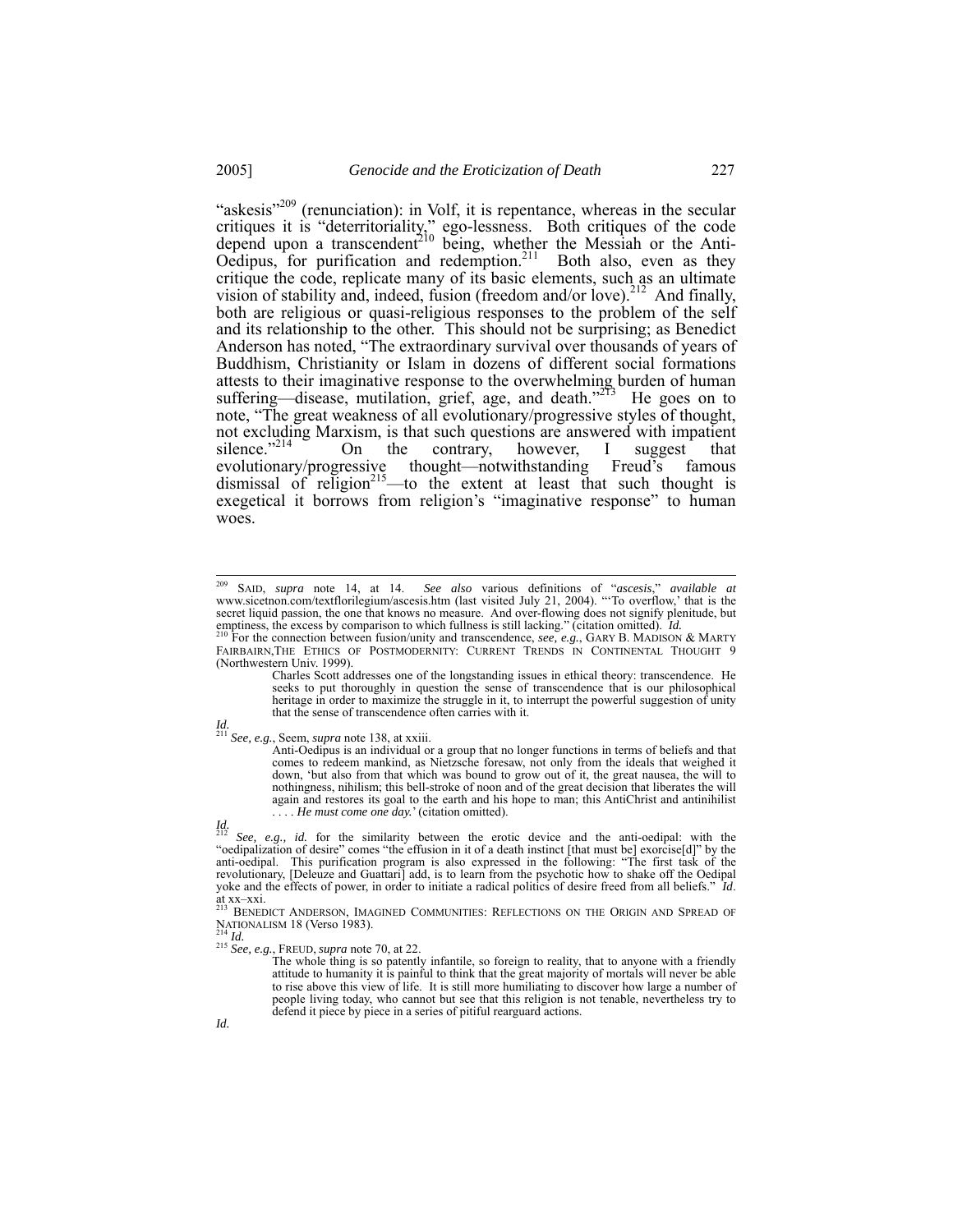As such, in the following, I suggest the points of commonality between all three "territorial," if you will, systems of address to the self: (a) the code's requirements for fixity and its promise of fusion; (b) Volf's "porous" borders, a porosity that largely promises a substantive alternative to the code; and (c) Hardt and Negri's critique of the postmodern sovereign's "porosity" that also represents another anti-imperialist alternative to the code. The alternatives see the code as both postmodern and imperialist, even as postmodern thought promises a "way out" of imperialism. Deleuze and Guattari, for instance, promise to discover "the *desiring-machines* that escape such codes [i.e., the Oedipal as the imperial] as *lines of escape*  leading elsewhere.<sup>2216</sup> The task ahead is to conceive of a neutral space, an "elsewhere" that permits the self to face its alterity and, thereby, disinvest in the stabilizing displacement of its violence to the elsewhere.

#### C. BORDERLESSNESS: RENUNCIATION AND REVOLUTION

#### *[S]pace contributes to a feeling of coherence and safety; to be without a home is to be a refugee—bewildered, disoriented, psychically frozen.*  —*John Lahr*<sup>217</sup>

Addressing the extent to which the postmodern vision of flows and hybridity is similar both to the discourse on genocide as a mode of imperialism and to the Christian return to the self requires, once more, a review of the erotic as a disciplinary *dispositif*. 218 One indication of this common principle is found in Hardt and Negri's analysis of postmodern imperialism, and their insistence on the "newness" of the postmodern sovereign. Because of this newness, new tools are needed to contest it. It is within the rhetoric of newness that is found the religious or quasireligious dimension of their project. There, elements in common with Volf's proposal include messianism, secular repentance/renewal, and an ultimate vision of the oneness of mankind, a kind of fusion<sup>219</sup> with its promise of stability. The (postmodern) concept of renunciation incorporates these elements.

My argument here is that when we apprehend the redemptive register of the discourse on genocide, we may understand both how our ethical agency with respect to the other has been shaped by the discourse, and how the discourse intimates alternatives, within the gaps. Redeeming the other is *what we do* within the discourse, how we define and situate victims,

 <sup>216</sup> Seem, *supra* note 138, at xvii.

Against the Oedipal and oedipalized territorialities (Family, Church, School, Nation, Party), and especially the territoriality of the individual, *Anti-Oedipus* seeks to discover the 'deterritorialized' flows of desire, the flows that have not been reduced to the Oedipal codes and the neuticized [sic] territorialities, the *desiring-machines* that escape such codes as *lines of escape* leading elsewhere.

*Id.*  217 John Lahr, *Down and Out: Twenty-Seven Characters in Search of a Play*, THE NEW YORKER, May  $31, 2004$ , at 93.<br><sup>218</sup> "Disciplinary society is that society in which social command is constructed through a diffuse

network of *dispositifs* or apparatuses that produce and regulate customs, habits, and productive practices." HARDT & NEGRI, *supra* note 30, at 23.

Empire evinces "the tendency toward the centralized and unitary regulation of both the world market and global power relations." *Id.* at 23.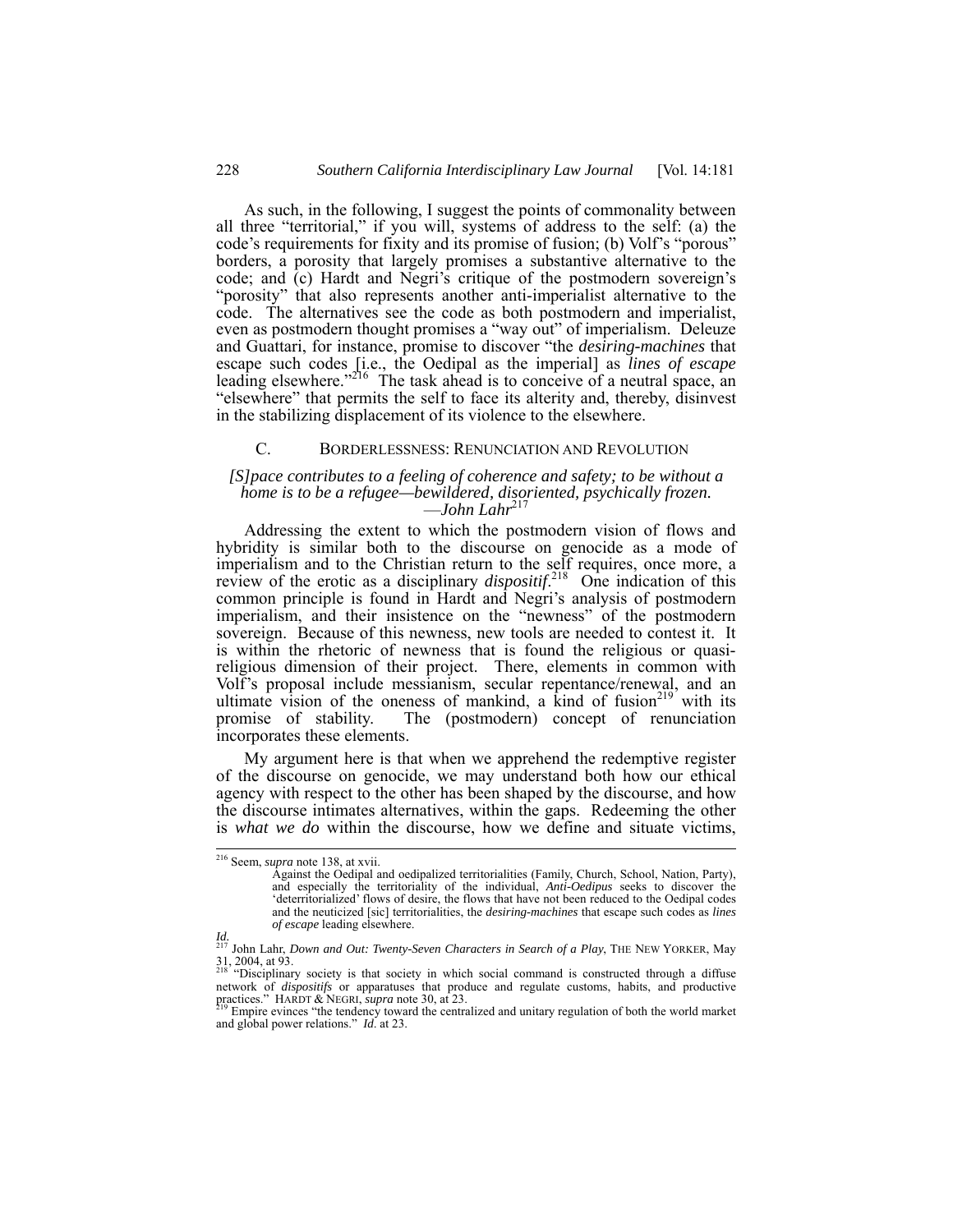martyrs, evildoers, and the juridical outsider capable of salvific intervention. Whereas Volf fights the violence with a violence from within (spiritual "purity of heart"), Hardt and Negri suggest *using* the violence within (we are constituted or im-mediated by the sovereign, it has exhausted time and space) to fight the violence without (supranational power of rule). Secular postmodernism promises a kind of fusion that transcends the border of difference, thereby overcoming the "psychically frozen" homelessness of the self.

Postmodern hybridity (borderlessness) begins with the negation of self (Volf calls this "exclusion" pure and simple), but, unlike the *dispositif*, without the borders. The *dispositif* expunges the violence of the self to the Without the pothers. The *disposity* expanses are series to save the other, whereupon it becomes a "redemptive" exercise to save the other, imperial force deployed to bring civilization to the savages, and so on.<sup>2</sup> The postmodern sovereign does the same, through its colonization of space and time and, thereby, the "deterritorialization" of the self. The same gesture that enables the sovereign to co-opt the idealist or progressivist agenda also holds out the promise, for the self, of a renunciation. That is, the self may contest sovereignty through an "ethics of refusal." $^{22}$ 

One index of renunciation here is in Hardt and Negri's insistence that the postmodern or "total" sovereign is a new and radical break from the past, the old self: modern sovereignty marks "a paradigm shift,"<sup>222</sup> and the sovereign is "a single power that overdetermines [all former structures of power], structures them in a unitary way, and treats them under one common notion of right that is decidedly postcolonial and postimperialist."<sup>223</sup> The sovereign is "a new notion of right, or rather, a new inscription of authority and a new design of the production of norms and legal instruments of coercion that guarantee contracts and resolve conflicts." $2^2$ 

This newness is also "ontological, $225$  in the sense that it reveals the deep implication of the subjectivity of the self in relation to the sovereign. In effect, the subject is *created* by the sovereign: "Life has now become . . .

<sup>&</sup>lt;sup>220</sup> Volf describes this process thus: "Others become scapegoats, concocted from our own shadows as repositories for our sins and weaknesses so we can relish the illusion of our sinlessness and strength."

VOLF, *supra* note 20, at 78.<br><sup>221</sup> *See, e.g.*, Tawia Ansah, *Surprised by Sin: Human Rights and Universality*, 30 SYRACUSE J. INT'L L.<br>& COM. 307, 317 (2003). Hardt & Negri propose an alternative to refusal:

Beyond the simple refusal, or as part of that refusal, we need also to construct a new mode of life and above all a new community. This project leads not toward the naked life of *homo tantum* but toward *homohomo*, humanity squared, enriched by the collective intelligence and love of the community.<br>HARDT & NEGRI, *supra* note 30, at 204.

<sup>&</sup>lt;sup>222</sup> HARDT & NEGRI, *supra* note 30, at 8.<br><sup>223</sup> *Id.* at 9.<br><sup>224</sup> *Id.* at 10.

While studying and critiquing the new forms of international and supranational law, then, we will at the same time be pushed to the heart of the political theory of Empire, where the problem of supranational sovereignty, its source of legitimacy, and its exercise bring into focus political, cultural, and finally ontological problems.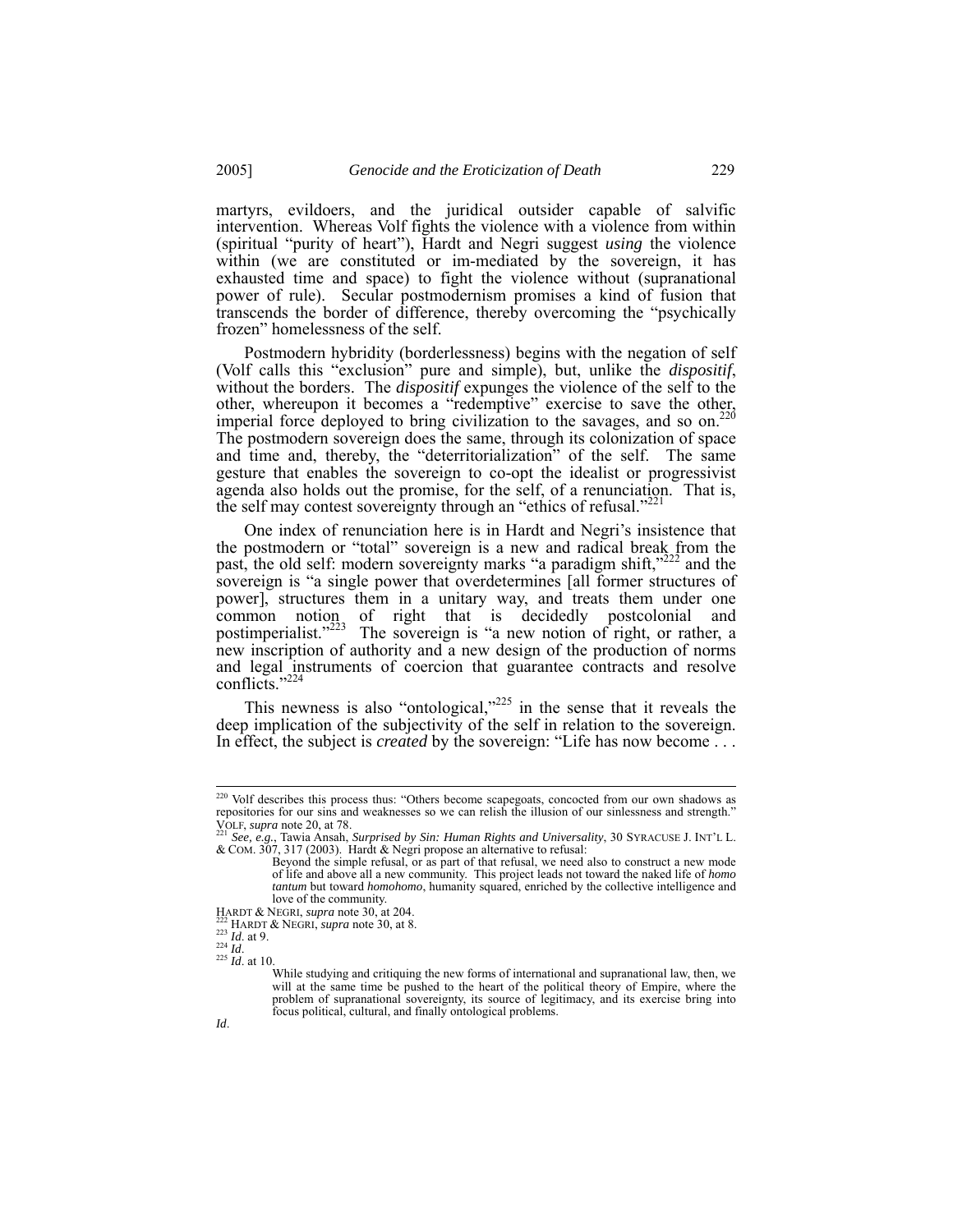an object of power."<sup>226</sup> It is also "exhaustive."<sup>227</sup> It could not be more radical, nor more in line with Schmitt's absolute state.<sup>228</sup> That is, the ethical agenda of the modern sovereign is the same: "The traditional concept of just war involves the banalization of war and the celebration of it as an ethical instrument." Secularism attempted to expunge these concepts, but "[t]hese two traditional characteristics have reappeared in our postmodern world: on the one hand, war is reduced to the status of police action, and on the other, the new power that can legitimately exercise ethical functions through war is sacralized."<sup>229</sup> Coupled, then, with the radical newness of the sovereign is this sacral purpose of empire at the  $\text{core.}^{230}$  The postmodern sovereign, through war as the rule, promises a "return" to the pure or ethical self, but it is the old, imperial self, newly consecrated (sacralized).

The new sovereign engenders hierarchical stability, which resembles the stability and obduracy of the stable borders (the *dispositif*) in another way:

[It is] a machine that creates a continuous call for authority. The machine seems to predetermine the exercise of authority and action across the entire social space. Every movement is fixed and can seek its own designated place only within the system itself, in the hierarchical relationship accorded to it. This preconstituted movement defines the reality of the process of the imperial constitutionalization of world order—the new paradigm.231

If this rigidity seems antithetical to the self constituted by the sovereign state as the site of "deterritorialized and reterritorializing"<sup>232</sup> flows of desire, consider again the similarity to the disciplinary *dispositif*: the free flows engender the very constraints that channel them; this is the essence of the negative liberty here achieved. Naming "corruption" as "the sign of the absence of any ontology," Hardt and Negri suggest that

Imperial sovereignty thrives on the proliferating contradictions corruption gives rise to; it is stabilized by its instabilities, by its impurities and

*Id*. at 45.

 <sup>226</sup> *Id*. at 24 (quoting Michel Foucault, *Les Mailles du Pouvoir,* in DITS ET ÉCRITS 194 (Paris: Gallimard  $\frac{1944}{227}$ .

<sup>&</sup>lt;sup>227</sup> There is "an ethico-political dynamic at the heart of is juridical concept" with two fundamental elements: "a boundless space" and "all time . . . Empire exhausts historical time." *Id*. at 11.<br><sup>228</sup> The "production" of life refers to the power of the sovereign to wage war: "The state as the decisive

political entity possesses an enormous power: the possibility of waging war and thereby publicly disposing of the lives of men. The *jus belli* contains such a disposition. It implies a double possibility: the right to demand from its own members the readiness to die and unhesitatingly to kill enemies,"<br>SSGHMITT, supra note 71, at 46.

<sup>&</sup>lt;sup>229</sup> HARDT & NEGRI, *supra* note 30 at 12.<br><sup>230</sup> "[T]he right of the police is legitimated by universal values." *Id.* at 18.<br><sup>231</sup> *Id.* at 14.<br><sup>232</sup> On the erasure of barriers between global and local:

The better framework, then, to designate the distinction between the global and the local might refer to different networks of flows and obstacles in which the local moment or perspective gives priority to the reterritorializing barriers or boundaries and the global moment privileges the mobility of deterritorializing flows. It is false, in any case, to claim that we can (re)establish local identities that are in some sense *outside* and protected against the global flows of capital and Empire.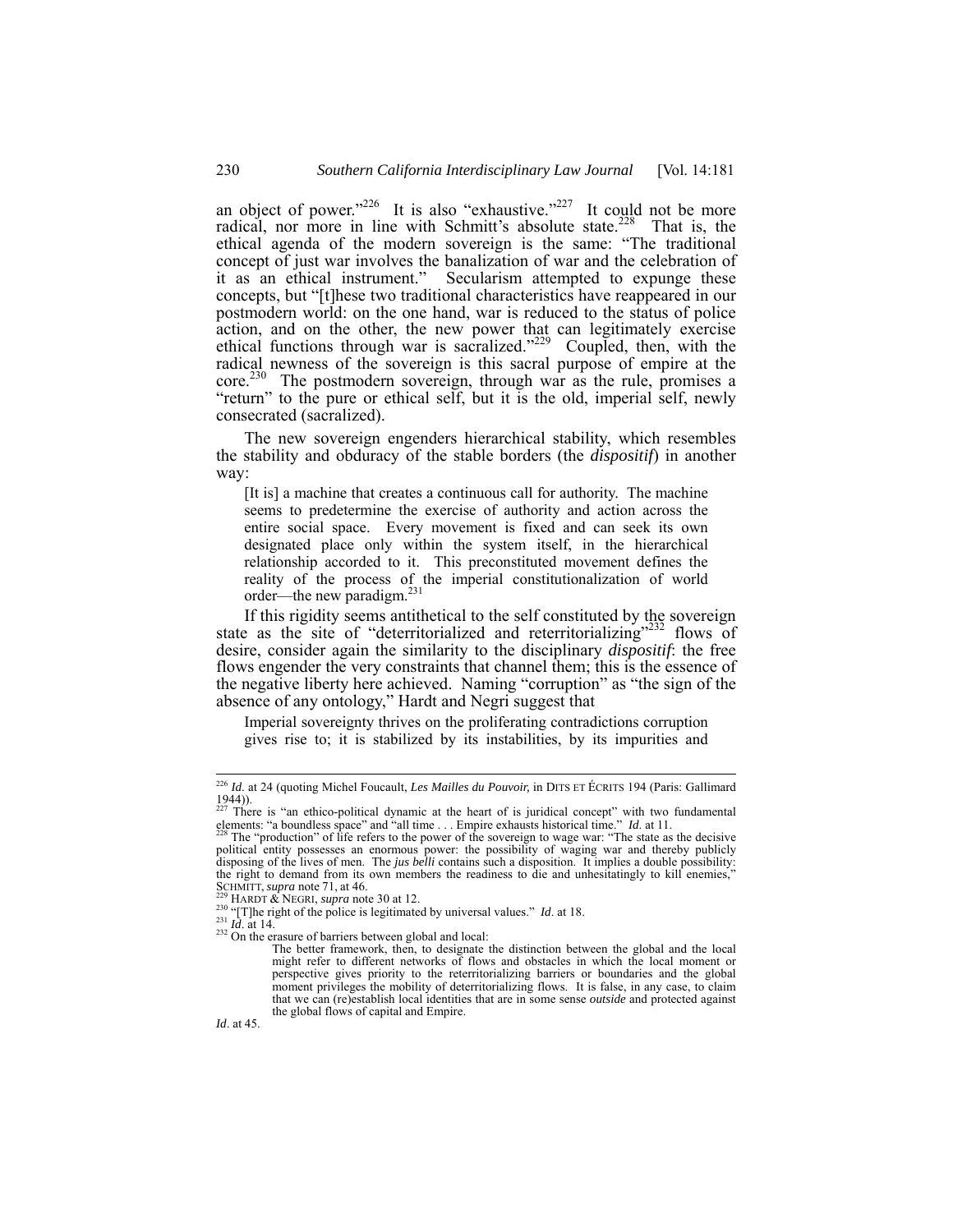admixture; it is calmed by the panic and anxieties it continually engenders. Corruption names the perpetual process of alteration and metamorphosis, the anti-foundational foundation, the deontological mode of being.<sup>233</sup>

It is to escape from this mode of the modern state, to renounce and refuse its "ontological dualism," and to embrace a different kind of ontology, a utopia of "love," $234$  that sets the anti-imperialist (and communist) schema of the postmodern critical project. But the point requires the *embrace* of the "interiorized"<sup>235</sup> mechanisms of oppression that constitute the sovereign, as well as a *refusal* of the idea of "immediate" sovereignty, that leads to the circularity and reinscription of imperialist thinking. To fight sovereign one must *be* the sovereign; immediation becomes its own strength.

The first embrace is with respect to borders and borderlessness. In a section entitled "There Is No More Outside,"<sup>236</sup> Hardt and Negri outline the various modern and postmodern critiques of the traditional dualities; critiques against the them/us, inside/out dichotomies, they suggest, are no more than the "blackmail of bourgeois realism."<sup>237</sup> The call for the erasure of borders implicates the erasure of politics.<sup>238</sup> And this is their warning: the nature of power has so changed, so inseminated and invested our bodies and souls, that there is no mediation between subject and supranational power.<sup>239</sup> There is no "outside" that is "evil"; to use the theological There is no "outside" that is "evil"; to use the theological

*Id.* Hardt & Negri note that Spinoza failed to realize his vision, which resolved in a "search for an outside," which "seems to run aground and propose merely phantasms of mysticism, negative intuitions of the absolute  $\ddot{B}$ of the absolute  $\ldots$ <br><sup>235</sup> *Id.* at 23.

The behaviors of social integration and exclusion proper to rule are thus increasingly interiorized within the subjects themselves. Power is now exercised through machines that directly organize the brains (in communication systems, information networks, etc.) and bodies (in welfare systems, monitored activities, etc.) toward a state of autonomous alienation from the sense of life and the desire for creativity.

*Id.*<br><sup>236</sup> *Id.* at 186.<br><sup>237</sup> *Id.* at 185. "The power of the modern critique of modernity resides precisely where the blackmail of bourgeois realism is refused—in other words, where utopian thought, going beyond the pressures of

homology that always limit it to what already exists, is given a new constituent form." *Id.* <sup>238</sup> *Id.* at 188–89 (referring to the aforementioned "omni-crisis"). For the proposition that the end of politics is the beginning of the polemical, *see* Alan Wolfe, *The New Pamphleteers: When the Establishment Disappears, Polemics Fill the Void*, N.Y. TIMES, July 11, 2004, § 7 (Book Review), at 13, stating:

Pamphleteering is what happens when no one—editorial writers, university professors, publishing executives—is doing much "filtering." Without strong political parties and powerful labor unions, Arianna Huffington's and Sean Hannity's politics is the kind of politics you get. For all their ugliness of language and unpersuasive fury, then, the current crop of political pamphlets bears a striking resemblance to the increasingly democratic culture in which they flourish.

<sup>239</sup> HARDT & NEGRI, *supra* note 30, at 138.

<sup>233</sup> *Id*. at 202. 234 *Id*. at 186.

Spinoza takes on the theoretical challenge to establish full knowledge of truth and discover<br>the path of the liberation of the body and the mind, positively, in the absolute.... Spinoza's<br>primary objective is the ontologic powerful body along with the absolute construction of singular and collective immanence . . . . The desire (*cupiditas*) that rules the course of the existence and action of nature and humans is made love (*amor*)—which invests at once both the natural and the divine.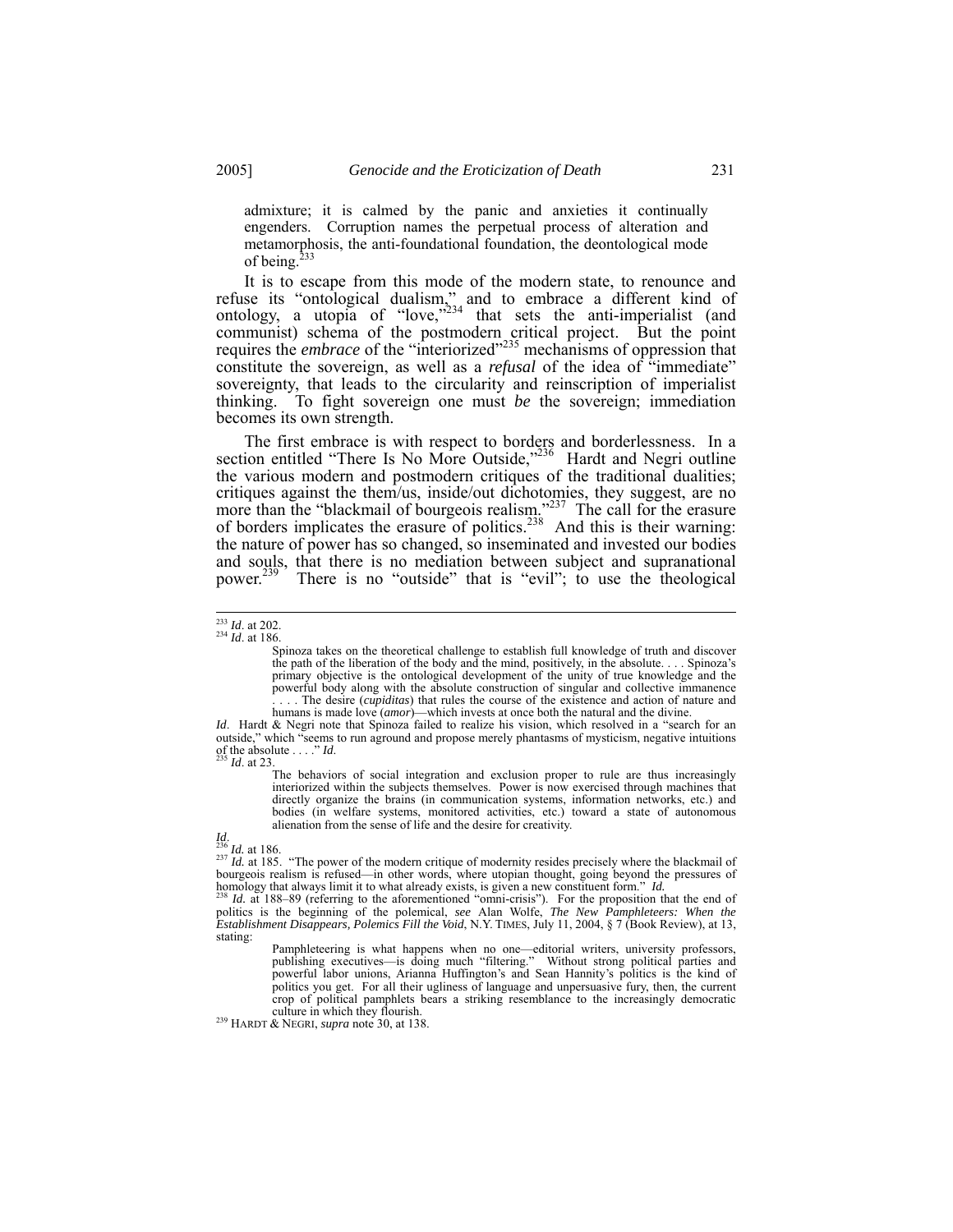language of Volf, we are all sinners. Thus, the critiques of the sovereign in terms of porosity and the promise of fusion must be refused.

Hardt and Negri's post-postmodern project, however, not only calls for the acceptance of the sovereign-as-myself as the means of fighting the modern state, it does so in a way that reinscribes the sacrality of the undertaking. First, sacrality is most evident in this refusal of the postmodern project, the renunciation of the reterritorialization of the "I" as the singular and autonomous integer of sovereignty, and in the promulgation of a messianic figure: the self, really, as Everyman, the collective-as-one (an alternative or communitarian reterritorialization). This "return to the self" as collective (recall Volf's "brethren in Christ") depetrifies the homelessness and isolation of the imperial refugee, filled but perdurably emptied by imperial desire. It is a reterritorialization that repudiates the negativity of the erotic *dispositif*. Precisely because the return is to the self as constituted by imperial, immediated power,  $240$  the return is an "interior" reorganization of borders, an internal reconceptualization, indeed recreation, with intimations of a divine agency involved. This self, with its synthetic,<sup>241</sup> utopic, even religious<sup>242</sup> allusions (the new, militant, and politicized self is beyond the "refusal" of the negative *dispositif*) is ready to do battle with the system "from within":

Today the militant cannot ever pretend to be a *representative*, even of the fundamental human needs of the exploited. Revolutionary political militancy today, on the contrary, must rediscover what has always been its proper form: *not representational but constituent activity. . . .* Here is the strong novelty of militancy today: it repeats the virtues of insurrectional action of two hundred years of subversive experience, but at the same time it is linked to a new world, a world that knows no outside. It knows only an inside, a vital and ineluctable participation in the set of social

*Id.*  <sup>242</sup> *Id.* at 393.

*Id.* (citation omitted).

 <sup>[</sup>I]t is important to investigate the utility of [postmodern and postcolonial] theories in the context of the new paradigm of power. This new enemy not only is resistant to the old weapons but actually thrives on them, and thus joins its would-be antagonists in applying them to the fullest. Long live difference! Down with essentialist binaries!

*Id.*  <sup>240</sup> *Id.* at 26. "All the intermediary elements of the process have in fact fallen aside, so that the legitimacy of the international order can no longer be constructed through mediations but must rather be grasped immediately in all its diversity," and further: "This [i.e., Empire] is a radical transformation that reveals the unmediated relationship between power and subjectivities, and hence demonstrates both the impossible or 'prior' mediations and the uncontainable temporal variability of the event."

*Id. Id.* at 132 (referring to the postcolonial politics of Franz Fanon and Malcolm X).

This open negativity is merely the healthy expression of a real antagonism, a direct relation of force. Because it is not the means to a final synthesis, this negativity is not a politics in itself; rather, it merely poses a separation . . . . The real political process of constitution will have to take place on this open terrain of forces with a positive logic, separate from the dialectics of colonial sovereignty.

The great masses need a *material religion of the senses* [*eine sinnliche Religion*]. Not only the great masses but also the philosopher needs it. Monotheism of reason and the heart, polytheism of the imagination and art, this is what we need . . . . [W]e must have a new mythology, but this mythology must be at the service of ideas. It must be a mythology of *reason.*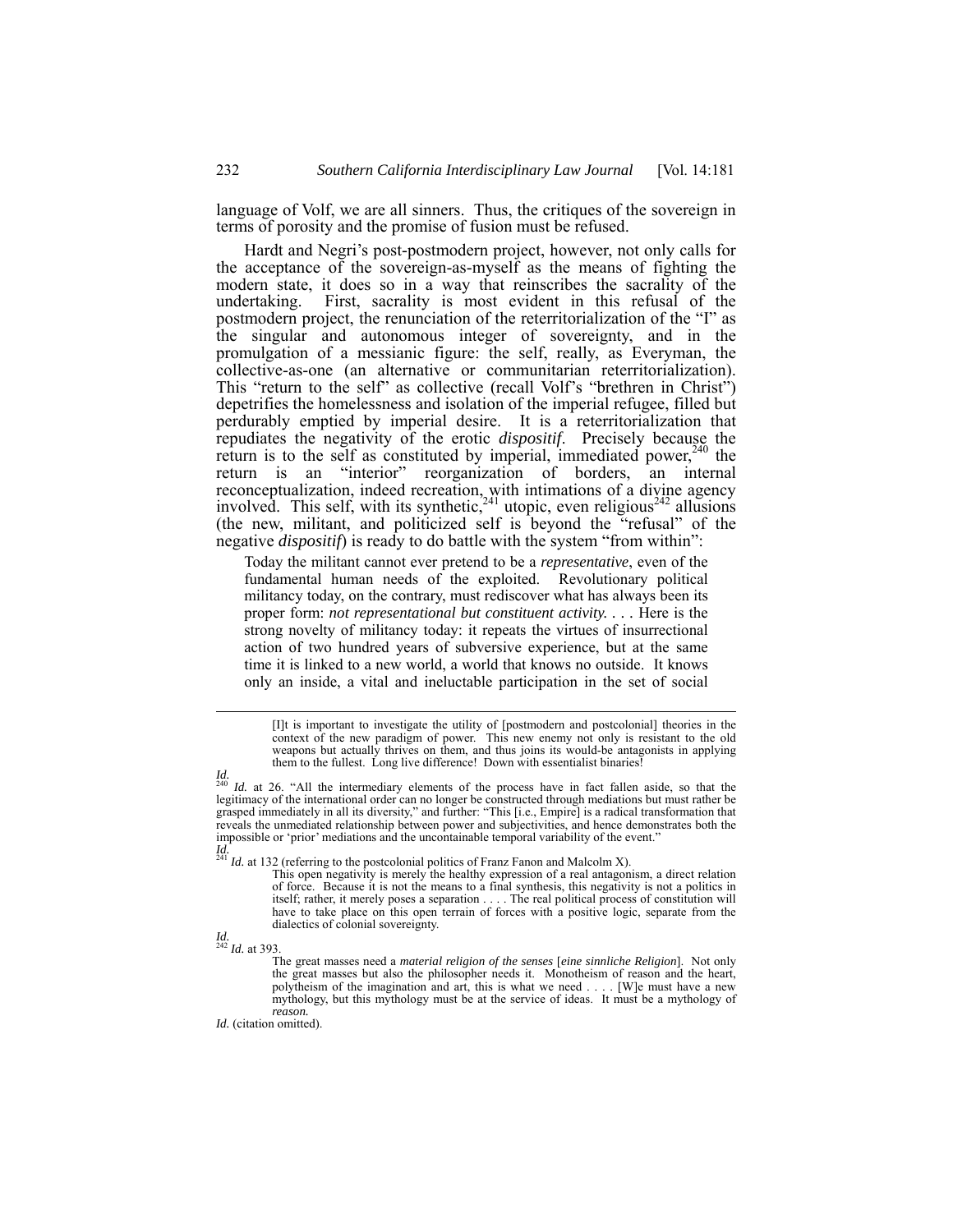structures, with no possibility of transcending them. . . . This militancy makes resistance into counterpower and makes rebellion into a project of  $love.<sup>243</sup>$ 

Thus, as the newness of the postmodern sovereign's return to a pure, ethical self is really the reconsecration (resacralization) of an old imperial self, so also the "novelty" of the postmodern anti-imperialism posited by Hard and Negri is a reconsecration of an old militancy of "two hundred years of subversive experience," promising "a new world" of unity and the transcendence of the individuated self.

So there we have it: within refusal is the construction of a new mode of life, creating "humanity squared";<sup>244</sup> reterritorialization, similar to Volf's nonexclusionary borders, is the promise of communalism. And while the secular open space encountering the code's rigid borders appears radical and new (a paradigm shift), the rhetorical register is religious: the "constituent" figure (messianic) at the conclusion of Hardt and Negri's analysis is Saint Francis of Assisi, patron saint of *ascesis*. Hardt and Negri point to his renunciation of the material world (proto-capitalism) in order to use its own captivating and colonizing tools against it. Thus, renunciation goes beyond merely an ethics of refusal, a breed of the Negative, to an ethics of love and the quest for purity and innocence: St. Francis presents a utopian vision of oneness with God, nature, and humankind.<sup>24</sup>

But St. Francis, according to legend, received his ethical and transcendent calling in dreams.<sup>246</sup> And so we return to the code and the fantasy of fusion with which we began. Will either the Christian or the secular alternatives fulfill the dream and thereby obviate the cycle of abjection, projection, and alienation within which we are steeped as discursive subjects of the code? It is not, I submit, a criticism to say that despite, or perhaps because of, the radical nature of the alternatives as

<sup>&</sup>lt;sup>243</sup> *Id.* at 413.<br><sup>244</sup> *Id.* at 26.<br><sup>245</sup> *Id.* at 413.

There is an ancient legend that might serve to illuminate the future life of the communist militancy: that of Saint Francis of Assisi. Consider his work. To denounce the poverty of the multitude he adopted that common condition and discovered there the ontological power of a new society. The communist militant does the same, identifying in the common condition of the multitude its enormous wealth. Francis in opposition to nascent capitalism refused every instrumental discipline, and in opposition to the mortification of the flesh (in poverty and in the constituted order) he posed a joyous life, including all of being and nature, the animals, sister moon, brother sun, the birds of the field, the poor and the exploited humans, together against the will of power and corruption. Once again in postmodernity we find ourselves in Francis's situation, posing against the misery of power the joy of being. This is a revolution that no power will control—because biopower and communism, cooperation and revolution remain together, in love, simplicity, and also innocence. This is the irrepressible lightness and joy of being communist.

*Id.*  <sup>246</sup> *See, e.g.*, PASCHAL ROBINSON, *St. Francis of Assisi*, in THE CATHOLIC ENCYCLOPEDIA, VOLUME VI, *available at* http://www.newadvent.org/cathen/06221a.htm (last modified Nov. 3, 2004), stating:

His biographers tell us that the night before Francis set forth he had a strange dream in which he saw a vast hall hung with armor all marked with the Cross. 'These,' said a voice, are for you and your soldiers.' 'I know I shall be a great prince,' exclaimed Francis' exultingly, as he started for Apulia. But a second illness arrested his course at Spoleto. There, we are told, Francis had another dream in which the same voice bade him turn back to Assisi. He did so at once. This was 1205.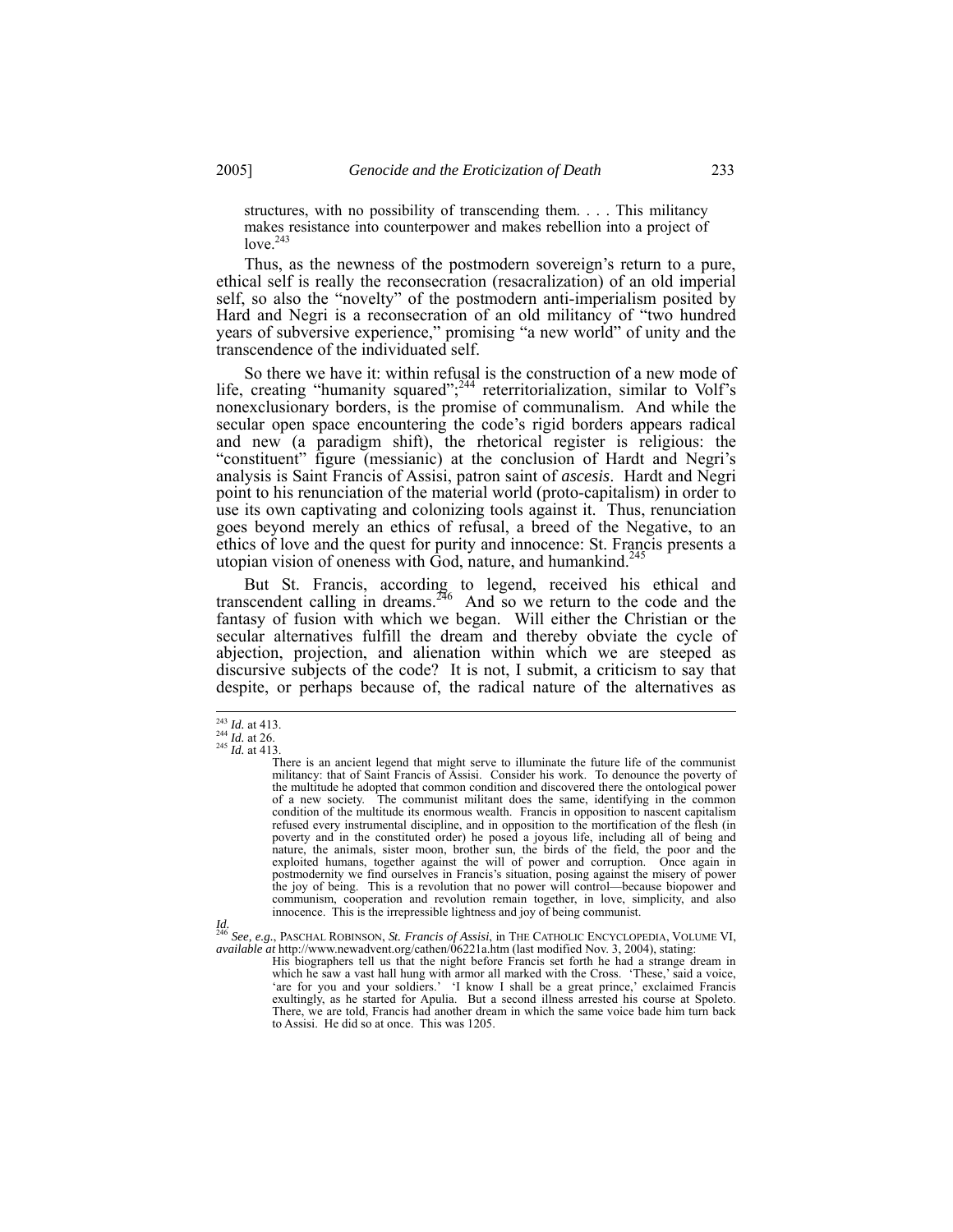departures from the narrative of stability engendered by the bordered other, there is still the insinuation of the normative discourse present in both. On the contrary, with the necessity of rupture (transgression), the promise of fusion (eroticism as love), and the strong temptation that this promise will draw you back into the code, the alternatives have mandated a return to the self as the site of self-interrogation.<sup>247</sup>

As such, one may ask: is a "neutral space" conceivable at the porous borderline? Can the self face its own antagonistic alterity? Precisely at the border, we see ourselves in relation to the suffering of others. We pause to consider the erotic and sepulchral complicities—political and moral—of the juridical discourse as a seductive fantasy<sup>248</sup> of innocence.

#### V. CONCLUSION: MY ALTERITY

#### *et le nègre chaque jour plus bas, plus lâche, plus stérile, moins profond, plus répandu au-dehors, plus séparé de soi-même, plus rusé avec soimême, moins immédiat avec soi-même, j'accepte, j'accepte tout cela.*

—Aimé Césaire<sup>24</sup>

The postmodern sovereign (defining the United States as superpower, or supranationalism as power beyond the allegedly declining Westphalian state<sup>250</sup>) denotes a global world as "a new constellation of power."<sup>251</sup> The world may seem to be divided between the stable democracies and the many smaller, struggling countries where crises flare up. But when, I suggest, we go behind that conception of "our" situation vis-à-vis "theirs," and when we consider the nature of modern sovereignty as reinforcing the suppression of "my alterity" by displacing violence to the chaotic other, we

<sup>&</sup>lt;sup>247</sup> *See* KRISTEVA, *supra* note 51, at 101. "The return to oneself leads the individual to question his truth much like what is accomplished with philosophical dialogues, for example Plato's. Something truth, much like what is accomplished with philosophical dialogues, for example Plato's. that prayer and all forms of meditation also accomplish according to St. Augustine." *Id.* at 100.

<sup>&</sup>lt;sup>248</sup> For the constructive utility of fantasies of fusion, see FIRESTONE & CATLETT, *supra* note 68, at 35 (discussing on the "fantasy bond" created by the child to compensate for the lack of fusion with the mother at an early age).

Early in the developmental sequence, the infant or child compensates for emotional deprivation by forming the primary defense, which I refer to as the *fantasy bond*. . . . The *fantasy bond*, originally an imagined fusion with the mother or primary parenting figure, is highly effective as a defense because a human being's capacity for imagination provides partial gratification of needs and reduces tension. This leads to a pseudoindependent posture, and the more an individual comes to rely on fantasy, the less he or she will seek or be able to accept gratification from other people in real relationships.

*Id.* <sup>249</sup> AIME CÉSAIRE, *CAHIER D'UN RETOUR AU PAYS NATAL* 56 (Editions Présence Africaine 1983) (1939).<br>
<sup>249</sup> AIME CÉSAIRE, *CAHIER D'UN RETOUR AU PAYS NATAL* 56 (Editions Présence Africaine 1983) (1939). The poetic language is idiosyncratic, but loosely translated means, "and each day that the black is inferior, mean, barren, stupid, dispersed, the more distant from himself, the more self-deluded, the less in touch with himself—I accept, I accept all of that." The play on words—*plus*, *moin*, etc.—suggests a tension between the pregnancy and the emptiness of the epithets. I am grateful to Robert Blauvelt for his insights in the translation of this passage.<br><sup>250</sup> *See generally* TODD, *supra* note 36, at 6–13. Todd catalogues the work of others who have charted

this decline (as well as those who suggest the opposite). Included among the "structural anti-Americans" are Noam Chomsky and Benjamin Barber; those suggesting a "moderate vision" of American power and the "inexorable reduction of its power within a world of rising populations and economic development" are Paul Kennedy, Samuel Huntington, Zbignew Brzezinski, Henry Kissinger, and Robert Gilpin. *See id.* at 6–7.<br>
<sup>251</sup> CHARLES KUPCHAN, THE VULNERABILITY OF EMPIRE 7 (1994).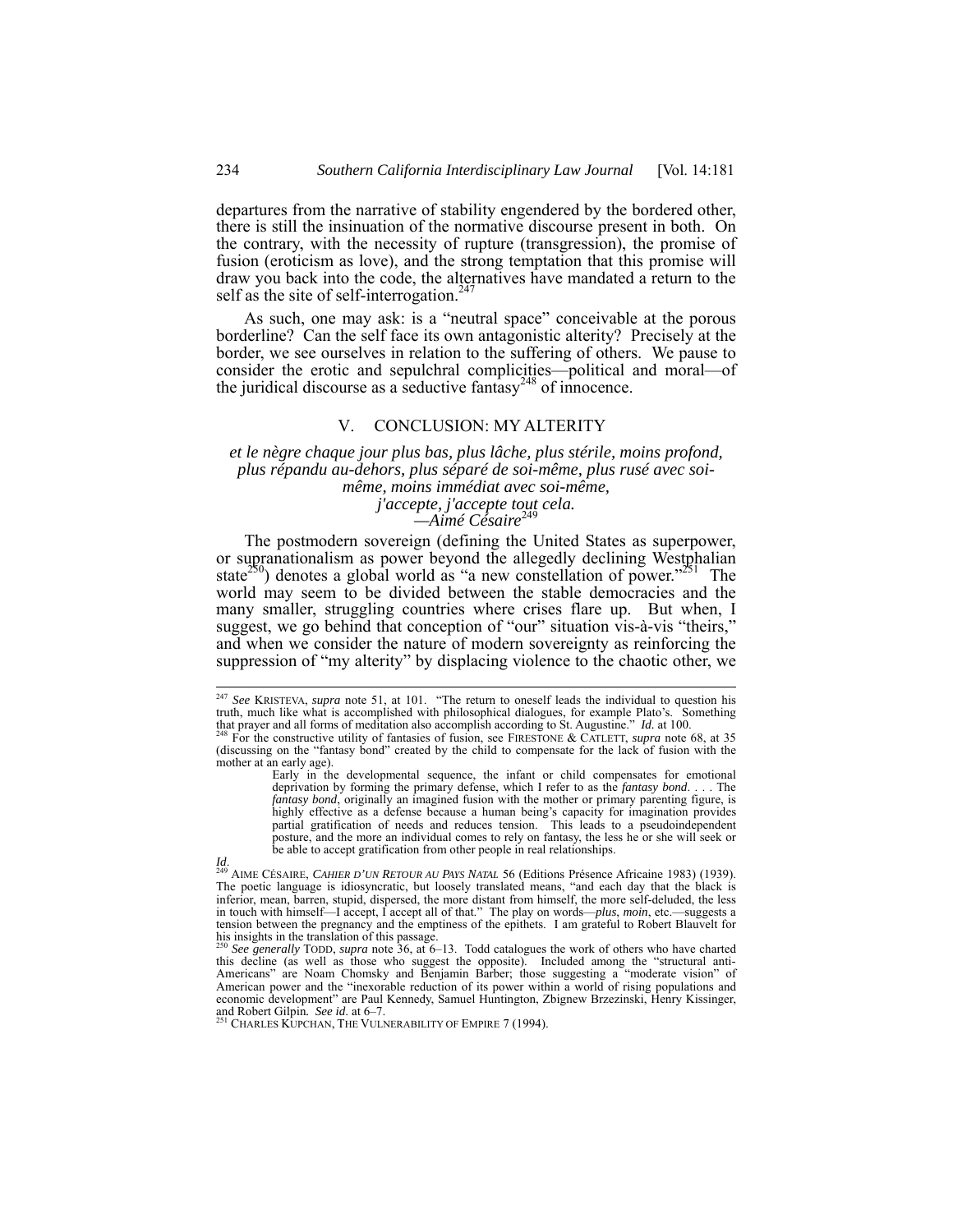see the border as less stable than the law's promise of redemption (and with it, my ethical action) may connote.

In this Article I have suggested that there is a link between the larger relations of state or national power and the more immediate relation between the subject and the other within the ethical discourse. I have examined this relationship between the self and other, the ethical "I" and the violence outside, as the interplay of various subterranean desires and imperatives (discourse on genocide). The discourse is inscribed with our investment in the border between self and other; the border enables us to see the suffering of the other, to imagine the ethical, and to configure or suppress our complex desires and projections.

The border protects us from confronting those complex desires, but at the cost of an encounter with the other in his or her alterity. The border as resistance to the encounter is itself invested with a sense of its necessity: to maintain security and safety, to ratify my innocence, to legitimate my moral stance toward the world, and to secure my power. If it is true that the more my power is threatened, and hence the more my walls will be bolstered and policed, then since the discourse is only possible with the expulsion (exportation) of violence as other—what Hardt and Negri describe as the "omni-crisis"—the self will increasingly cleave to a fantasy of safety and security, increasingly find itself, as Césaire puts it, "plus séparé de soimême.<sup> $5252$ </sup> In its solitude, its ethical address to the other—the instinct of love—will engender the replicative corruption of the erotic, specular investment in the other's death, its ultimate escape.

Thus, self-alienation is not only a suppression of self-aggression<sup>253</sup> due to a frustrated desire for fusion and transcendence, but is also the source of the exclusion that creates the very conditions of rule that enable selfconfiguration as stable and strong. I have suggested two alternative theories for interrupting this narrative of stability, each of which partakes of the stable model but requires a return to the self, to its own antagonistic or alienated violence in the passionate embrace of self-creation. This is the terrifying proposition advanced by both religious and secular alternatives terrifying because, as Firestone has noted, the resistance to change is deeply embedded since the patterns of alienation function, over time, as the substitute for a sense of the connectedness that has always seemed, in any event, elusive.<sup>254</sup>

In short, my question has been: what are we really saying and doing as we engage in the semantic debate? What is the meaning of genocide? I have discussed the libidinal investments pursuant to the discourse that characterize it as a kind of code, and cast the law (juridical discourse) as a vessel producing and containing (or attempting to) a complex of fears,

<sup>&</sup>lt;sup>252</sup> CÉSAIRE, *supra* note 249.<br><sup>253</sup> See, e.g., FIRESTONE & CATLETT, *supra* note 68, at 33 (aggression as derived from frustration).

<sup>254</sup> Id. "The core of resistance is the fear of giving up the primary fantasy and being left feeling alone.<br>Even though negative thoughts or voices are destructive, they are a form of companionship, and<br>Even though negativ resistance represents a fear of losing that companionship." *Id.*